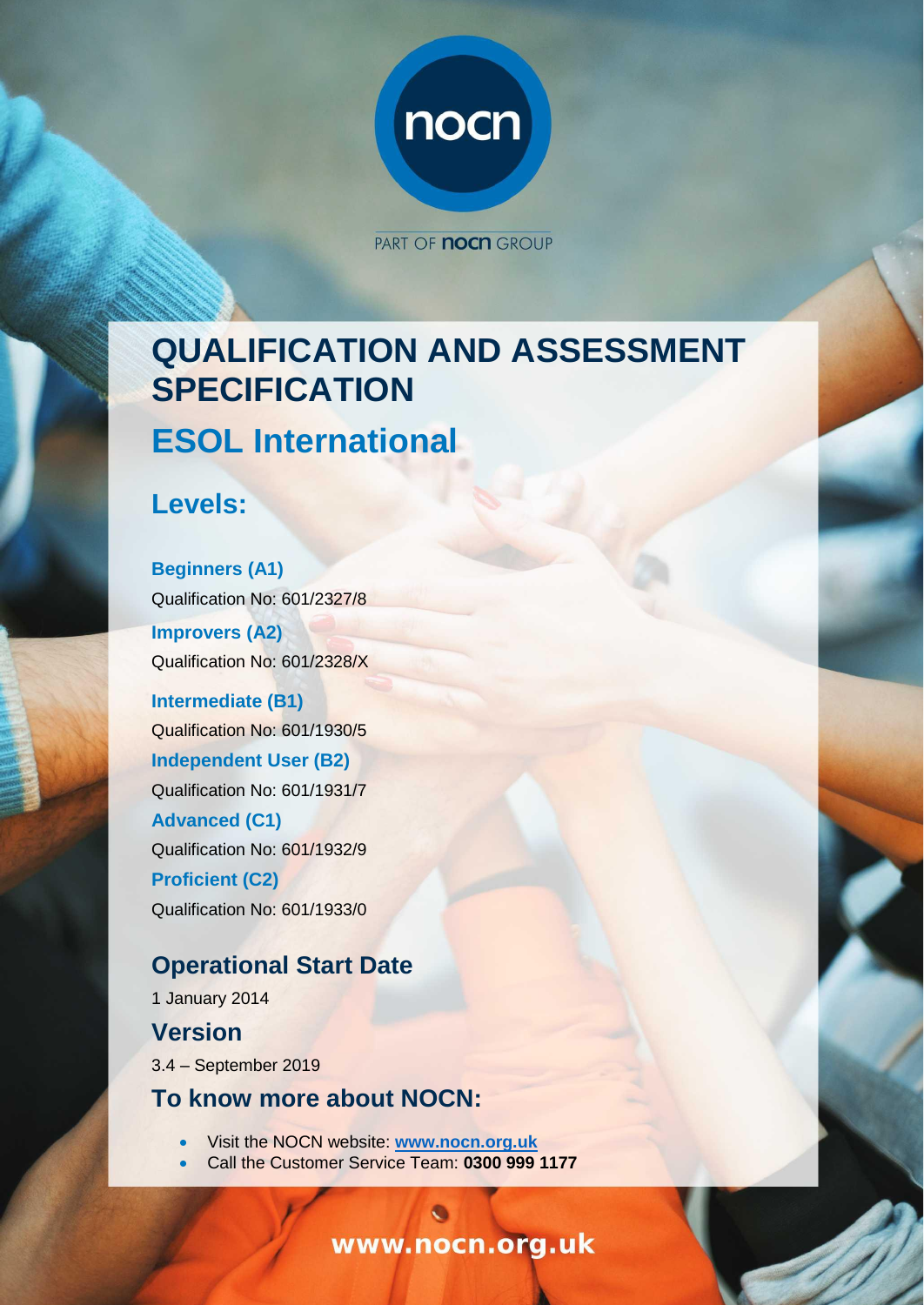

## **Introduction**

NOCN has been providing a qualification and accreditation service to providers across the UK for over 25 years and is justifiably proud of its reputation as, "…a provider of fully accessible, trusted and flexible qualification and accreditation services". It also operates in the international market.

Over the years, NOCN has worked effectively with our centres for the benefit of learners across the country; with a mutual interest in providing a continuously improving service. NOCN, whilst retaining all the advantages of being a national body, has always provided a personal, bespoke service to its customers and prides itself on its local presence and expertise within communities.

This qualification specification is a resource for our centres who wish to offer the NOCN qualifications in ESOL International.

## **ESOL International Qualifications**

ESOL International qualifications are designed for learners who are not native speakers of English and who wish to achieve a high quality, internationally recognised qualification in English that is available and recognised worldwide. At the highest level (RQF Level 3/CEF C2), the qualification is suitable for learners who are preparing for entry to higher education or professional employment in the UK or elsewhere.

ESOL International qualifications are designed to reference the descriptions of language proficiency in the Common European Framework Reference for Languages (CEF). The levels in the CEF have been mapped to the levels in the Regulated Qualifications Frameworks for England, Wales and Northern Ireland (see *Pathways to Proficiency: the alignment of language proficiency scales for assessing competence in English Language*  DFES/QCA, 2003).

This document provides guidance to centres on the standards that learners must achieve to be awarded the qualifications and the examinations used to enable learners to demonstrate their achievements.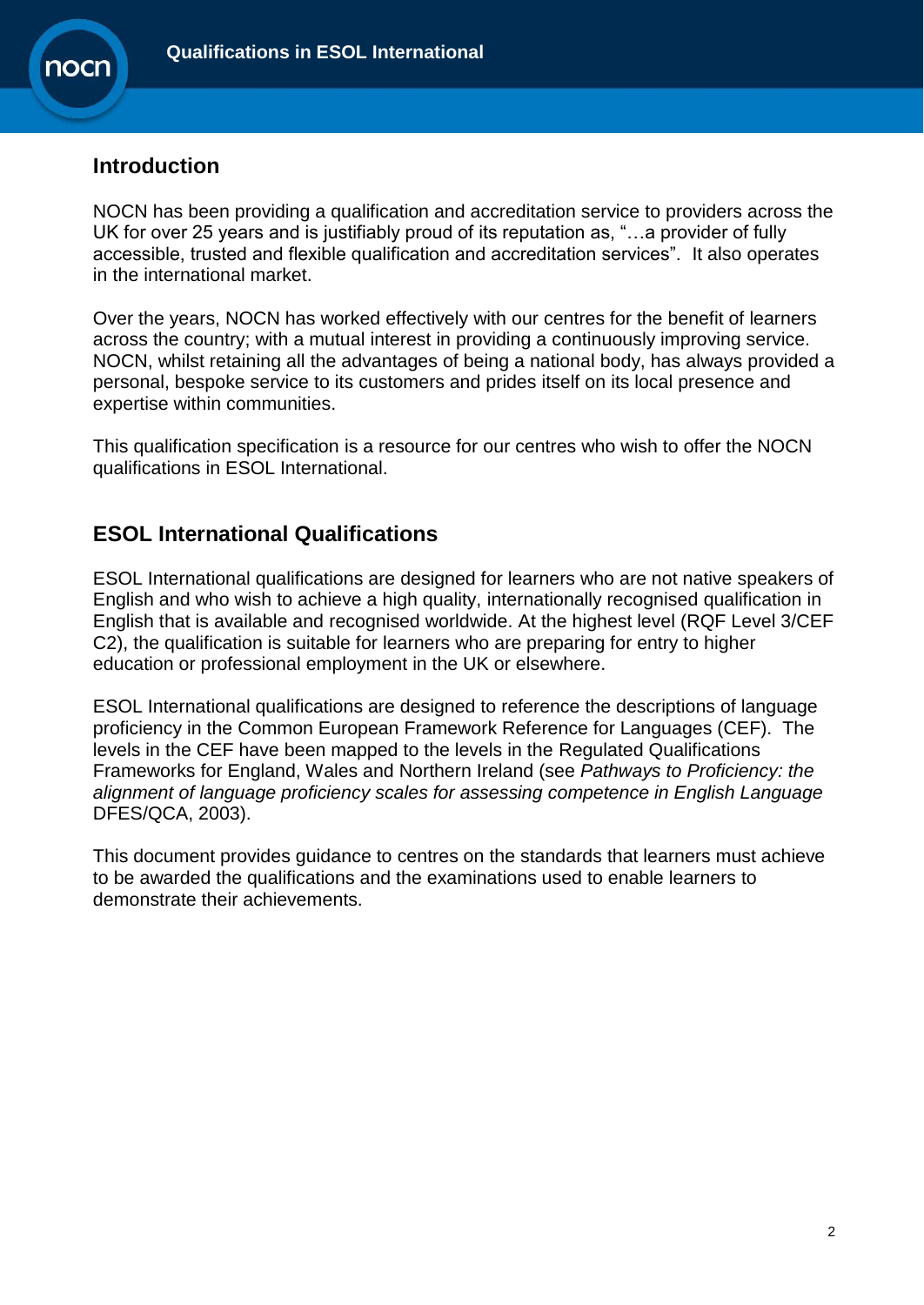

## **Contents**

|    | Introduction                                                                                                                                                                                                                                                                                                          | 2                                                              |
|----|-----------------------------------------------------------------------------------------------------------------------------------------------------------------------------------------------------------------------------------------------------------------------------------------------------------------------|----------------------------------------------------------------|
|    | 1. NOCN Qualifications in ESOL International                                                                                                                                                                                                                                                                          | 4                                                              |
|    | 1.1 Structure of the Qualifications<br>1.2 Total Qualification Time and Guided Learning Hours<br>1.3 Entry Requirements<br>1.4 Progression Opportunities<br>1.5 Features of the NOCN Qualifications in ESOL International<br>1.6 Duration of Examinations<br>1.7 Common European Framework of Reference for Languages | 5<br>5<br>5<br>5<br>5<br>6<br>$\overline{7}$                   |
|    | 2. Centre Information                                                                                                                                                                                                                                                                                                 | 9                                                              |
|    | 2.1 Offering the Qualifications<br>2.2 Required Resources for Delivering the Qualifications<br>2.3 Security of Examination Materials<br>2.4 Tutor Requirements<br>2.5 Continuing Professional Development (CPD)                                                                                                       | 9<br>10<br>12<br>13<br>13                                      |
|    | 3. Qualifications Information                                                                                                                                                                                                                                                                                         | 14                                                             |
|    | 3.1 Format and features of ESOL International (Listening)<br>3.2 Format and features of ESOL International (Reading)<br>3.3 Format and features of ESOL International (Writing)<br>3.4 Format and features of ESOL International (Speaking)                                                                           | 14<br>14<br>15<br>16                                           |
|    | 4. Examinations                                                                                                                                                                                                                                                                                                       | 18                                                             |
|    | 4.1 Fairness and Inclusivity<br>4.2 Learners with Particular Requirements<br>4.3 Examinations<br>4.4 Grading<br>4.5 Curriculum Topics                                                                                                                                                                                 | 18<br>18<br>18<br>19<br>20                                     |
|    | 5. Standard of Skills                                                                                                                                                                                                                                                                                                 | 22                                                             |
|    | 5.1 Listening<br>5.2 Reading<br>5.3 Writing<br>5.4 Speaking<br>5.5 Grammar<br>Beginner Level (A1)<br>Improver Level (A2)<br>Intermediate Level (B1)<br>Independent User Level (B2)<br>Advanced Level (C1)<br>Proficient User Level (C2)                                                                               | 22<br>24<br>26<br>28<br>30<br>30<br>34<br>39<br>43<br>47<br>49 |
| 6. | <b>Appendix 1 – Resource Suggestions</b>                                                                                                                                                                                                                                                                              | 52                                                             |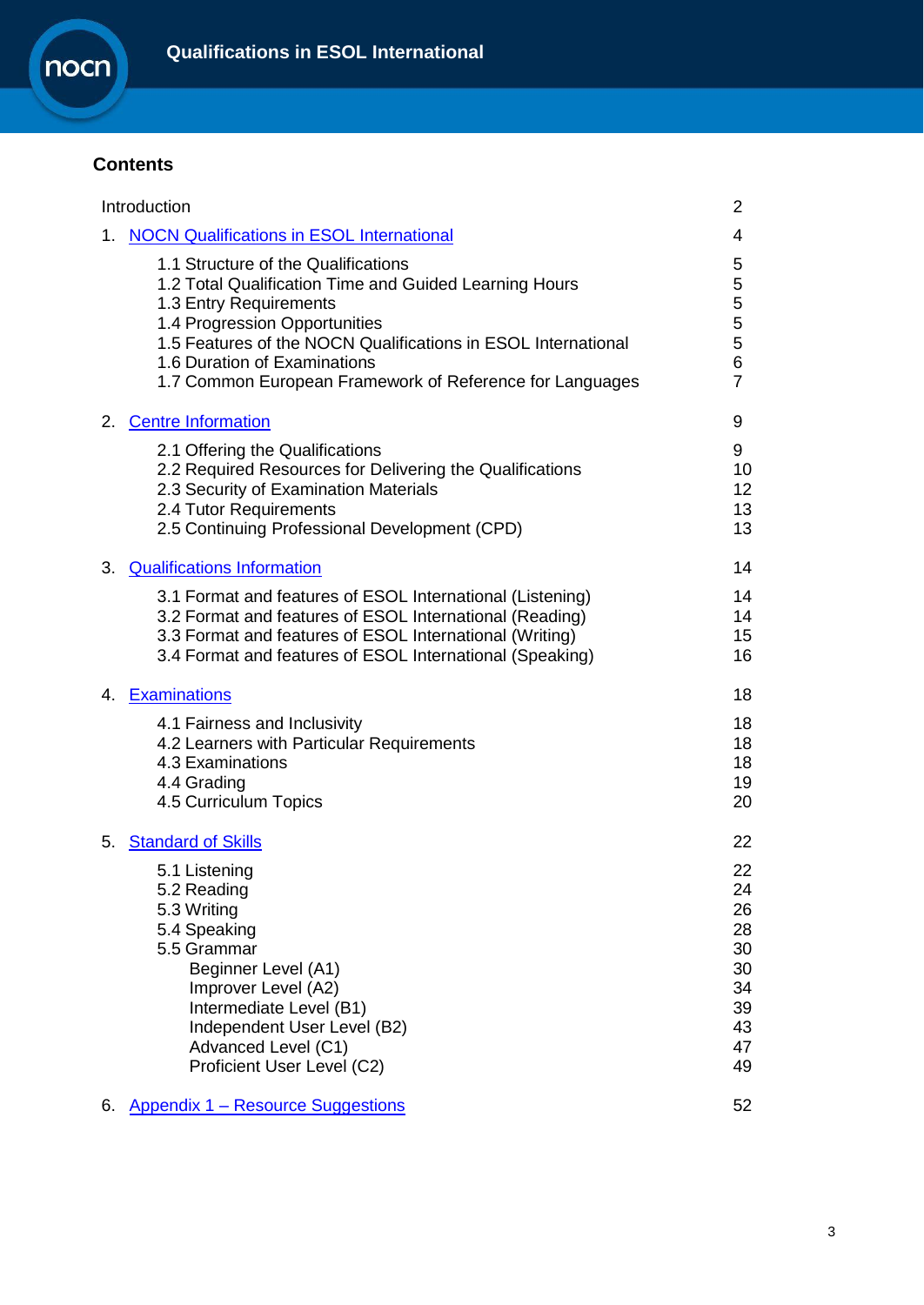## <span id="page-3-0"></span>**1. NOCN Qualifications in ESOL International**

The NOCN qualifications in ESOL International offer a comprehensive test of English skills in Listening, Reading, Writing and Speaking. The examinations are based around real life scenarios which are designed to relate to the four CEF domains (public, personal, educational and occupational) and the qualifications allow the learner to progress towards proficiency in the English language.

The qualifications are designed for:

**10Cl** 

- Non-native speakers of English worldwide, including in the UK
- People needing English for their everyday or working life
- Learners who require externally recognised certification of their level in English
- Those who are attending English language courses over either a short period of time or a longer course leading to proficiency in English

The qualifications are primarily intended for learners **aged 14 years or over, but may be used with learners below the age of 14 if the centre deems this appropriate**. The content of the examinations is designed to reflect the interests and needs of adult learners at all levels.

This Qualification Specification provides a comprehensive introduction to the NOCN series of examinations in ESOL International.

The aim of this specification is to provide information and advice for all existing and potential teachers and learners of the NOCN ESOL International examinations.

In addition, NOCN has developed sample examination materials and mark schemes for each level of the qualifications, which include the criteria for a pass at each level, and a guide for interlocutors to ensure that they fully understand the examination methods for spoken English and their part in ensuring that the examinations are administered correctly.

There are separate examinations in Listening, Reading, Writing and Speaking available through NOCN at six levels:

- Beginner (equivalent to A1 on the Common European Framework)
- Improver (equivalent to A2 on the Common European Framework)
- Intermediate (equivalent to B1 on the Common European Framework)
- Independent User (equivalent to B2 on the Common European Framework)
- Advanced (equivalent to C1 on the Common European Framework)
- Proficient (equivalent to C2 on the Common European Framework)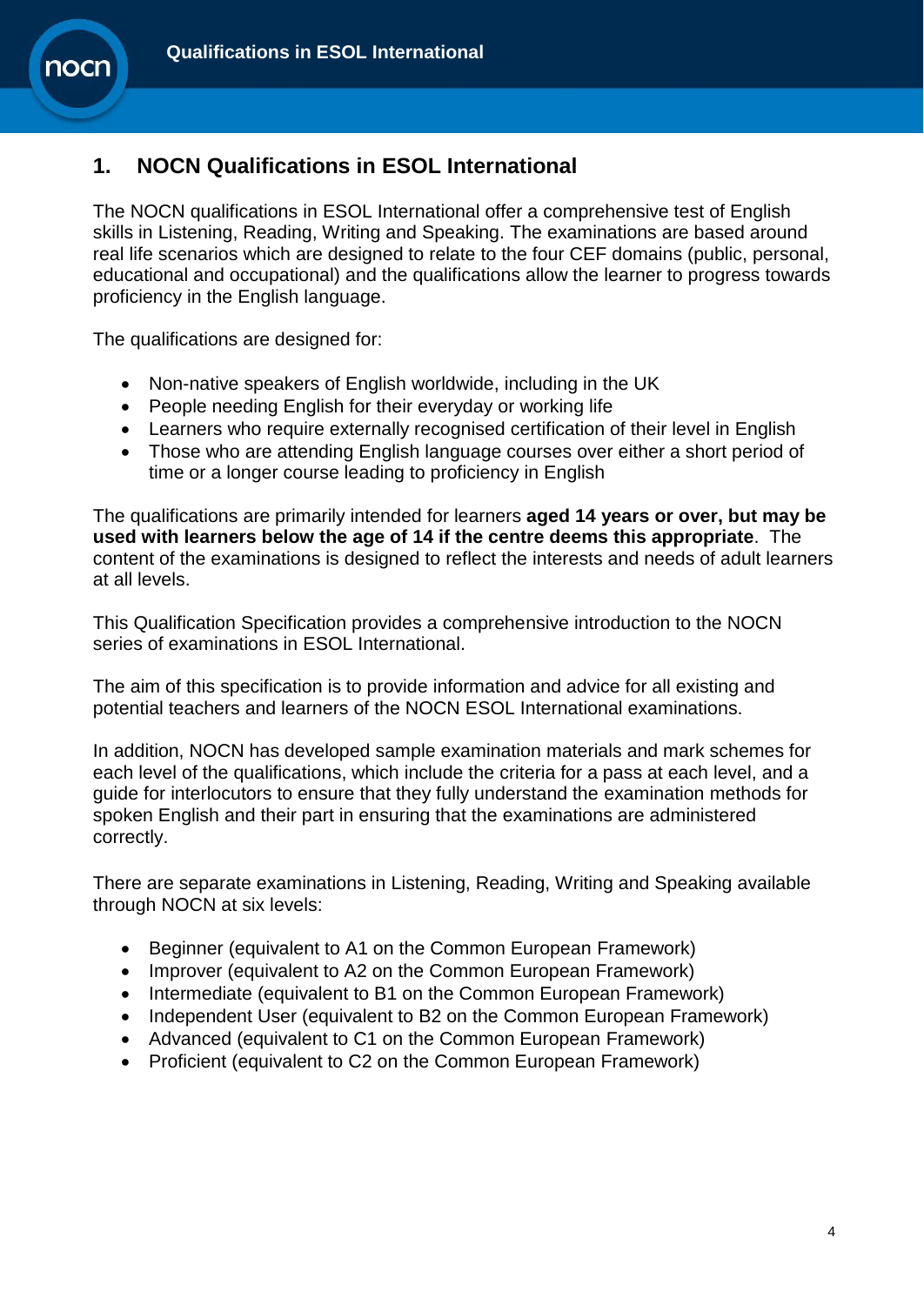

## **1.1. Structure of the Qualifications**

To achieve the qualifications, a learner must take the four mandatory units of Listening, Reading, Writing and Speaking. Learners may achieve unit certification for all units.

## **1.2. Total Qualification Time and Guided Learning Hours**

It is recommended that the qualifications should be delivered over approximately 300 hours for each level. All of these hours should be guided learning hours, under supervision by a tutor.

This qualification specification covers all six levels.

## **1.3. Entry Requirements**

There are no formal entry requirements for learners undertaking the qualifications.

## **1.4. Progression Opportunities**

Learners who complete the lower levels of the qualifications may progress to higher levels of the qualification. In addition, learners may progress onto vocational or academic learning in an English-speaking environment or work in an English-speaking environment.

## **1.5. Features of the NOCN Qualifications in ESOL International**

#### **Examinations can be taken twice a year.**

Four weeks' notice is required from centres outside the UK and five working days' notice required from centres within the UK.

## **Certification**

Results and certificates are issued within eight weeks of the examination date.

## **Externally marked examinations**

All examinations are externally set and marked.

All Speaking examinations are assessed within the centre, using an interlocutor appointed and trained by NOCN. The examination is conducted one to one. The interlocutor must be a suitably qualified and experienced English teacher.

## **Real world situations**

All examinations are task based and linked to everyday situations.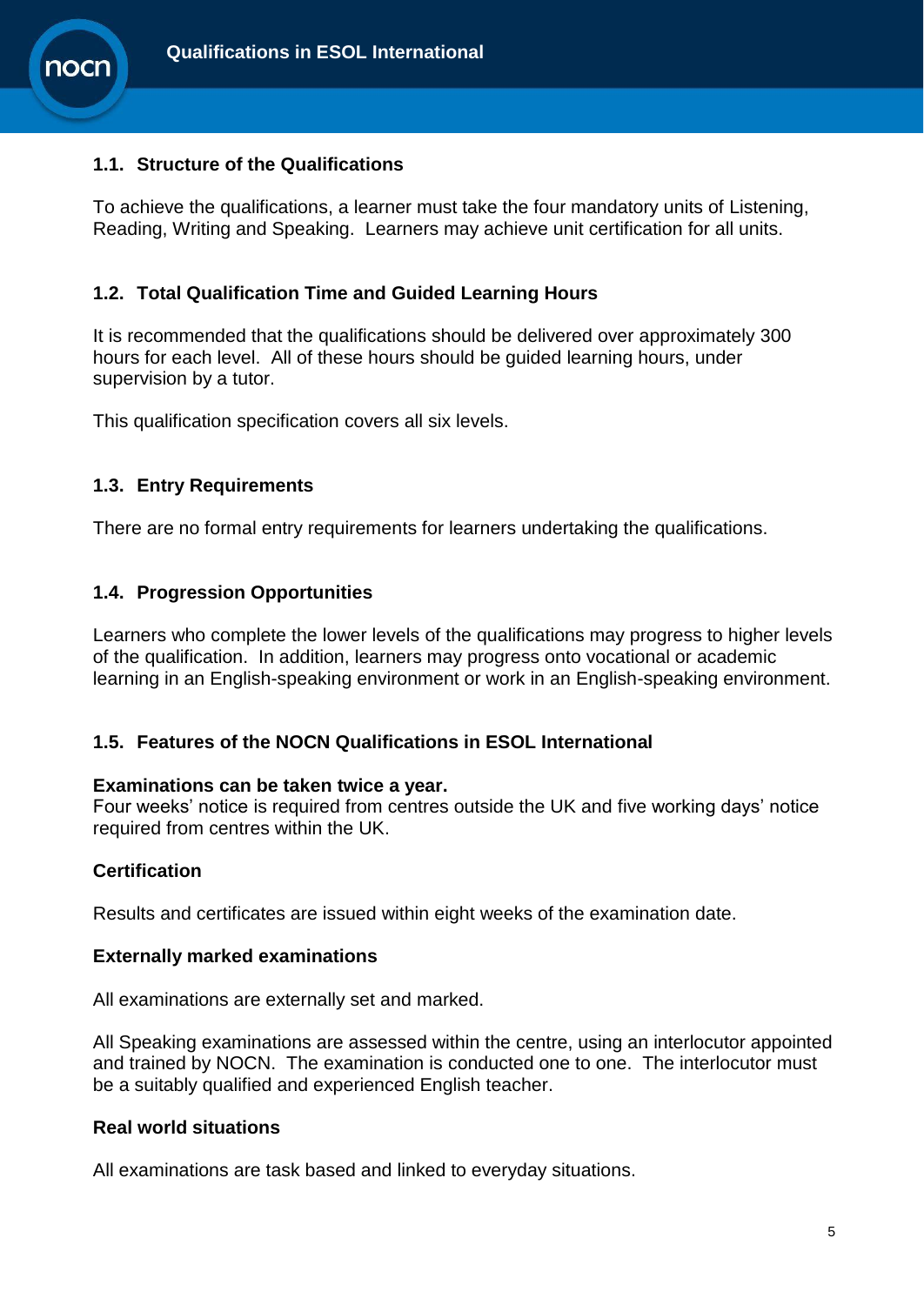

## **1.6. Duration of examinations**

## **Listening**

| <b>Beginner</b>  | A <sub>1</sub> | 30 minutes |
|------------------|----------------|------------|
| Improver         | A2             | 30 minutes |
| Intermediate     | B <sub>1</sub> | 35 minutes |
| Independent User | B <sub>2</sub> | 35 minutes |
| Advanced         | C <sub>1</sub> | 40 minutes |
| Proficient       | C <sub>2</sub> | 40 minutes |

## **Reading**

| Beginner                | A <sub>1</sub> | 60 minutes |
|-------------------------|----------------|------------|
| Improver                | A2             | 60 minutes |
| Intermediate            | <b>B1</b>      | 60 minutes |
| <b>Independent User</b> | <b>B2</b>      | 60 minutes |
| Advanced                | C <sub>1</sub> | 75 minutes |
| Proficient              | C <sub>2</sub> | 75 minutes |

## **Writing**

| <b>Beginner</b>         | A <sub>1</sub> | 60 minutes |
|-------------------------|----------------|------------|
| Improver                | A2             | 60 minutes |
| Intermediate            | <b>B1</b>      | 60 minutes |
| <b>Independent User</b> | <b>B2</b>      | 60 minutes |
| Advanced                | C <sub>1</sub> | 75 minutes |
| Proficient              | C <sub>2</sub> | 75 minutes |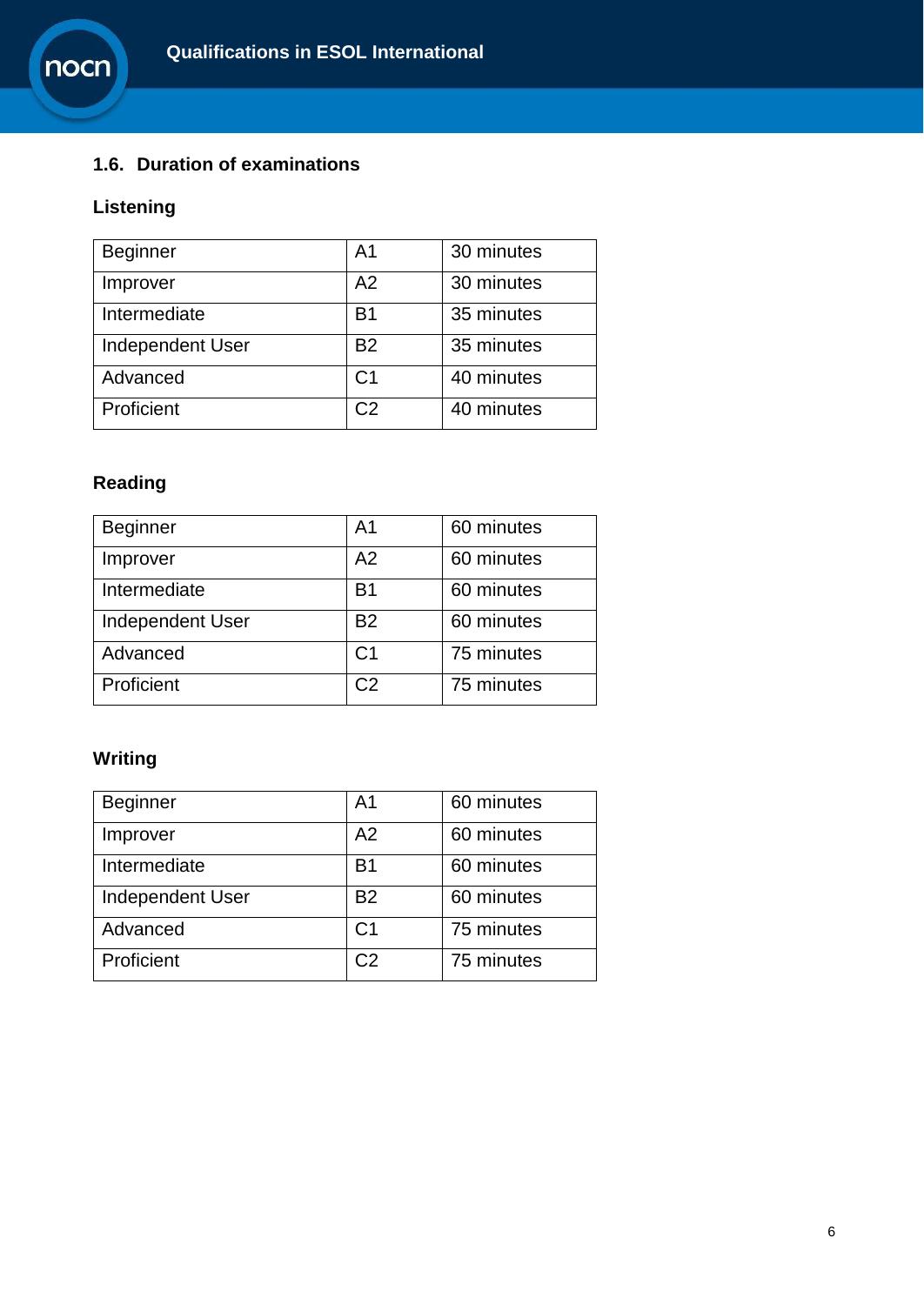## **Speaking**

| <b>Beginner</b>         | A <sub>1</sub> | 6 minutes    |
|-------------------------|----------------|--------------|
| Improver                | A2             | 7 minutes    |
| Intermediate            | B <sub>1</sub> | 9 minutes    |
| <b>Independent User</b> | <b>B2</b>      | 10 minutes   |
| Advanced                | C <sub>1</sub> | 13.5 minutes |
| Proficient              | C <sub>2</sub> | 13.5 minutes |

## **1.7. Common European Framework of Reference for Languages**

ESOL International levels are linked to the Common European Framework of Reference for Languages, developed by the Council of Europe.

| <b>NOCN ESOL</b><br><b>International Level</b> | <b>Common European</b><br><b>Framework</b> | <b>Equivalent UK National</b><br><b>Levels</b> |
|------------------------------------------------|--------------------------------------------|------------------------------------------------|
| <b>Beginner</b>                                | A <sub>1</sub>                             | Entry Level 1                                  |
| Improver                                       | A2                                         | Entry Level 2                                  |
| Intermediate                                   | <b>B1</b>                                  | <b>Entry Level 3</b>                           |
| <b>Independent User</b>                        | <b>B2</b>                                  | Level 1                                        |
| Advanced                                       | C <sub>1</sub>                             | Level <sub>2</sub>                             |
| Proficient                                     | C <sub>2</sub>                             | Level <sub>3</sub>                             |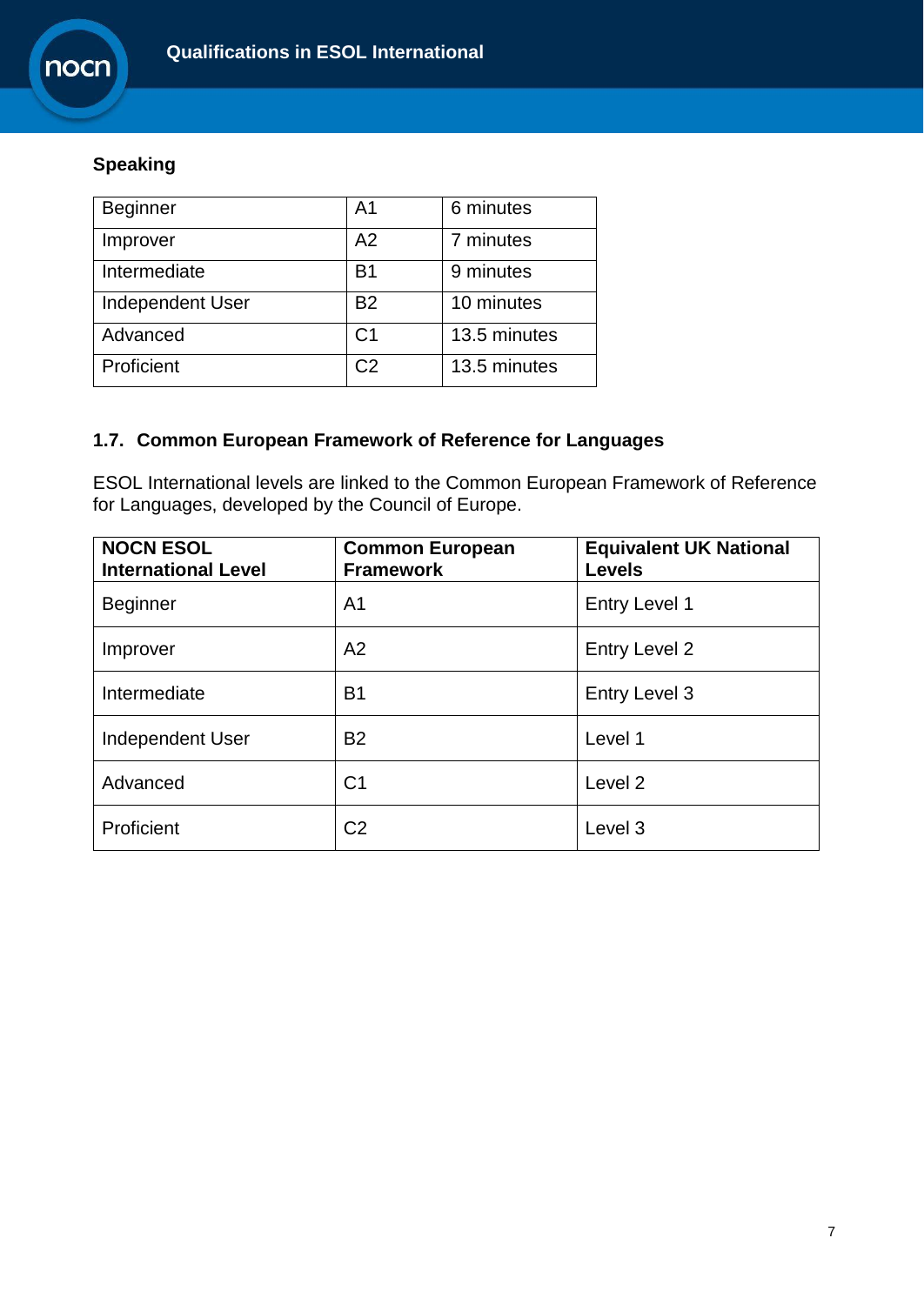## **Descriptions of competence at each level**

nocn

<span id="page-7-0"></span>

|                  | C <sub>2</sub> | Can understand with ease virtually everything heard or read.                          |
|------------------|----------------|---------------------------------------------------------------------------------------|
|                  |                | Can summarise information from different spoken and written                           |
|                  |                | sources, reconstructing arguments and accounts in a coherent                          |
|                  |                | presentation. Can express him/herself spontaneously, very                             |
|                  |                | fluently and precisely, differentiating finer shades of meaning                       |
| Proficient User  |                | even in more complex situations.                                                      |
|                  | C <sub>1</sub> | Can understand a wide range of demanding, longer texts, and                           |
|                  |                | recognise implicit meaning. Can express him/herself fluently and                      |
|                  |                | spontaneously without much obvious searching for expressions.                         |
|                  |                | Can use language flexibly and effectively for social, academic                        |
|                  |                | and professional purposes. Can produce clear, well-structured,                        |
|                  |                | detailed text on complex subjects, showing controlled use of                          |
|                  |                | organisational patterns, connectors and cohesive devices.                             |
|                  | <b>B2</b>      | Can understand the main ideas of complex text on both concrete                        |
|                  |                | and abstract topics, including technical discussions in his/her field                 |
|                  |                | of specialisation. Can interact with a degree of fluency and                          |
|                  |                | spontaneity that makes regular interaction with native speakers                       |
|                  |                | quite possible without strain for either party. Can produce clear,                    |
|                  |                | detailed text on a wide range of subjects and explain a viewpoint                     |
|                  |                |                                                                                       |
|                  |                | on a topical issue giving the advantages and disadvantages of<br>various options.     |
| Independent User | <b>B1</b>      | Can understand the main points of clear standard input on                             |
|                  |                | familiar matters regularly encountered in work, school, leisure,                      |
|                  |                | etc. Can deal with most situations likely to arise whilst travelling                  |
|                  |                | in an area where the language is spoken. Can produce simple                           |
|                  |                | connected text on topics, which are familiar, or of personal                          |
|                  |                | interest. Can describe experiences and events, dreams, hopes                          |
|                  |                | and ambitions and briefly give reasons and explanations for                           |
|                  |                | opinions and plans.                                                                   |
|                  | A2             | Can understand sentences and frequently used expressions                              |
|                  |                | related to areas of most immediate relevance (e.g. very basic                         |
|                  |                | personal and family information, shopping, local geography,                           |
|                  |                | employment). Can communicate in simple and routine tasks                              |
|                  |                | requiring a simple and direct exchange of information on familiar                     |
|                  |                |                                                                                       |
|                  |                | and routine matters. Can describe in simple terms, aspects of                         |
|                  |                | his/her background, immediate environment and matters in areas<br>of immediate needs. |
| Basic User       | A <sub>1</sub> |                                                                                       |
|                  |                | Can understand and use familiar everyday expressions and very                         |
|                  |                | basic phrases aimed at the satisfaction of needs of a concrete                        |
|                  |                | type. Can introduce him/herself and others and can ask and                            |
|                  |                | answer questions about personal details such as where s/he                            |
|                  |                | lives, people s/he knows and things s/he has. Can interact in a                       |
|                  |                | simple way provided the other person talks slowly and clearly and                     |
|                  |                | is prepared to help.                                                                  |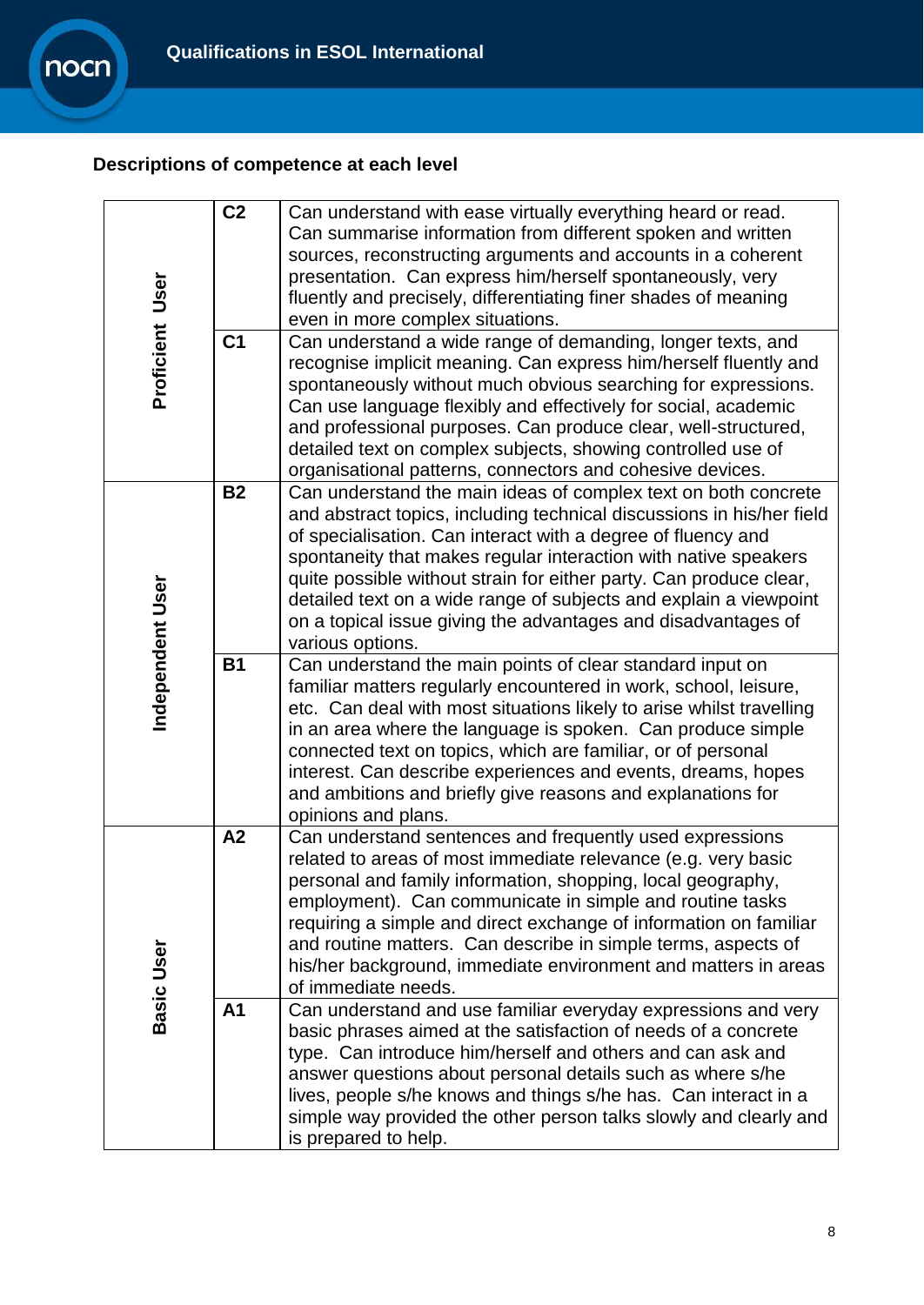



10Cl

## **2. Centre Information**

## **2.1 Offering the qualifications**

### **Recognised Centres**

If you are already recognised to offer NOCN qualifications and would like more information about offering the NOCN Qualifications in ESOL International, please contact: [business-enquiries@nocn.org.uk.](mailto:business-enquiries@nocn.org.uk)

If you are ready to add the qualifications to your curriculum offer, please do so through Horizon.

## **New Centres**

If you are interested in offering the NOCN ESOL International qualifications but do not currently offer any other NOCN qualifications, you will need to be recognised as an NOCN approved centre. This process includes:

- $\triangleright$  Confirmation that the organisation has an adequate infrastructure in place to support the effective delivery of NOCN qualifications.
- $\triangleright$  An agreement signed by the principal authority in the organisation confirming adherence to the specified terms and conditions. This safeguards the quality assurance standards, in relation to the delivery and examination process.

## **International Centres**

International centres who wish to offer the NOCN ESOL International qualifications must complete the appropriate Centre Recognition form.

If you would like more information about becoming an NOCN centre and offering these qualifications please go to the [NOCN Centres](http://www.nocn.org.uk/customers/nocn-centres/) section of the website or contact [assurance@nocn.org.uk](mailto:assurance@nocn.org.uk)**.**

## **External Quality Assurance**

Once recognised as a centre, NOCN will allocate an External Quality Assurer. The External Quality Assurer will have on-going responsibility for monitoring the centre's compliance with the requirements of centre-recognised status.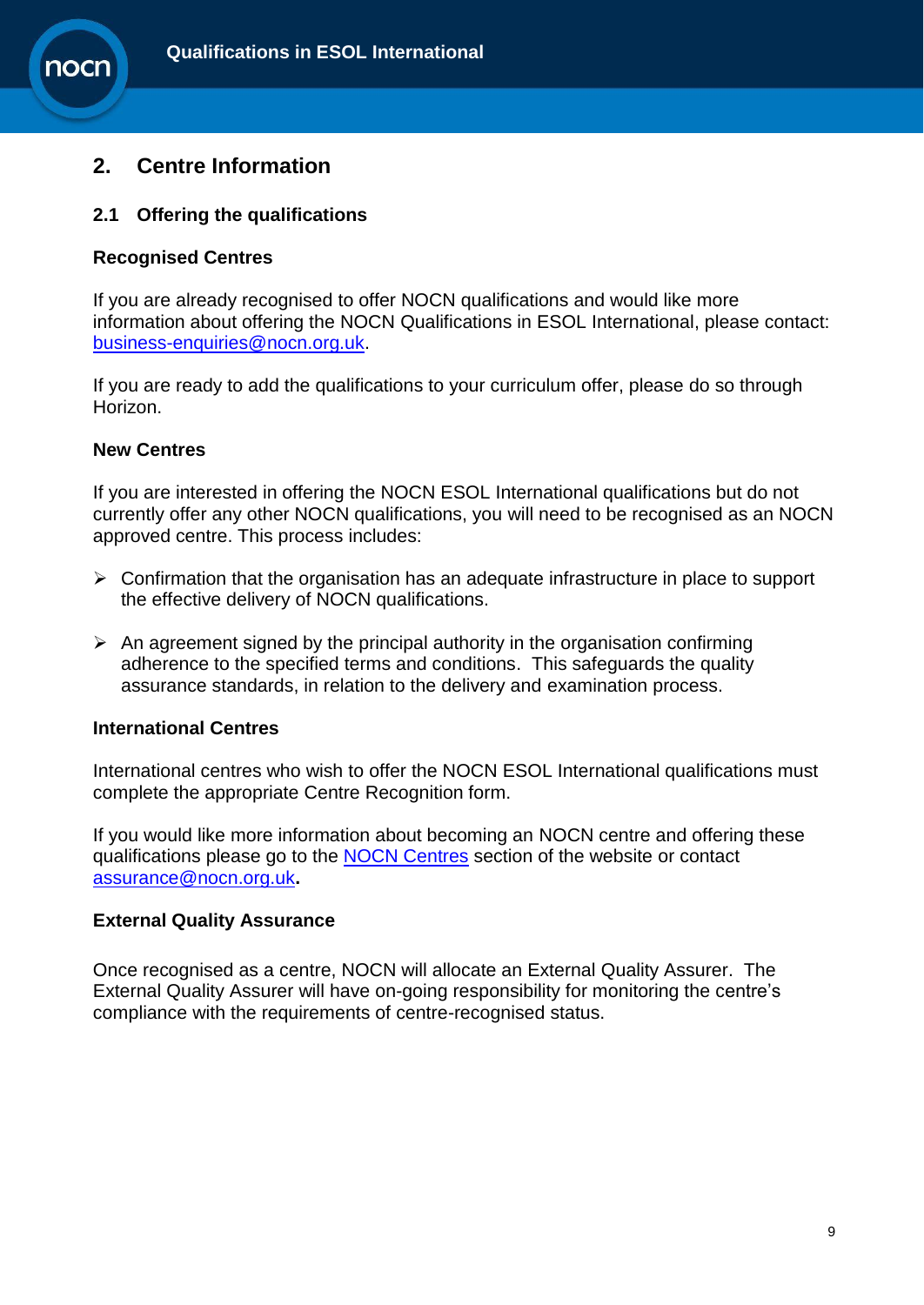

External Quality Assurers will make regular visits to all centres. During these visits he/she will:

- $\triangleright$  Monitor the centre's compliance with the Centre Recognition Agreement by reviewing course documentation, meeting managers, tutors, invigilators, interlocutors, learners and administrative staff.
- $\triangleright$  These qualifications are externally marked and, as such, require no moderation of the tests within the centre. Examiners and interlocutors will be routinely monitored to ensure consistency and will be trained by NOCN prior to them marking tests or assessing competence.

## **2.2 Required Resources for Delivering the Qualifications**

As part of the requirement to deliver the qualifications there is an expectation that staff undertaking roles as part of the delivery and examination of the qualifications have a demonstrable level of expertise.

## **General Requirements of Centres for the Speaking unit**

All centres offering the Speaking unit of the NOCN ESOL International Qualifications will have to meet the full requirements for the examination procedures as detailed in this qualification specification.

This includes:

- Having appropriately trained staff to invigilate the examination waiting rooms for Speaking examinations
- Having facilities for examinations to be undertaken at appropriate times under conditions required by NOCN

## **Centres must:**

- Have an examination room and a room or waiting area for learners to wait in for the Speaking examinations. It is important the rooms are close together in a quiet area of the centre. The room for a Speaking examination must be set up for two people and have two chairs, a table for the interlocutor's use and equipment to record the examinations, with sound, and a power point
- Ensure that the recording materials for Speaking examinations produce high quality recordings to ensure that the examinations may be clearly heard by the external examiners. The centre must make sure that the microphone is facing more towards the learner than the interlocutor, whilst still ensuring that the interlocutor is recorded
- Ensure that learners who have taken the examination do not contact those still waiting to do so
- Ensure that there is no information in the rooms that will advantage or help the learners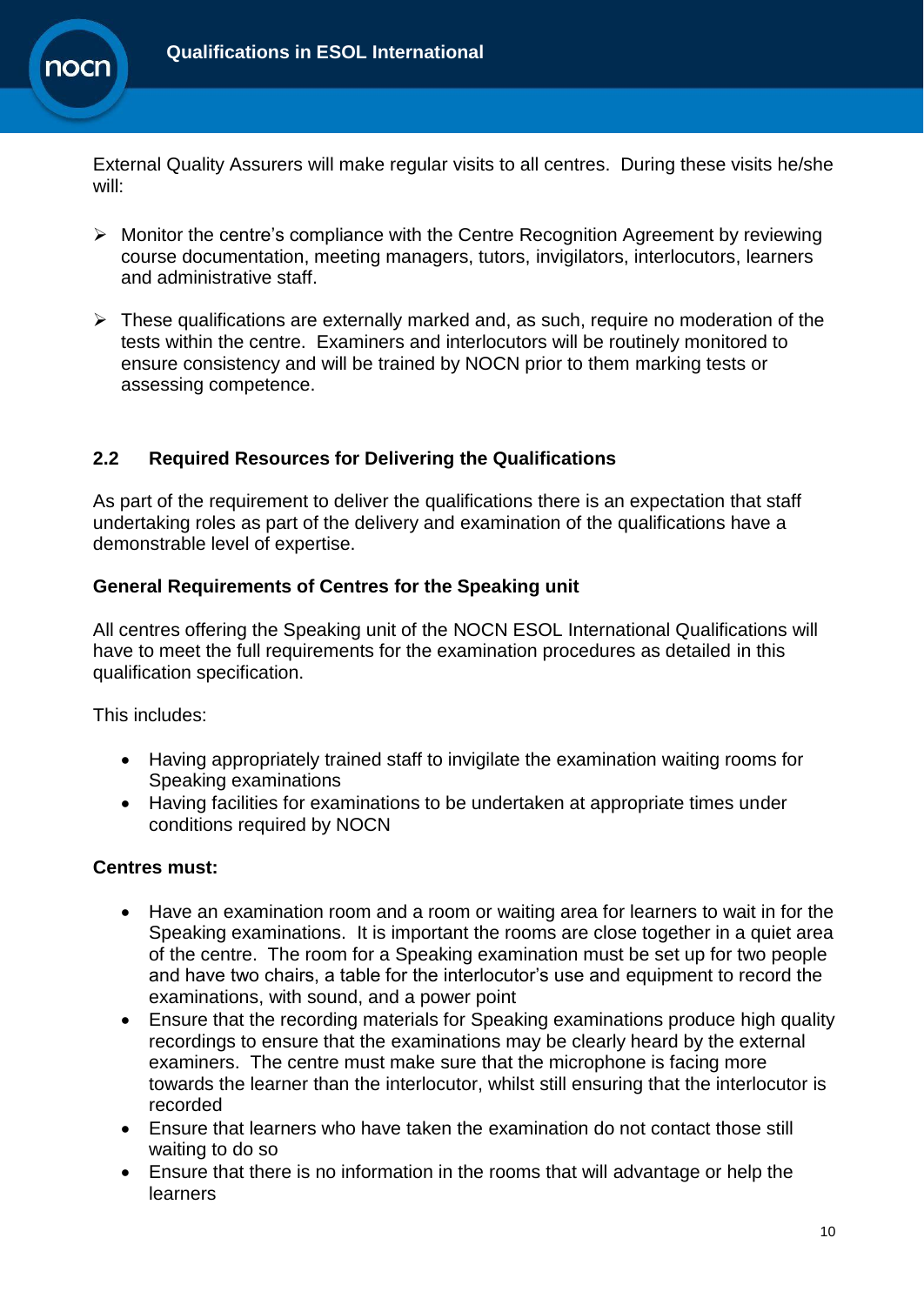

## **Invigilation of Reading, Writing and Listening Examinations**

### **Centres must:**

- Ensure that all invigilators fully understand the requirements for conduct within examinations as specified in [Guidance for Invigilators](http://www.nocn.org.uk/support/quality-assurance/)
- Ensure that the times allowed for the examinations are correctly adhered to
- Ensure that all mobile phones are turned off and are not on the desks
- Ensure that the rooms are prepared correctly prior to the examination as per NOCN's examination regulations. (See [Guidance for Invigilators](http://www.nocn.org.uk/support/quality-assurance/) for more details)
- Have a suitable CD player available for the Listening examination. This must be tested before use
- Ensure that all the examination papers and disks for the Listening examinations are collected in at the end of the examination time and stored securely until they are despatched to NOCN
- Provide an invigilator who is not directly responsible for teaching the learners. If it is unavoidable, the teacher must not be the only invigilator in the examination room
- Having appropriately trained invigilators for the Reading, Writing and Listening examinations

## **Roles within the Speaking Examination**

## **Examination waiting room supervisor (Speaking)**

This person must supervise learners waiting for their examination. The learners must be in a separate room to the one used for examination. The supervisor will give each learner an Entry form which they will take into the examination room. Learners who have completed the examination must not come into contact with those who have not undertaken the examination.

The supervisor must check the learners' identity and confirm this on the Candidate Examination List and on the learner's Entry form.

Learners may only enter the examination room when the interlocutor requests this.

## **Interlocutor (Speaking)**

The interlocutor must be a suitably qualified and experienced teacher of English and be familiar with the **NOCN Guide for Interlocutors**. The interlocutors are appointed and trained by NOCN. The examination cannot be administered without preparation and the interlocutor must be familiar with the content and format of the examination before the actual examination session.

The interlocutor must follow the format and script of the examination as closely as possible. Guidance can be found in the NOCN Guide for Interlocutors.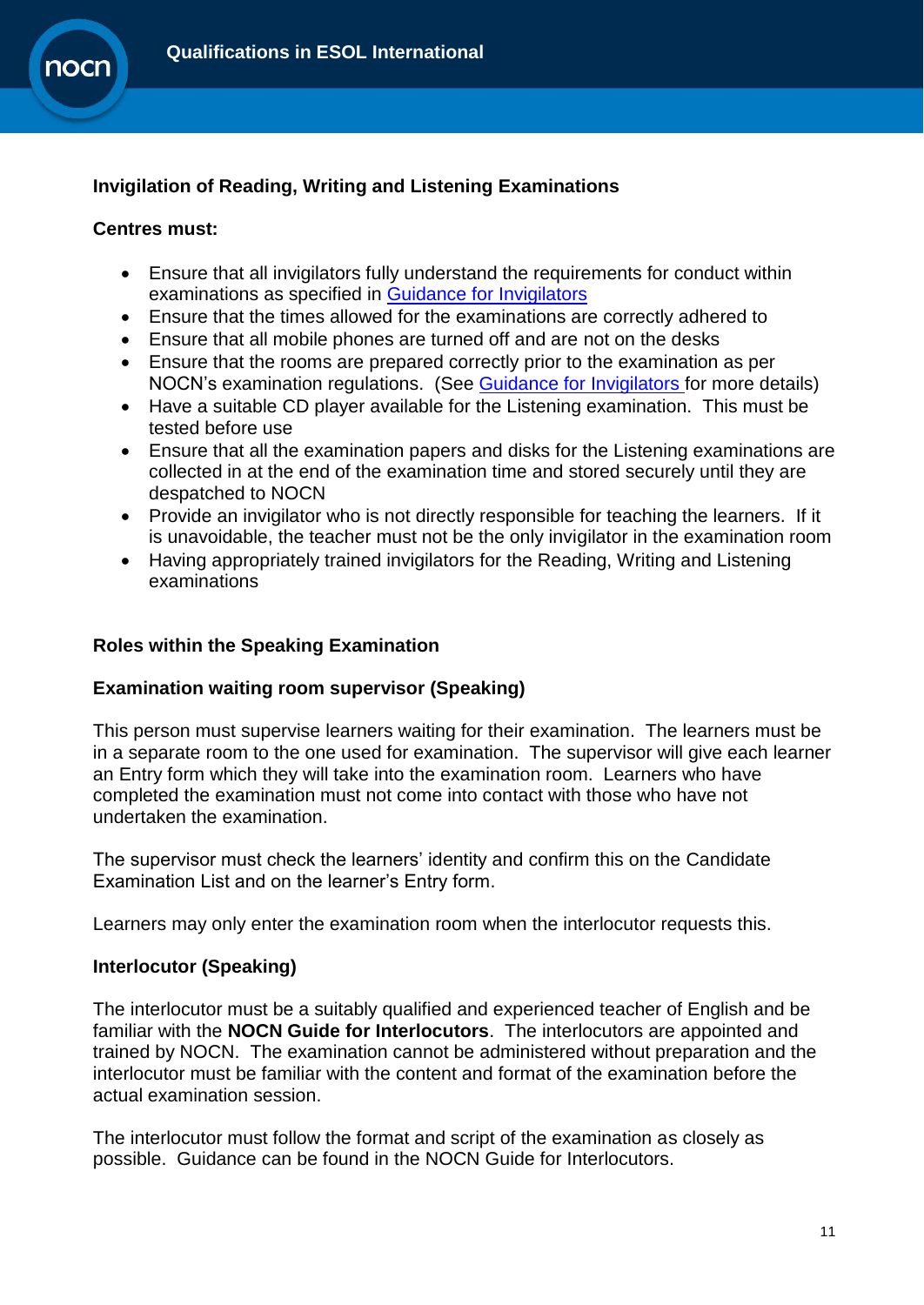

The examination coordinator will give the examination material to the interlocutor one hour before the scheduled time for the examination.

## **The interlocutor must:**

- Ensure that they understand the format and script for the examination
- Read and thoroughly familiarise themselves with the specific content of all parts of the examination
- Make sure that the recording equipment is working properly
- Check that there is sufficient supply of recording materials available with a backup recorder in case of breakdown
- Ensure that there is sufficient supply of paper and pencils for the learners to use during the examination to be used if required for preparation for the tasks

The interlocutor and the examination waiting room supervisor will have an attendance register, the Candidate Examination List, recording the names of the learners to be tested in alphabetical order. Learners must be tested in this order.

When the learner enters the examination room, the interlocutor must tick the learner's name on the Candidate Examination List. The learner will bring in an Entry form which the examination waiting room supervisor will have signed to say that they have checked the learner's identity.

Details of the format and script for the examination are found in the examination pack and the NOCN Guide for Interlocutors.

## **2.3 Security of Examination Materials**

Centres must provide secure and lockable storage for:

- Examiner guidance for the Speaking examination
- Recorded material for the Listening examination
- The examination papers
- All completed examination papers and recorded examinations (required on an interim basis)

Access to the examination materials must be restricted to authorised personnel only.

Please note: centres must provide their own laptops, cassettes/CDs for Speaking and Listening examinations. For recordings of learners, standard size cassettes, USB sticks or CDs and CD-RWs only should be used.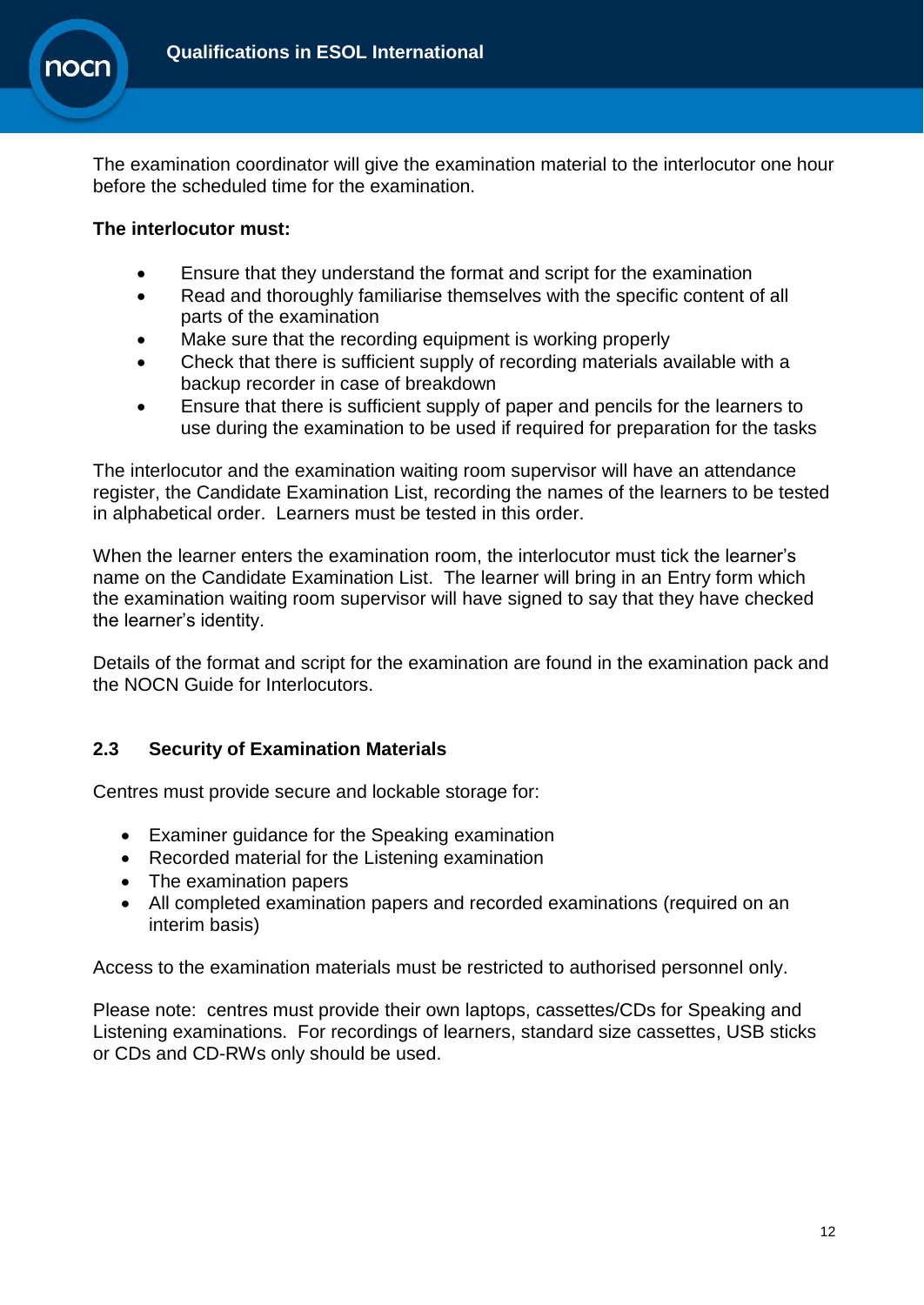

## **2.4 Tutor Requirements**

NOCN expects that Tutors are able to demonstrate the following competencies:

- $\triangleright$  Be technically competent in English language and have experience of delivering training within the area. The minimum expectation is that the level of experience should be at the same level as the training that is to be delivered.
- $\triangleright$  A specialist knowledge of ESOL learning. The minimum expectation is that the level of knowledge should be at the same level as the training that is to be delivered.
- $\triangleright$  Hold a recognised teaching qualification or, for new tutors, undertake and complete initial teacher training to a minimum Level 3 standard within 12 months of taking up the tutor role.

## **2.5 Continuing Professional Development (CPD)**

Centres are expected to support their staff, ensuring that their subject knowledge remains current and that their members of staff are up to date with regards to best practice in delivery, assessment and verification.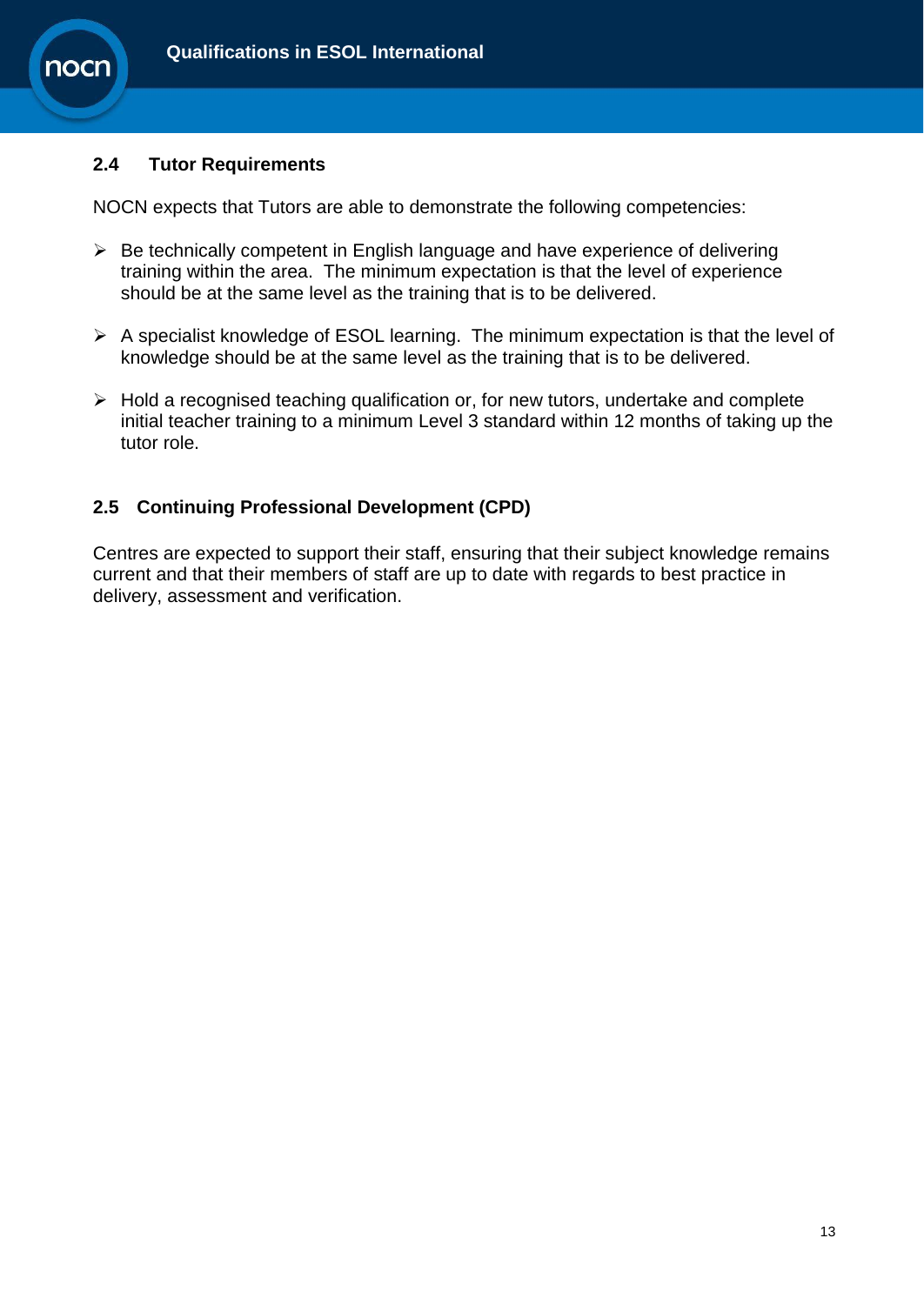



## <span id="page-13-0"></span>**3. Qualifications Information**

**3.1 Format and features of ESOL International (Listening)**

**Centres are provided with a recording, which can be available as an MP3 file or on CD, for the examination which includes the whole of the assessment. The recording must be played in full and must not be stopped at all during the examination.**

#### *All Levels*

Part 1: listen and respond (10 marks)

10 multiple choice questions. Learners listen to 10 statements, questions or sentences twice and choose the correct response or ending to the sentence.

Part 2: listen for detail (10 marks)

10 multiple choice questions. Learners listen to two conversations twice and choose the correct answer to the questions.

Part 3: extract key information (11 marks)

Learners listen to two short broadcasts, or at C1 and C2, a debate and a discussion, twice and extract key information from the broadcasts.

There are 31 multiple choice questions in total for the Listening unit.

## **3.2 Format and features of ESOL International (Reading)**

#### *All Levels*

There are 31 multiple choice questions allocated between 4 texts.

Skills covered are:

- understanding the purpose of texts
- extracting key information by detailed reading
- locating specific information
- summarising information
- sequencing information
- identifying facts or opinion
- vocabulary use, spelling, punctuation and grammar errors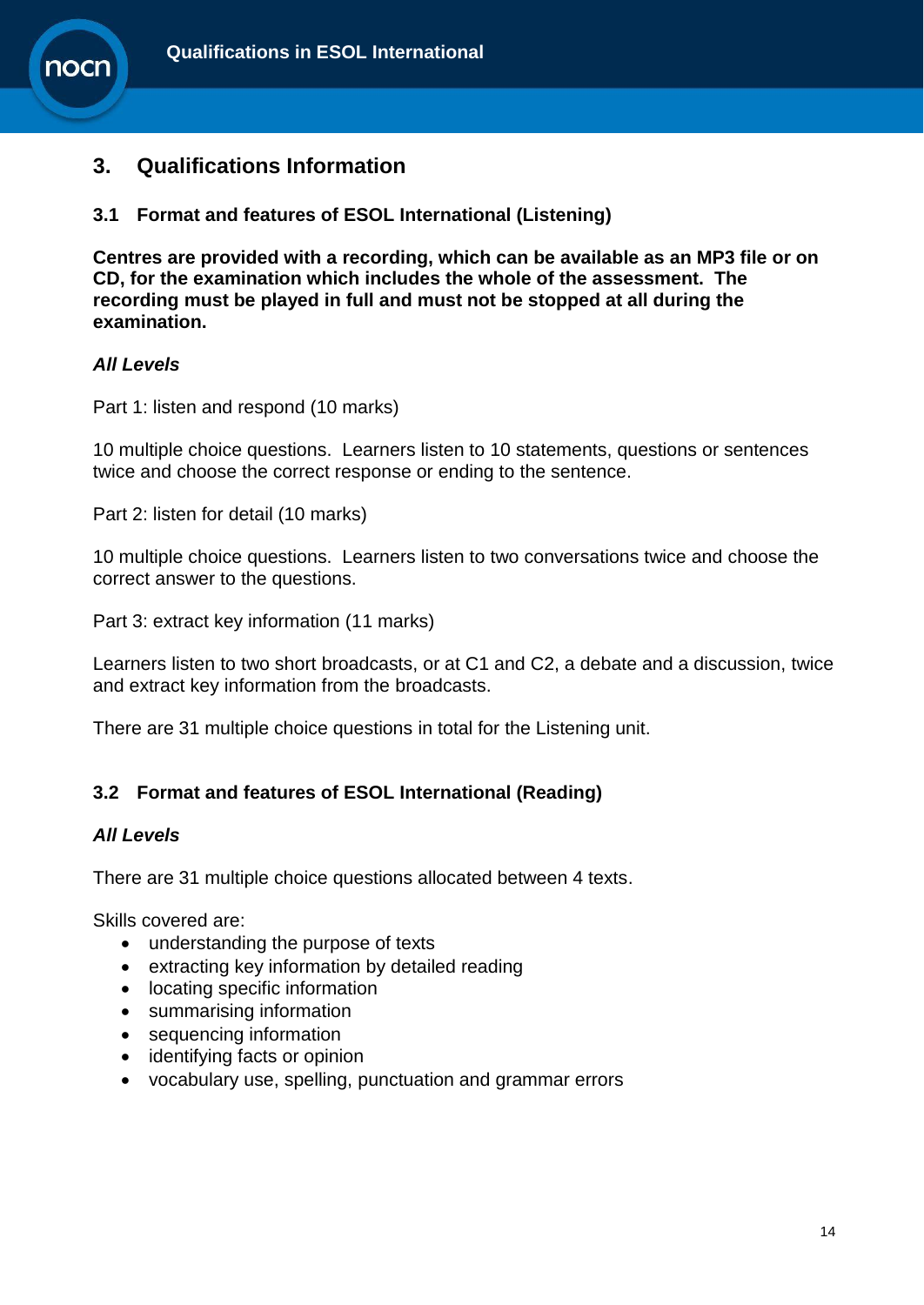

## *At Advanced and Proficient Levels C1 and C2*

Skills also cover: understanding use of emotive language including metaphors, similes, idiomatic language, literary narrative or academic ideas, arguments and opinions.

## **3.3 Format and features of ESOL International (Writing)**

## *Levels Beginner and Improver*

Learners have to produce three pieces of writing to include filling in a form, a description of a photo and a piece of free writing, for example, a piece of writing about themselves. The fourth task is to complete the gaps in sentences, to check knowledge of grammar.

#### *Levels Intermediate to Proficient*

Learners have to produce two pieces of writing.

One is a formal piece, for example, a letter, leaflet, article, report or argument for a specific audience. The learner is expected to include at least two specific content points. The other is an informal letter, narrative or descriptive text for a specific audience.

In the second text, learners are directed to specific functions such as inviting someone to do something, describing what you will do and at higher levels, persuasion, argument, hypothesis, expressing opinion and emotion, evaluating an idea or argument and justifying own opinion.

## *Beginner Level*

- Text 1 learners must write two sentences
- Text 2 learners must write five sentences
- Text 3 learners must write ten sentences

#### *Improver Level*

- Text 1 learners must write two sentences
- Text 2 learners must write five sentences
- Text 3 learners must write ten sentences

#### *Intermediate Level*

- Text 1 should be 75-100 words
- Text 2 should be 100-125 words

## *Independent User Level*

- Text 1 should be 100-150 words
- Text 2 should be 150-200 words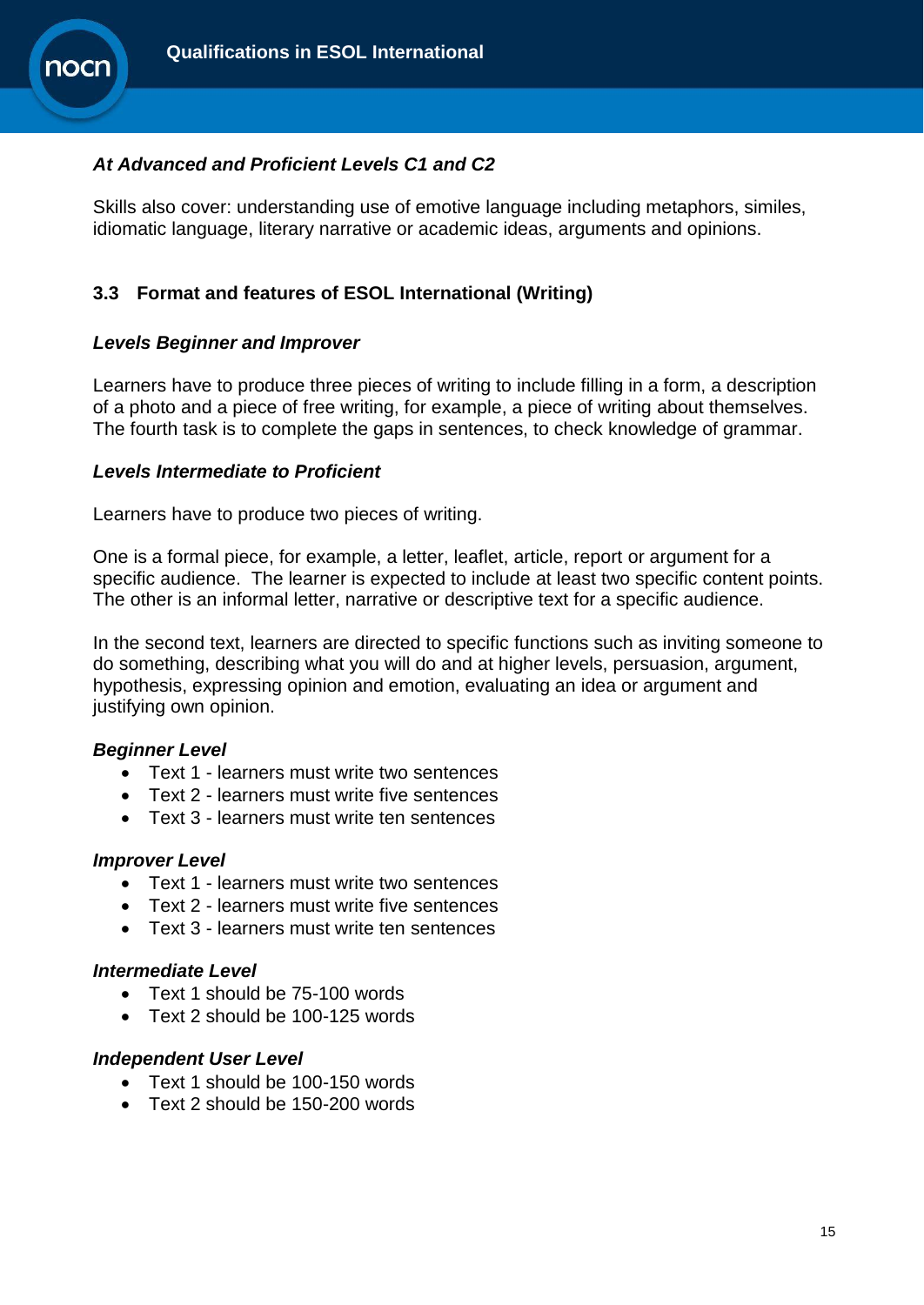

#### *Advanced Level*

- Text 1 should be 150-200 words
- Text 2 should be 250-300 words

#### *Proficient Level*

- Text 1 should be 200-250 words
- Text 2 should be 250-300 words

## **3.4 Format and features of ESOL International (Speaking)**

#### **Speaking Part 1: To communicate personal information**

*Beginner and Improver:* to give straightforward information about self *Intermediate and Independent User*: to express opinions and ideas *Advanced*: to communicate opinions and ideas on a variety of topics and **Proficient**: to give personal opinions on contemporary topics and issues

Learners will:

- Give name
- Answer five questions

The aim of this part is to settle the learner and to elicit personal and everyday information. Questions range from very simple, e.g. *Tell me your name?* **(Beginner)** to complex, e.g. *How will learning English be beneficial for you? Why?* **(Proficient)**. The interlocutor may expand the questioning, particularly at the higher levels, to help the learner produce sufficient language. Guidance about the prompts that can be used is within the Interlocutor Scripts.

## **Speaking Part 2: To communicate appropriately in social situations**

*All Levels*: to communicate in real-life situations using a range of functional language to elicit or respond as appropriate.

*Advanced and Proficient*: to also show the ability to use a wide range of language functions.

Two situations will be presented by the interlocutor and the learner will explore the situation giving examples of how they would react in those situations.

The aim of this part is to test the learner's use of functional language in a range of real-life situations. The interlocutor and learner enact at least two situations. The interlocutor may need to pretend to be someone else, but the learner will always be presenting the information as themselves.

At the lower levels the dialogue will usually involve four exchanges (up to two short turns each). At the higher levels the given situations will require the learner to enter into exchanges of greater length and complexity. The interlocutor reads aloud the exact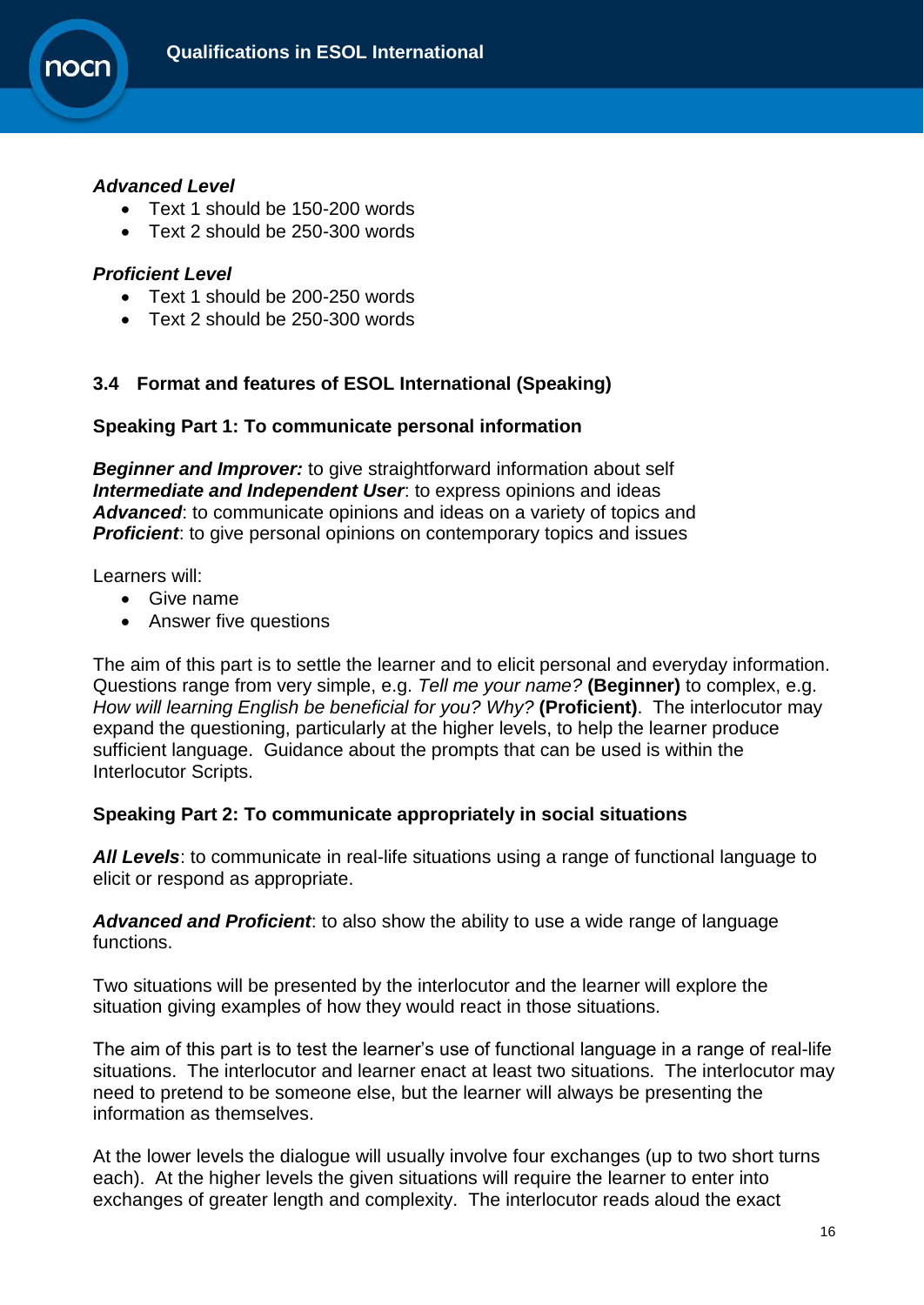

words given for the two situations which signal the start of the dialogue. The learner will have the scenario on a prompt sheet to refer to if needed.

The interlocutor allows the learner to guide and maintain the interaction, particularly at higher levels. At the higher levels the learner's contribution must demonstrate an awareness of the tone and register appropriate to the situations. For example, when making a complaint it is necessary to consider the tone of voice that should be used. Further guidance for interlocutors can be found in the NOCN Guide for Interlocutors*.*

## **Speaking Part 3: To exchange information and opinions**

*Beginner and Improver:* to use simple sentences and phrases to communicate in simple everyday situations.

**Intermediate and Independent User:** to co-operate to reach agreement/decision.

*Advanced and Proficient***:** to engage in discussion and to justify, challenge and persuade when expressing and eliciting opinion.

Learners will be given a scenario and allowed two minutes to prepare for the discussion/conversation. They will then hold a discussion/conversation with the interlocutor. The learner will be given the scenario on a prompt sheet to refer to if required.

The aim of this part is to test the learner's ability to use English to give and receive information in order to perform a communicative task. The task topics do not require the learner to have specialist knowledge but at **Advanced** and **Proficient** levels learners are expected to be able to give information and opinions about social and contemporary issues.

The interlocutor and learner exchange information to perform a task.

NB. It is the language used in the interaction that is most important, not the ability to complete the task in the given time. However, the interaction should move towards achievement of the task set. It does not matter if the task lasts a little longer than the time set, although the overall time for the whole Speaking examination must be no more than one minute over or below the specified time.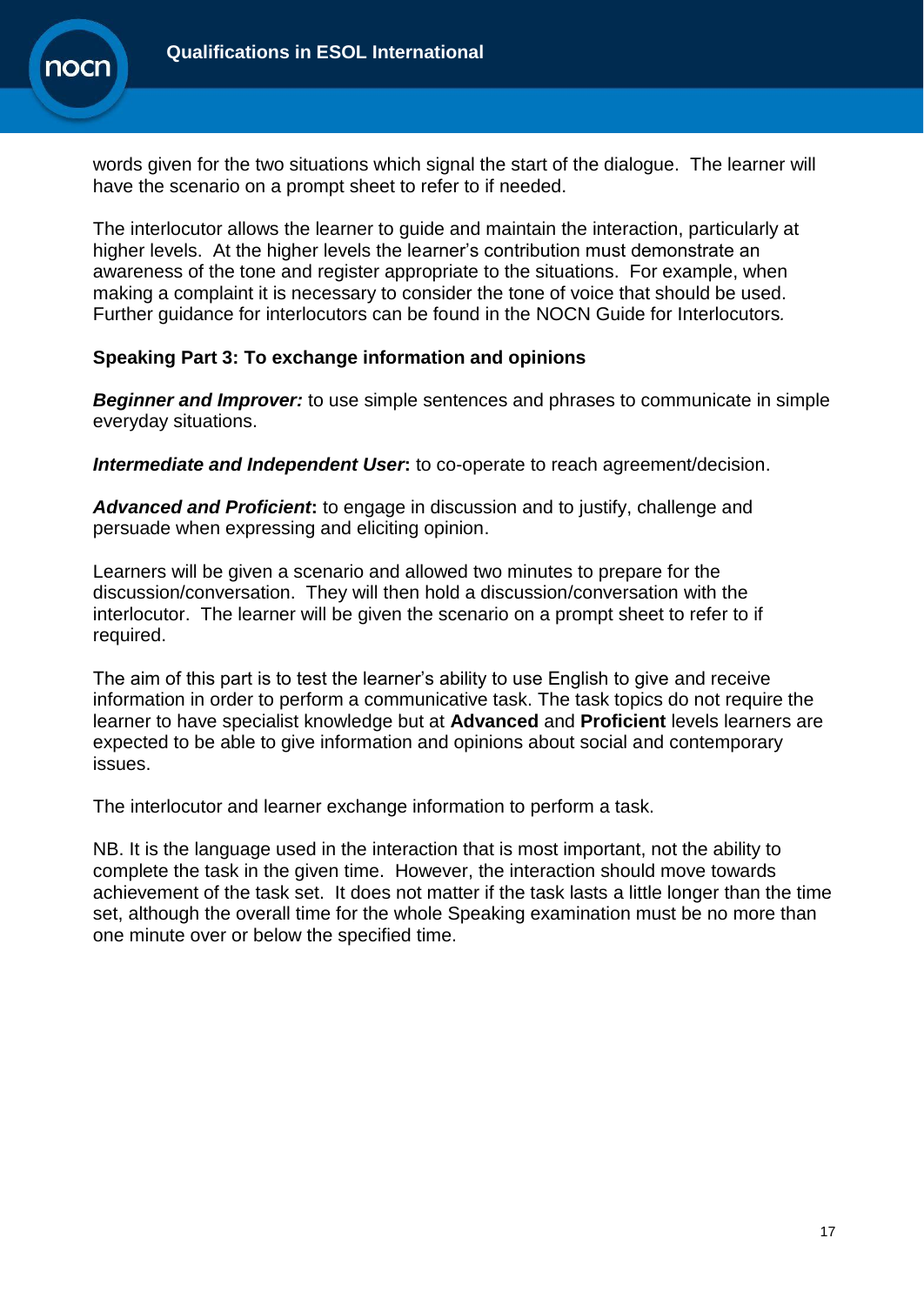## <span id="page-17-0"></span>**4. Examinations**

10Cl

## **4.1. Fairness and Inclusivity**

NOCN ESOL International qualifications are designed to be accessible and inclusive.

The methodology is appropriate for individual examination or for groups of learners taking the examinations individually.

## **4.2 Learners with Particular Requirements**

If you are a NOCN Recognised Centre and have learners with particular requirements, please see the information we provide about [Reasonable Adjustments.](http://www.nocn.org.uk/what-we-do/esol-skills-for-life-and-international/esol-international/)

The regulations, guidance and forms provide information about the reasonable adjustments and arrangements that can be made to take account of disability or learning difficulty without compromising the standards required for achievement.

The NOCN Centre Recognition process requires policy statements on Equal Opportunities, Diversity and Disability Discrimination. These policy statements are then checked and confirmed through the Quality Review and Risk Assessment process. Please contact [assurance@nocn.org.uk](mailto:assurance@nocn.org.uk) for further details.

## **4.3 Examinations**

Each unit of the qualification is examined separately and a grade given for each unit.

## **Reading and Listening**

Reading and listening examinations are multiple choice questions and the questions are marked on a one mark per correct answer basis.

Grades awarded are counted as part of the overall qualification grade.

## **Writing**

In Levels A1 and A2 all of the tasks amount to a total of 24 marks across the paper. In Levels B1, B2, C1 and C2 there are two tasks, both worth 12 marks each, giving a total of 24 marks across the paper. Learners must attempt both tasks.

Grades awarded are counted as part of the overall qualification grade.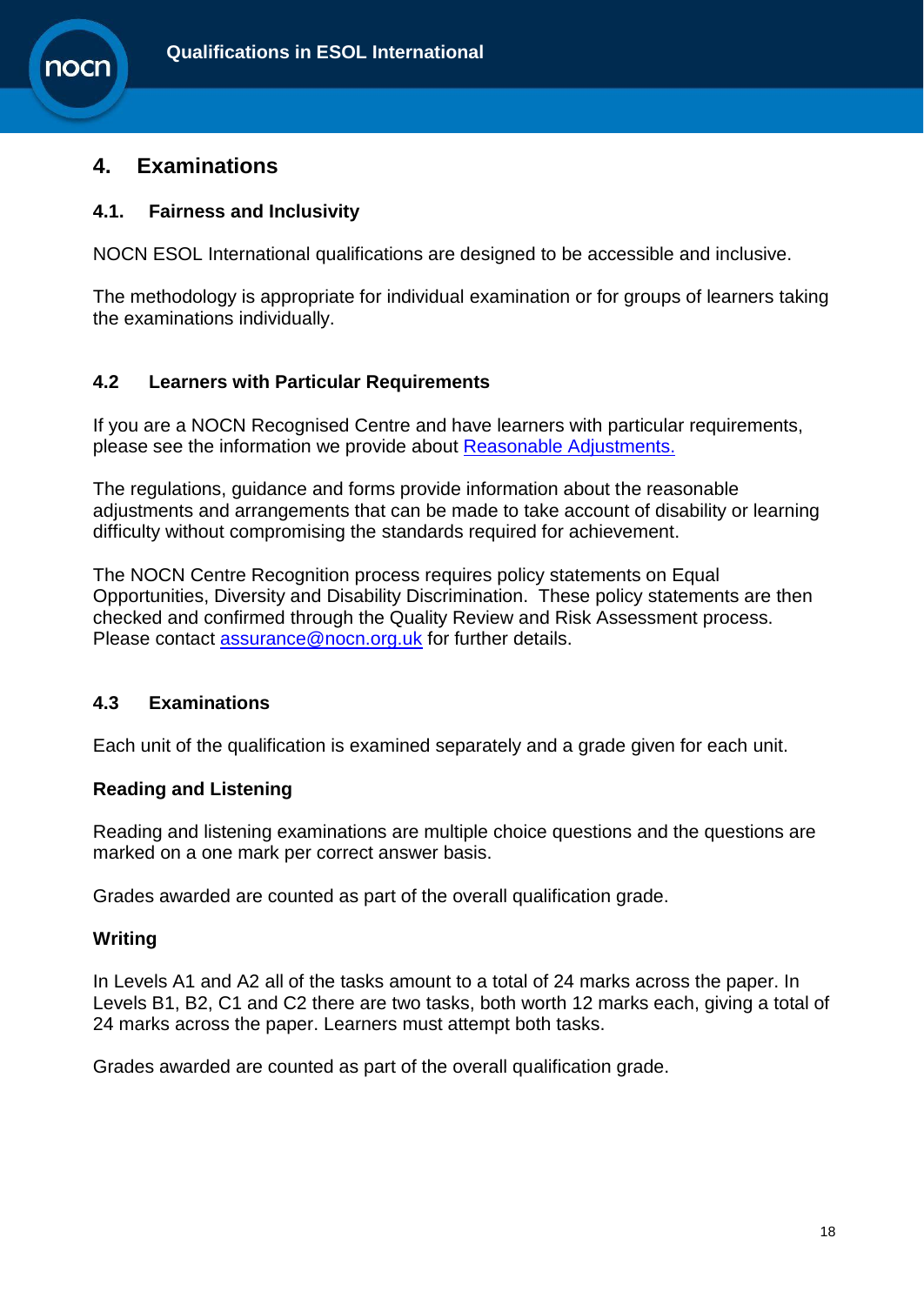

## **Speaking**

Spoken ESOL examinations are referenced against the syllabus.

Part 1 examines:

• accuracy of response

Part 2 examines:

- register
- accuracy
- pronunciation
- effective communication

Part 3 examines:

- use of vocabulary
- accuracy and grammar
- pronunciation
- listening and responding

Grades awarded are counted as part of the overall qualification grade.

#### **4.4 Grading**

## **Unit Grades**

The units are graded as: Refer, Near Pass, Pass, Merit, Distinction.

A Near Pass grade can be achieved for any of the four units of; Listening, Reading, Writing or Speaking.

#### **Qualification Grades**

To gain an overall grade for the qualification, all four units are undertaken, the marks are calculated by equal weighting: Speaking % at 0.25, Listening % at 0.25, Reading % at 0.25 and Writing % at 0.25.

The resulting marks are added together and graded as per the table below:

| <b>Distinction</b> | 80% and above |
|--------------------|---------------|
| <b>Merit</b>       | 66 - 79%      |
| <b>High Pass</b>   | $51 - 65%$    |
| Pass               | 48 - 50%      |
| Refer              | Below 48%     |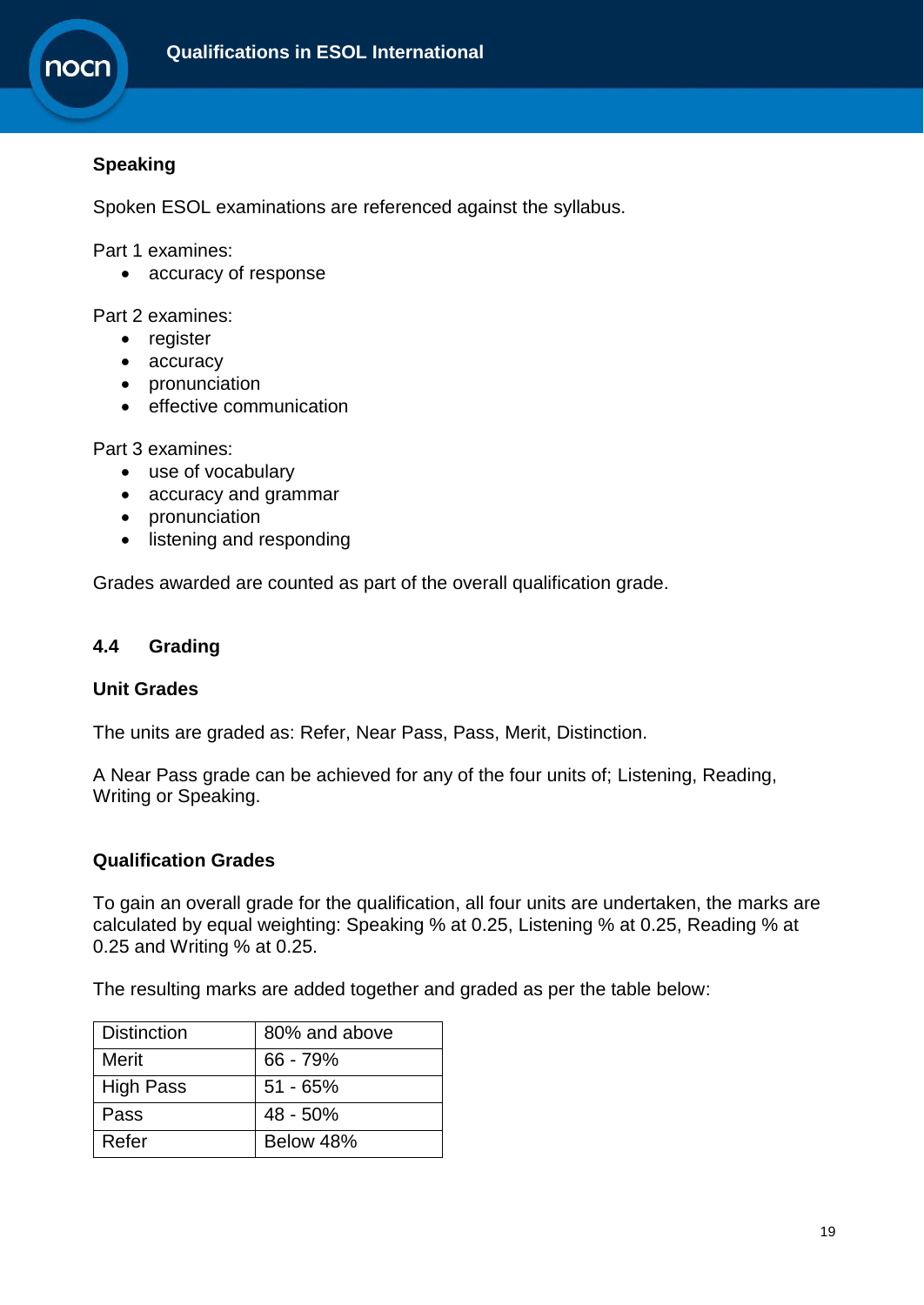## **How the Near Pass Unit Grade is Used in the Qualification Grade**

**One** Near Pass grade can be added to the overall achievement of the three remaining units with the following grades; Pass, Merit, Distinction. If more than one Near Pass is achieved, **only one** may be applied to the overall qualification grade. Learners will be required to resit the Near Pass graded unit within three years and achieve a Pass, Merit or Distinction in order for the qualification to be awarded.

For example; if a learner achieves a Near Pass on any one of the four units, the Near Pass will be added to the three other units if they are a Pass, Merit or a Distinction. The overall qualification grade will then be determined by the overall percentage score and the learner may achieve a Pass, High Pass, Merit or a Distinction accordingly.

| Writing   | Reading | Listening        | <b>Speaking</b>    | Overall grade    |
|-----------|---------|------------------|--------------------|------------------|
| Pass      | Pass    | <b>Near Pass</b> | Pass               | Pass             |
| Near Pass | Merit   | Pass             | <b>Distinction</b> | <b>High Pass</b> |

An example of a Near Pass grade impacting on the overall qualification grade.

The units; Listening, Reading, Writing and Speaking, can be taken in the same examination window/time, or in multiple examination windows and can also be accumulated with previously achieved and banked units.

Distinction | Pass | Near Pass | Near Pass | Refer

#### **Referrals**

A Referral overall qualification grade will be awarded if a learner: achieves a Refer in one or all units; a learner achieves two or more Near Passes; a learner achieves a combination of Refer and Near Pass within the four units.

Any units that have been achieved in the examination series will be banked. This includes units that have been graded as Near Pass. One or more units that have been Referred or achieved as a Near Pass can be re-taken by accessing a re-sit within a three-year period.

Learners may resist the examination(s) in any future examination series within a threeyear period. There is no limit to the number of times that a learner may resist any unit, although re-sit fees are applicable for each attempt.

## **4.5 Curriculum Topics**

Topics that could be covered in class include:

- Self and family
- Your home
- Own local area
- **Education**
- Free-time interests
- Entertainment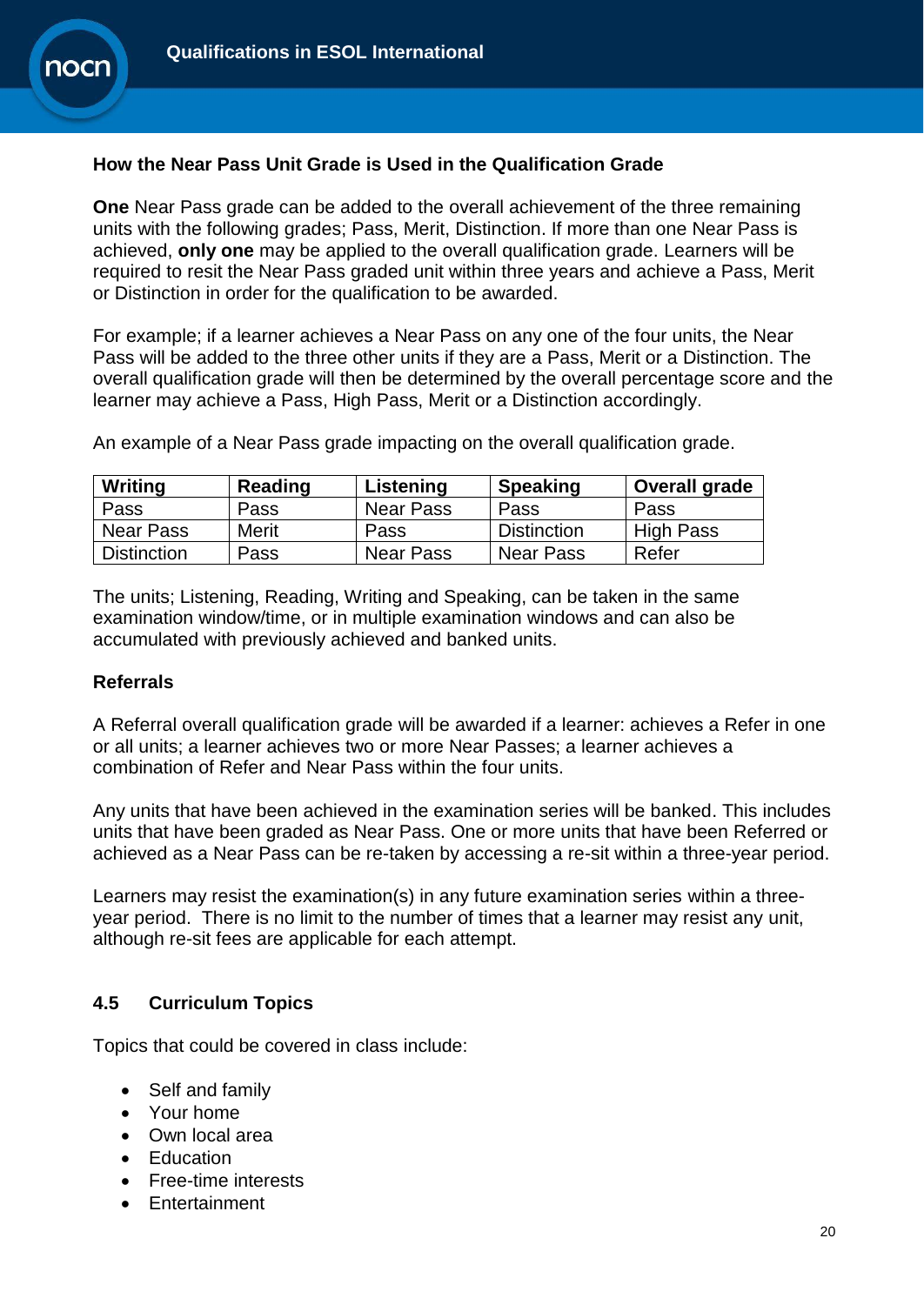

- Travel
- Personal relationships
- Health and hygiene
- Going shopping
- Food and drink
- Public services
- Places
- Weather
- Measures and shapes

At Advanced and Proficiency levels additional topics could include:

- News and politics
- Local and national affairs
- International issues

It should be noted that the complexity of the topics will increase in line with the level of study. At all levels learners must be able to demonstrate telephone conversation and letter writing conventions.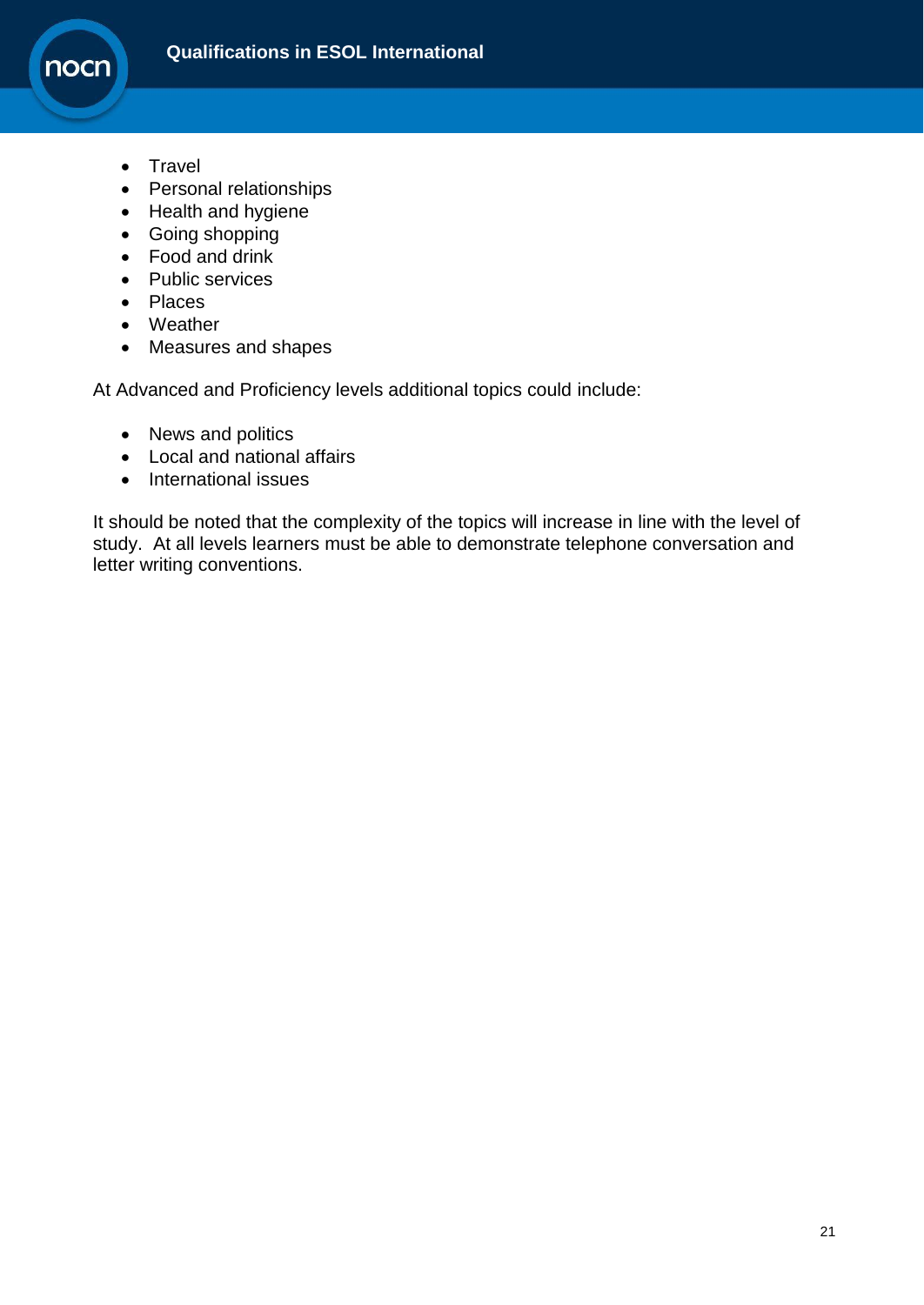## <span id="page-21-0"></span>**5 Standard of Skills**

## **5.1 Listening**

#### *Beginner Level*

At this level, the learner will be able to follow speech which is carefully articulated and delivered at a slow speed. Long pauses and repetition will allow the learner to process the information. The learner will be able to follow short conversations in simple, everyday situations about self, family and immediate surroundings. They will be able to pick up the gist of the relationships between the speakers. They will follow short questions, simple directions and explanations, being able to extract key information from a conversation to enable them to complete a simple task. They will be able to understand simple questions, statements, single step instructions and short narratives where the speech is clearly and slowly spoken.

They will use stress and intonation to identify feelings and attitudes. The learner will recognise simple vocabulary and very basic phrases concerning self, family and familiar surroundings. They will extract key words, numbers and spellings from short statements, questions and explanations.

#### *Improver Level*

The learner will be able to understand spoken language which is clearly and slowly spoken, following short conversations in both formal and informal contexts related to education, work and social life. They will be able to understand simple questions, statements, instructions, directions and explanations, and be able to identify mood, feelings and attitudes as well as opinions by recognising stress and intonation in the speaker's voice.

The learner will understand high frequency vocabulary and basic phrases relating to own life and experiences in straightforward, familiar formal and informal exchanges. The learner will be able to understand the main ideas in short simple messages, directions, instructions, explanations and short narratives. They will extract key words, numbers and spellings from announcements and messages.

#### *Intermediate Level*

At this level, learners will be able to understand spoken English which is relatively slowly delivered and clearly enunciated. They should be able to understand short narratives, conversations, instructions, directions and explanations. The contexts will be familiar and both formal and informal. They should be able to identify the function of the spoken information (see the functional use of language within the grammar section) and also the main points, purpose and speakers. They should be able to extract key information from media broadcasts on familiar topics.

They should be able to recognise stress and intonation in order to follow discourse alongside feelings, emotions, attitudes and opinions. They should understand high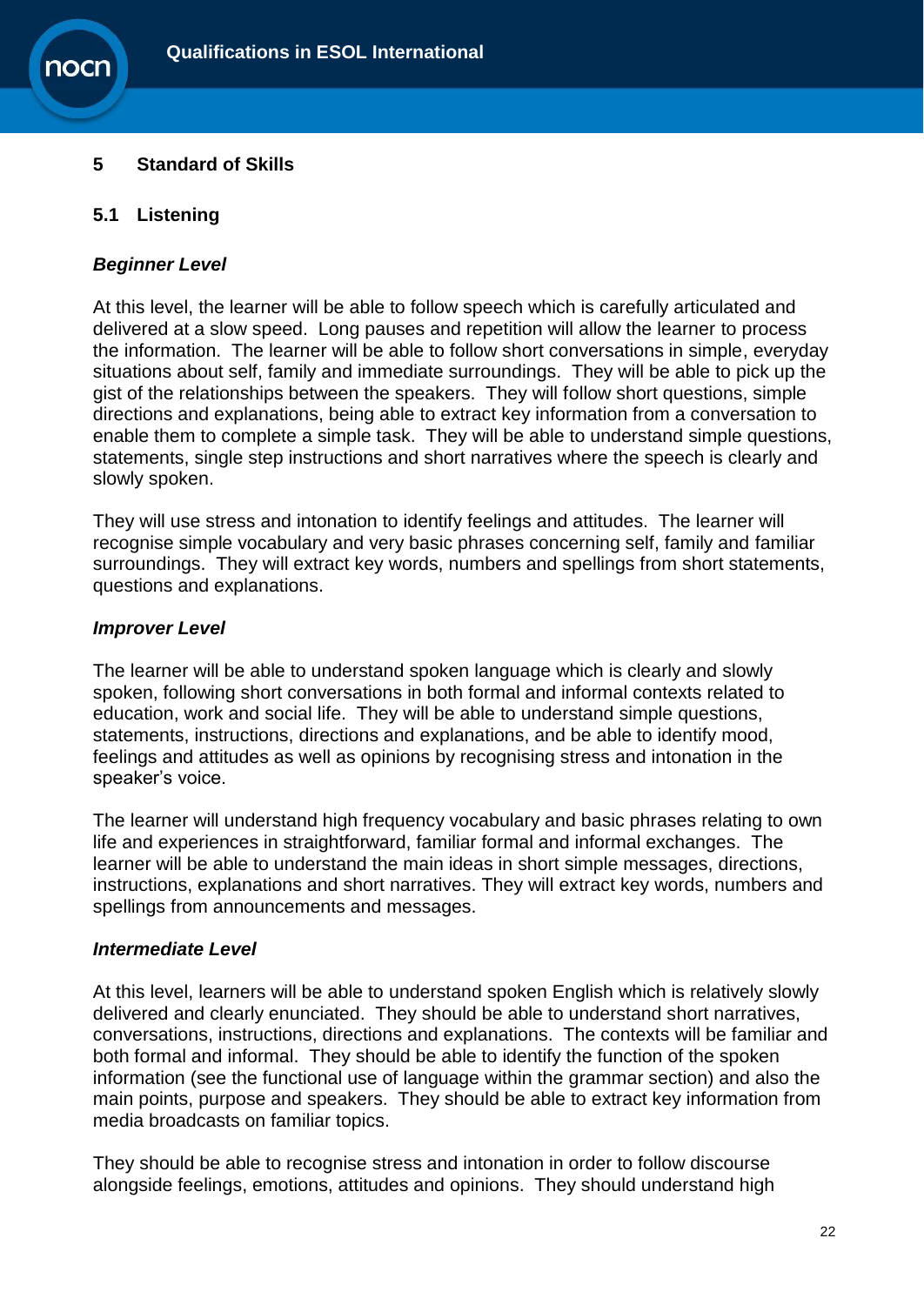

frequency vocabulary and expressions relating to familiar topics and should be starting to recognise these in less familiar situations.

### *Independent User Level*

At this level, the learner will be able to understand spoken English delivered at normal speed. They will be able to follow and understand a range of types of spoken information including both formal and informal interactions in familiar contexts. This will include conversations, narratives, explanations, descriptions and instructions. Some of these interactions may include idiomatic expressions.

The learner should be able to extract key information from media broadcasts, lectures and presentations using topics from everyday life, work or academic or vocational study. They should be able to identify the purpose, gist, detail and key ideas from a discussion, including an understanding of the feelings, moods and opinions of the speaker because of the stress and intonation used.

They should be able to understand a wider range of vocabulary including less frequently used vocabulary and expressions and recognise the level of formality used by the speaker.

#### *Advanced Level*

At this level the learner will be able to follow extended speech which is delivered at normal speech. The speech may not be logically or clearly structured and the meaning may not always be explicit. They should be able to follow complex narratives, explanations, instructions and sequences and conversations in both formal and informal situations. They should be able to follow a discussion to obtain the gist, detail, purposes and key ideas and should be able to distinguish between fact and opinion. The learner should be able to follow a complex argument, using complex grammatical structures and conversations containing idiomatic and colloquial expressions.

## *Proficient Level*

The learner will be able to understand virtually all spoken speech even when delivered at a fast speed. They will be able to understand complex conversations, narratives, sequences, descriptions, explanations and subtle arguments. They will understand a professional discussion, including those from the world of academia and will be able to extract and reproduce key information from a wide range of media on both abstract and concrete topics of general, academic or professional standard. They will be able to follow an argument, even when not structured clearly.

They will identify how subtle changes of intonation and stress can affect meaning and will be able to consistently understand the main ideas of complex, extended discourse, even if the topic is unfamiliar.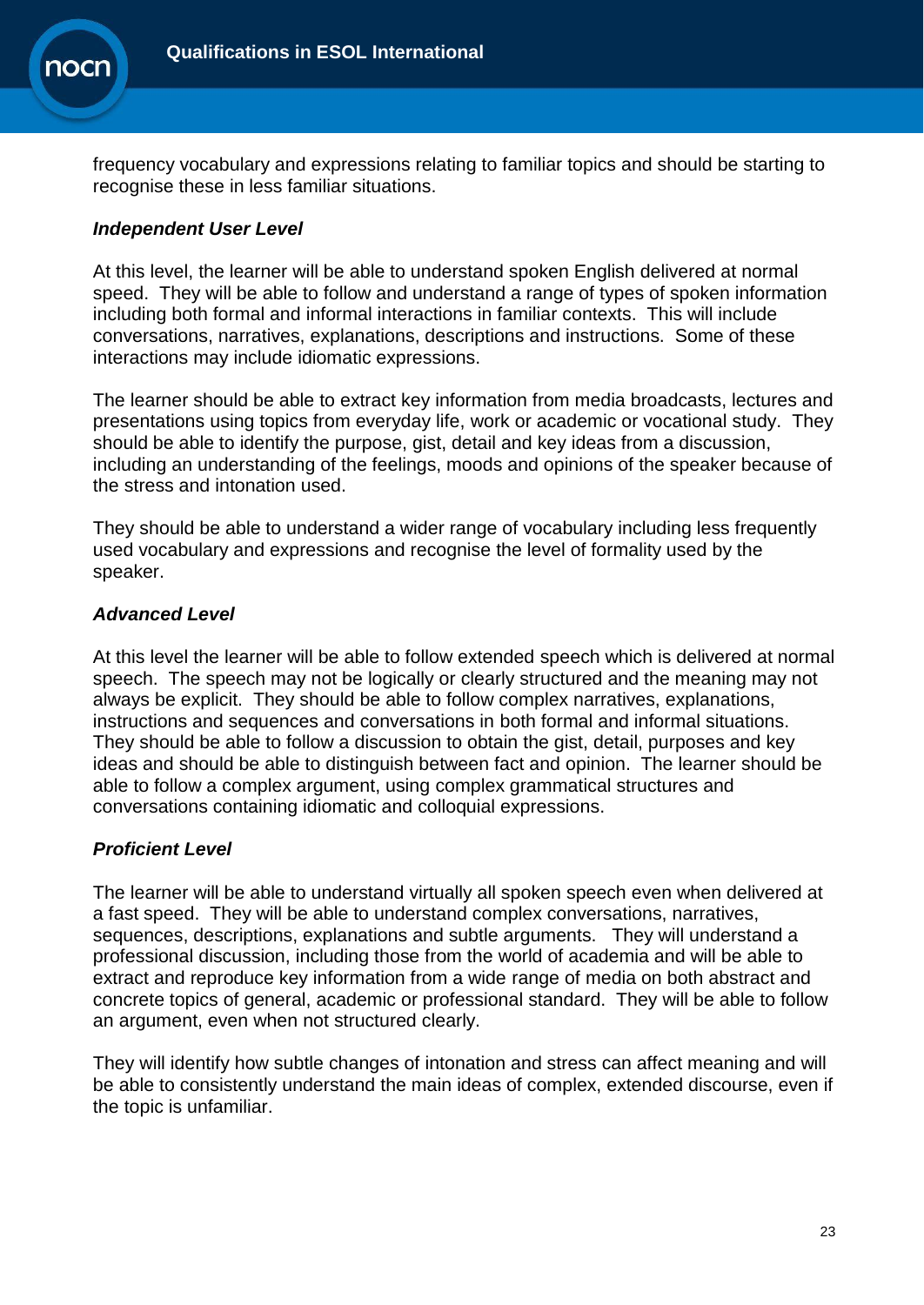## **5.2 Reading**

**OCI** 

## *Beginner Level*

The learner will understand short simple narratives and descriptions, single step instructions, simple directions and explanations. They will be able to identify the purpose and audience of texts where this is clear. The learner will find key information in simple short texts and understand the point of view where this is clear.

They will understand familiar names, words and phrases in simple texts related to everyday life, including social courtesies. They will understand isolated words, simple phrases and straightforward sentence structures to link clauses and structure time. They will understand that the use of capital letters and full stops in very simple sentences. They will be able to use layout conventions, common signs and symbols to recognise the different purposes of text.

#### *Improver Level*

The learner will be able to understand short simple narratives, descriptions, instructive texts and explanations on familiar subjects including those related to work and social life. They will be able to recognise the purpose of texts in both formal and informal contexts where the purpose and intended audience is clear. They will identify key information from short texts on everyday topics and follow a line of clearly expressed argument. The learner will be able to follow the gist of simple informal letters, routine formal letters and short newspaper articles, using layout and signs and symbols to support. They will understand common signs and notices found in public places.

The learner will recognise high frequency words and those with common spelling patterns in everyday texts and understand how punctuation and capitalisation is used in simple and compound sentences, recognising a narrow range of cohesive devices.

#### *Intermediate Level*

The learner should be able to extract details in narratives, instructions, descriptions and explanations. This will include biographies, articles or discursive texts. All should be on familiar topics. Texts must be more than one paragraph, some beginning to be longer and more complex in structure, but still straightforward in context. The texts may be reallife and both formal and informal in tone. At this level, learners should understand the purpose of texts, even where the purpose is not explicit. They should be able to understand feelings and opinions in informal texts.

They should understand words related to personal interest, work, leisure and study. Learners can use the layout and common signs and symbols to denote the purpose of texts. An understanding of the organisational features of text should be used to find key information. The use of markers to indicate sequence, addition and contrast should be used to build up meaning, including the use of paragraphing to structure a text.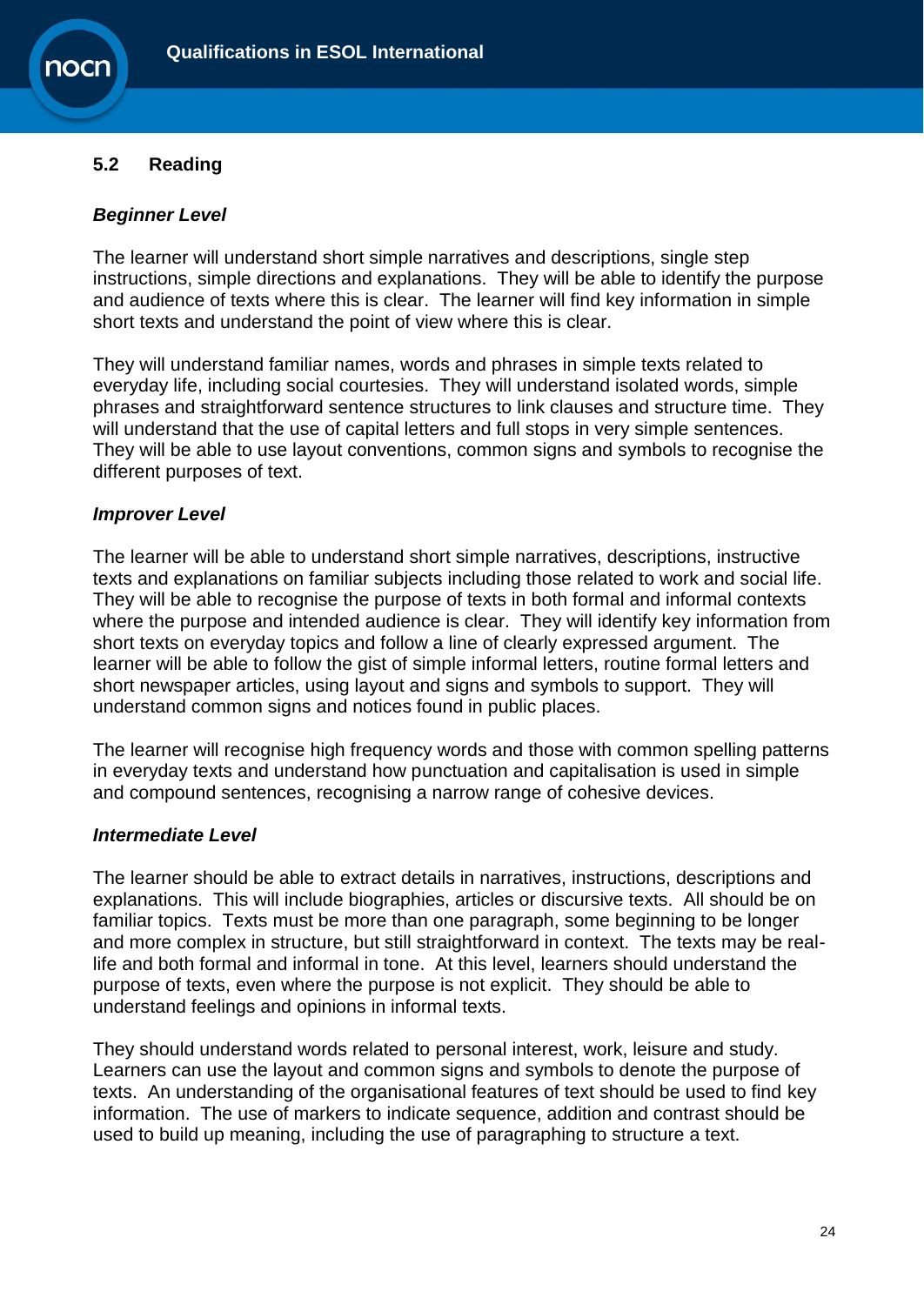

## *Independent User Level*

At this level, the learner should be using a large degree of independence to read texts written in different styles and for different purposes. Topics used will vary between familiar and abstract topics and will be complex in nature. They should be able to identify the main ideas in texts and understand feelings, opinions and warnings in both formal and informal texts. Some of the texts will be lengthy and will contain complex instructions or explanations. The learners will be able to understand articles and reports on current affairs which demonstrate the writer's point of view or opinions.

The learner will understand a broad range of vocabulary, but may still struggle with some less frequently used idiomatic expressions. Texts may include images, graphical and tabular data to demonstrate the purpose. Learners will be able to understand the register of texts including those conveying emotion.

## *Advanced Level*

The learner at this level will understand long complex texts, clearly identifying the distinctions in style and purpose. They should be able to extract the main ideas of these complex texts and draw information from any part of a text or from a range of texts. Language used in the texts may be used to create different sophisticated effects and may be technical or specialist. Texts may be concerned with contemporary issues in which the writer does not always clearly make their viewpoint known. The learner should be able to identify the nuances of attitude, even where opinions are implied rather than explicit.

Learners should be able to understand the role of register even in emotive contexts and should be able to recognise how textual features are used to achieve different purposes. They should recognise and understand a range of logical and sequence markers and complex grammatical structures.

## *Proficient Level*

The learners will be able to understand with ease virtually all types of texts including those with complex structures. They will be able to understand the main ideas of all forms of written language, including those which contain abstract ideas within linguistically complex texts full of highly idiomatic, literary or non-literary writing. Topics will include professional, academic or social contexts. The learners will be able to summarise information from a range of texts or using a range of texts. They will be able to understand complex texts related to a wide range of contemporary issues, including those where the writer's viewpoint is not clear and be able to extract the finer points of attitude or implied opinion, following complex lines of reasoning.

The learners will be able to recognise how textual features are used to achieve purpose and will be able to understand how the full range of discourse markers can be adapted to the context and register.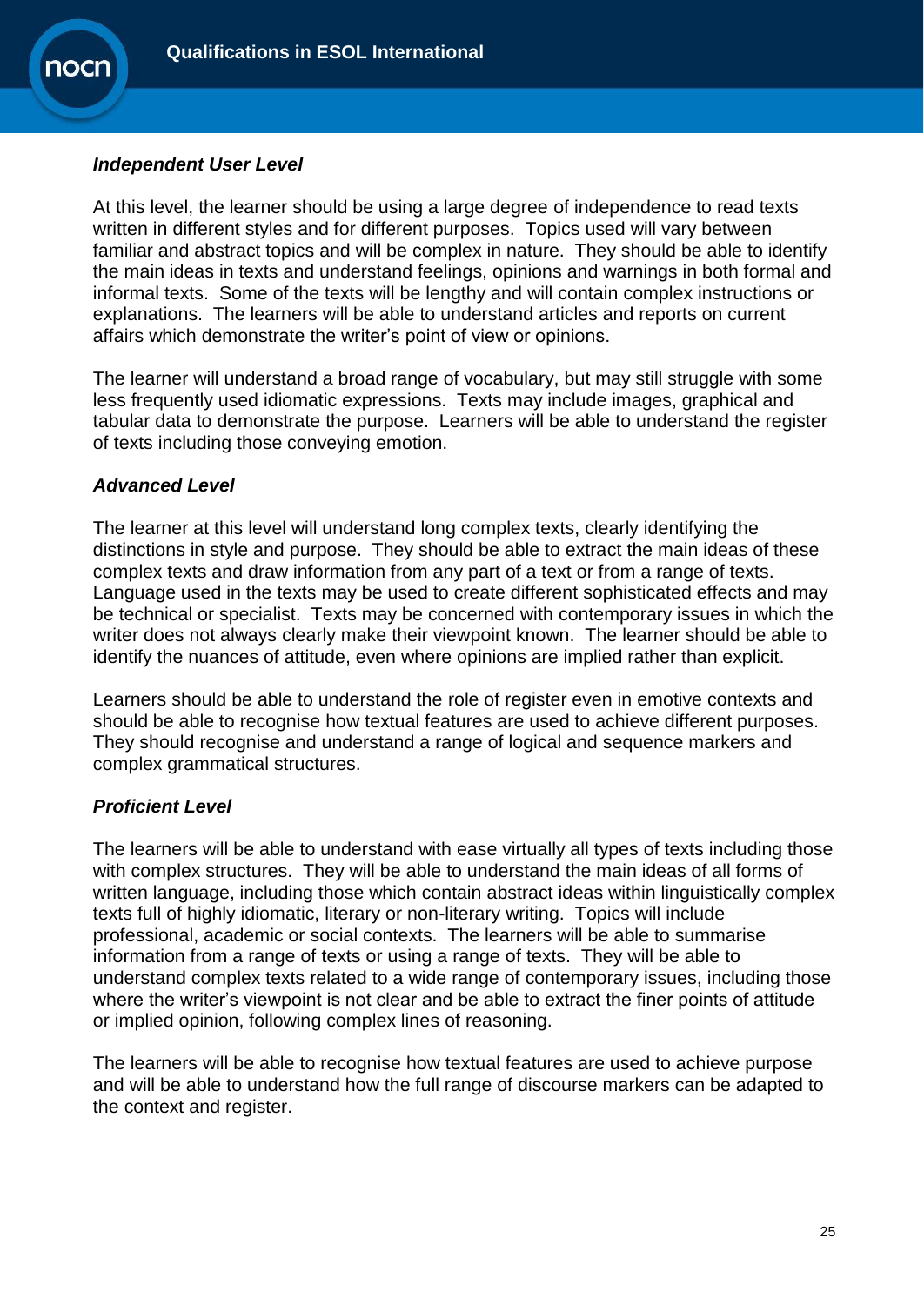## **5.3 Writing**

**OCI** 

## *Beginner Level*

A learner at this level will be able to fill in simple forms with personal details and communicate simple information. They will be able to write short notes, cards and messages using very basic personal information such as where they live, what they like and what they do. They will be able to write simple descriptions, single step instructions and directions in familiar everyday contexts and express likes, preferences and dislikes on familiar topics.

They will be able to use capital letters at the beginning of sentences, for proper nouns and for the personal pronoun 'I' and a full stop at the end of a sentence. They will spell correctly personal key words and familiar words and check what is written for basic errors. They will be able to identify simple errors in the use of punctuation, grammar and spelling. They will use simple grammar structures to write short sentences and use a basic range of vocabulary to deal with familiar topics. They will be able to write a short sequence of simple sentences to form a basic message.

#### *Improver Level*

At this level a learner will have begun to compose simple texts with the start of understanding of purpose and audience. The learner will be able to complete more complex forms which require choices to be made. They will be able to compose a short letter, descriptions, explanations, instructions and directions in both formal and informal contexts. They will express their opinions clearly.

They will be able to correct basic grammar, punctuation and spelling errors in written text. The learner will spell correctly the majority of words used for personal detail and familiar common words. Question marks, commas in lists and capital letters will be used accurately and simple and compound sentences will be constructed with a reasonable degree of accuracy. The learner will use a limited range of vocabulary to deal with simple and familiar contexts, using basic linking words to link a short sequence of sentences.

#### *Intermediate Level*

At this level a learner should be able to write a straightforward text or informal letter on a range of familiar topics. This will include an understanding of the features of informal and formal letters. Other texts may include narrative, descriptions, explanations, instructions, reports and articles. They should be able to express opinions simply with justification for them. They should be able to use punctuation accurately and spell the majority of common words and key words related to work, leisure and study. They should be able to proof read work, correcting errors.

At this level, the learner should be starting to have an awareness of the reader and adapting their approach to meet their needs. They should be able to sequence information properly using grammatical structures to support this, including the use of conjunctions, connectives and discourse markers.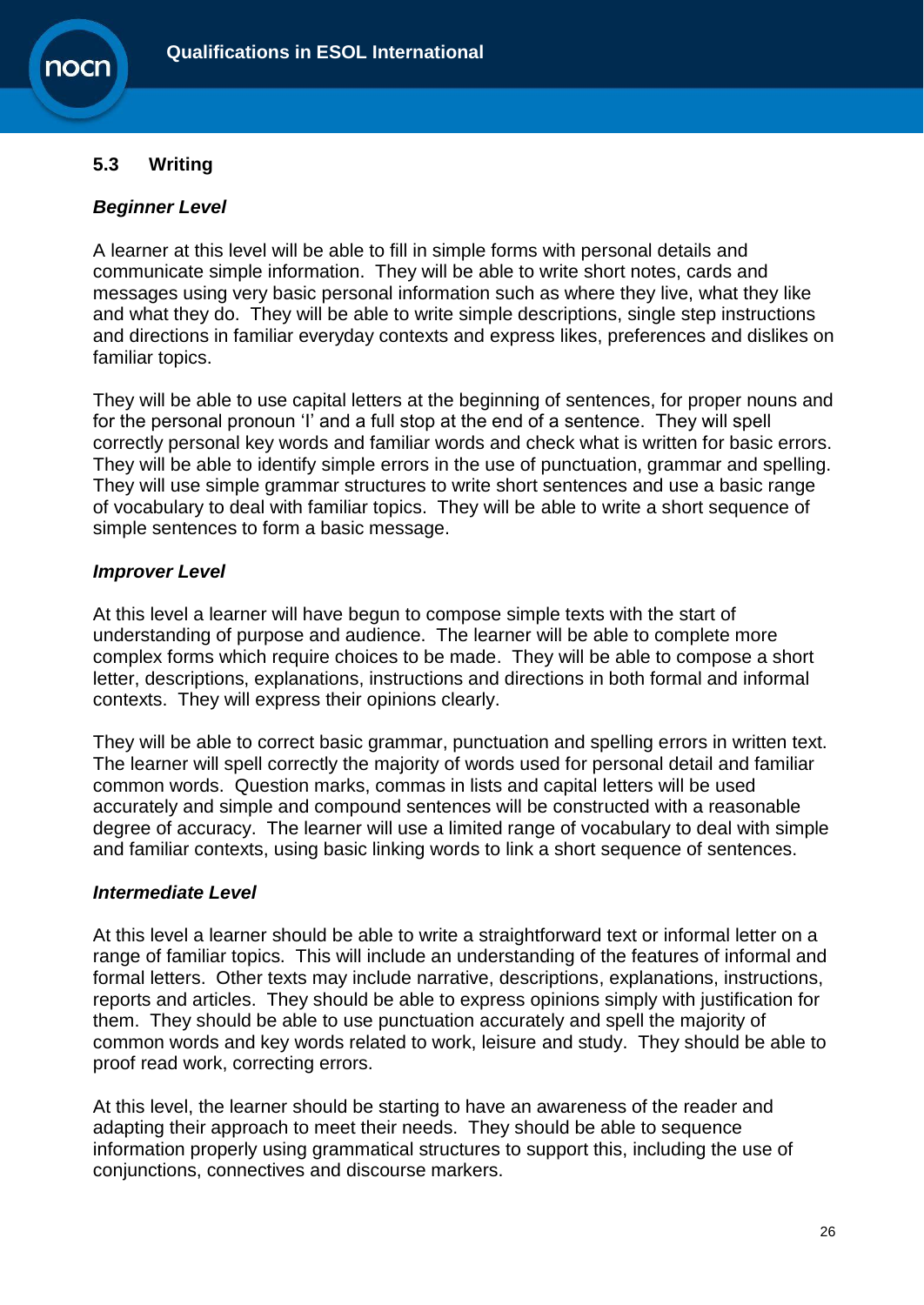

## *Independent User Level*

At this level the learner will be able to write coherently on a range of topics, linking key ideas effectively. This will include descriptions, arguments, formal letters and reports and narratives including both real and imaginary people and events. They will use correct punctuation on formal and informal writing for effect and to enhance meaning. They will spell a wide range of words from work, study and everyday life. Overall grammar will be correct, although some errors may still occur where the learner is attempting to use complex structures.

The learner will have an understanding of the purpose of the writing and the readers who will use the information contained in the text. They will use a suitable register for the topic and the reader and will use paragraphs appropriately to structure the information. The texts will follow conventional features of common text types and will use words and expressions relevant to the purpose and readership.

#### *Advanced Level*

At this level, texts should be well structured and detailed. The subject will be complex and learners should be able to communicate ideas, impressions, feeling and opinion clearly. They should be able to write complex narratives and descriptions and formal letters, reports or articles to cover a range of functions, including those requiring tact and diplomacy. They should be able to present well-rounded arguments, emphasising and expanding on key points.

All punctuation marks should be used correctly and effectively. Spelling of words used in work, study and everyday life should be accurate and may also include some commonly used technical vocabulary. Vocabulary should be chosen to meet the purpose of the text and the reader and idiomatic expressions will be used appropriately and naturally. A wide range of complex structures, including grammatical structures will be utilised at this level and ideas will be organised and linked using linking words and cohesive structures. Learners will be able to apply the correct register dependent on the context and audience.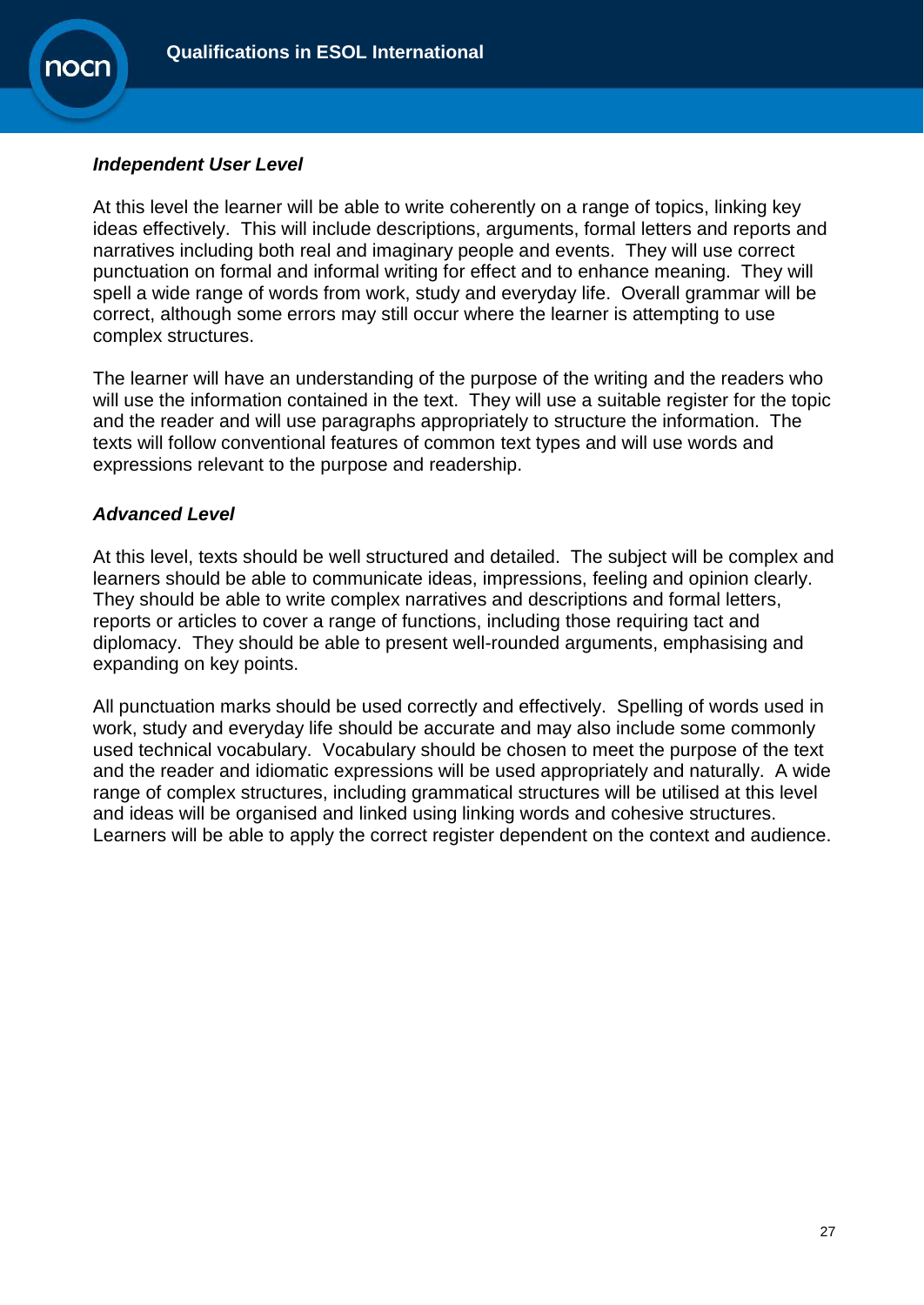## *Proficient Level*

At this level, the learner will be able to produce well-structured texts on complex or abstract subjects. The text will be smoothly flowing and will demonstrate the use of cogent arguments. They will be able to compose formal letters, reports and articles on complex subjects and will demonstrate a confident natural manner to produce a consistent style relevant to the purpose.

All punctuation will be accurate and effectively deployed to enhance meaning. Spelling of words used in more specialised contexts will be accurate and grammatical structures will be maintained consistently. A wide range of vocabulary will be used as well as idiomatic expressions. A wide range of linguistic devices will be used to create coherent and cohesive writing, using textual structures which include linguistic markers to enable the reader to understand significant points and opinions.

## **5.4 Speaking**

## *Beginner Level*

The learner will have a very basic repertoire of vocabulary and very simple phrases related to personal details and very straightforward situations. A few simple phrases and sentence patterns are memorised to give straightforward information. The learner can manage to speak a few short sentences, using mainly memorised pre-packaged utterances with long pauses to allow searching for the correct expression, a less used word or to correct what has already been said. The learner can ask and answer questions about personal details. Communication is based on repetition, rephrasing and correction. Groups of words can be linked using very basic linear connectors such as 'and' and 'then'.

## *Improver Level*

The learner will be able to speak with reasonable ease in structured situations and short conversations on familiar topics, although from time to time they will be asked to repeat or clarify what they have said. They will be able to communicate personal information about themselves and their family, including giving simple descriptions of their home or working life and the people that they are familiar with. They will be able to give and follow simple explanations, instructions and directions, asking and answering questions to clarify information. They will be able to give short descriptions and tell short stories expressing simple feelings and opinions using both simple and compound sentence structures.

## *Intermediate Level*

The learner will be able to interact competently if not always accurately in everyday familiar situations. They will be able to communicate personal information, opinions and ideas and respond to those of others in a variety of social situations. They will be able to exchange feelings and opinions and be able to use extended speech to tell a story, describe or explain how to do something. They should be able to contribute relevant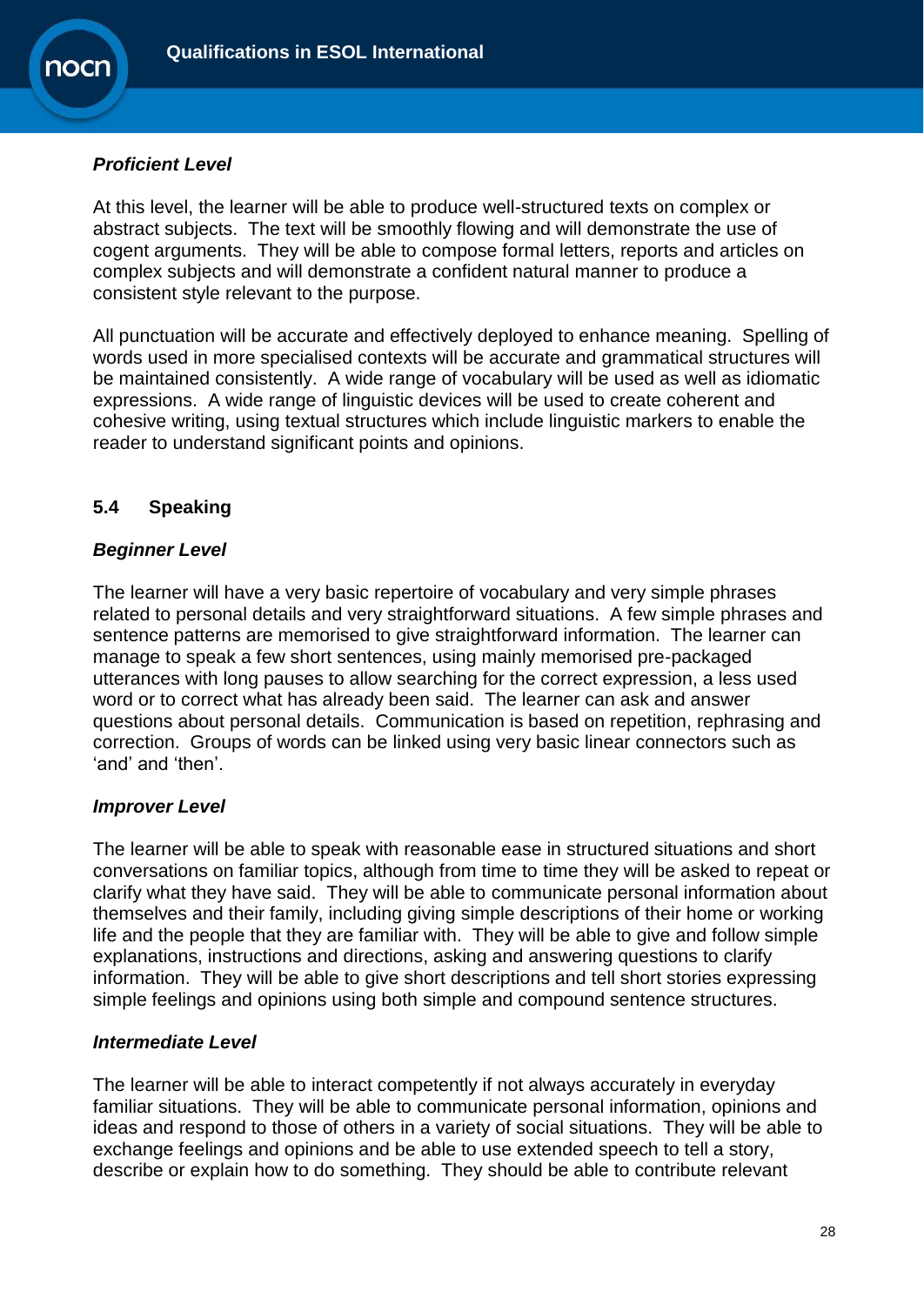

points to a simple discussion, using a good control of grammatical structures, with any errors not impeding understanding.

The learner will be able to pronounce the sounds of English sufficiently well to be understood and will have begun to demonstrate a reasonable control of stress and intonation patterns. They should be able to use past tense accurately and a range of vocabulary and expression to deal with familiar situations and topics. They should be able to adopt some degree of formality and initiate and follow the norms of turn-taking. They should be able to speak without undue hesitation unless searching for information or vocabulary.

## *Independent User Level*

The learner will be able to speak with a degree of fluency and spontaneity making sustained interaction possible without undue strain. The learner will be able to take turns in a conversation, demonstrating the use of appropriate phrases to interrupt or deal with disruptions, adapting formality to the situation. The learner will be able to communicate personal information, opinions, feelings and ideas in a variety of social situations or on topics related to personal, academic or vocational life, including those which are more stressful to deal with such as complaints or disputes. They will be able to use extended speech to tell a story or describe, explain, give directions or express opinions.

The learner will pronounce clearly the sounds of English in connected speech with few noticeable long pauses, although there may be slight hesitation when thinking about which expression or pattern to use. Accuracy will be relatively high without errors that impede meaning. The learner will demonstrate a sufficient range of vocabulary to be able to add detail to descriptions and to highlight emotions in arguments or when relating personal events. They will produce some complex sentences although there may still be some searching for the right vocabulary or expression to use.

## *Advanced Level*

The learner will be able to interact fluently and spontaneously on all subjects except the most abstract with some degree of searching for expressions or use of avoidance strategies. They will be able to communicate in all social situations including those requiring tact and diplomacy. They will be able to engage in discussion to express and elicit opinion, persuade someone to a point of view, try to reach agreement or perform a specific task. The learner will be able to speak on complex subjects integrating subthemes and developing key points to a suitable conclusion.

The learner will pronounce clearly the sounds of English in connected speech and use stress and intonation to convey finer shades of meaning precisely. A high degree of accuracy will be maintained with few errors and evidence will be demonstrated of selfcorrection. The learner will confidently use complex sentences, idiomatic expressions and colloquialisms within a wide range of situations, including those which are sensitive or stressful. A high level of fluency will be maintained within discussions with clear demonstration of managing turn taking.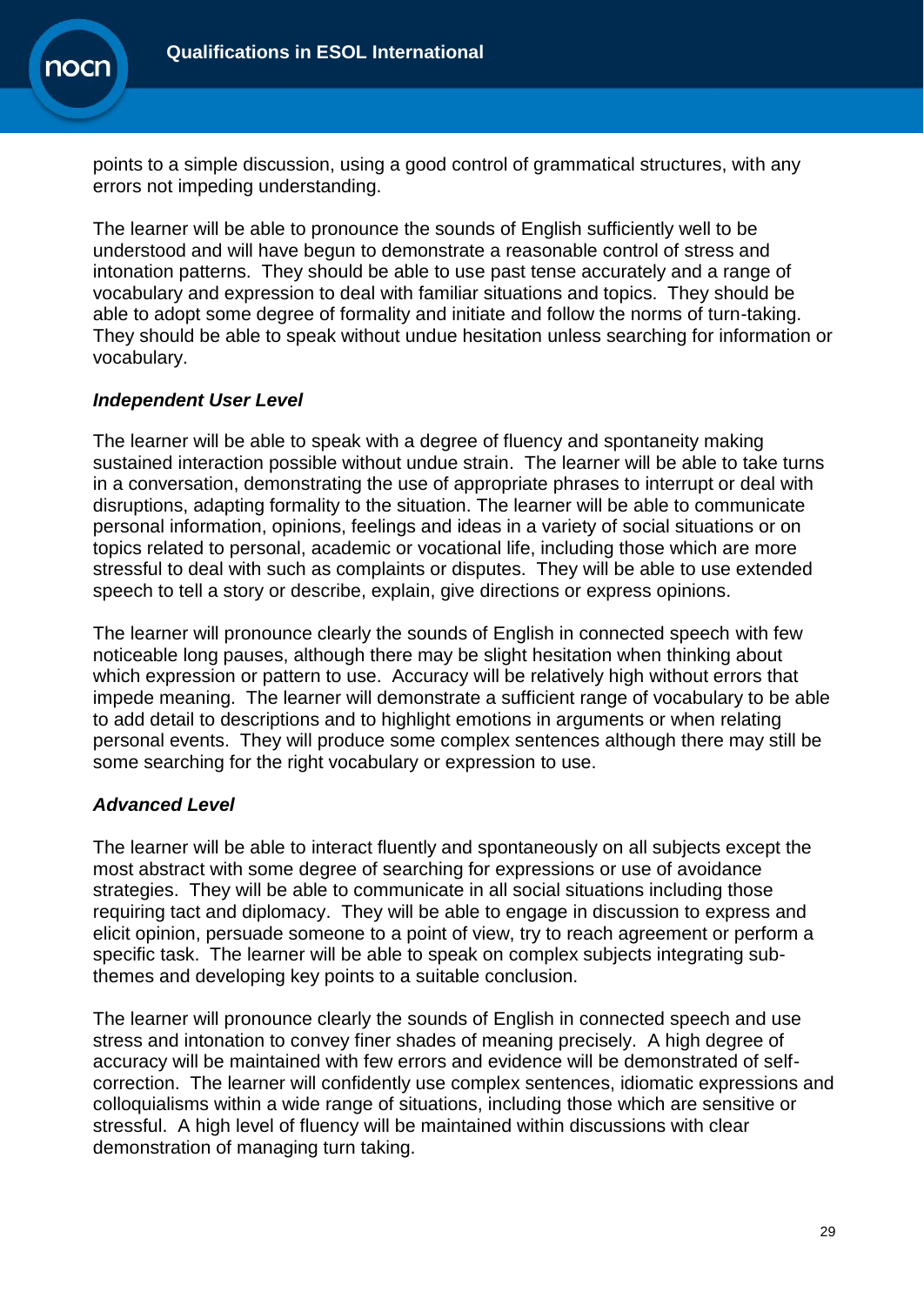

## *Proficient Level*

The learner will be able to display a comprehensive and reliable mastery of the language with no sign of having to restrict what is said. They will deal with a very wide range of topics and situations including the discussion of contemporary issues. Arguments and opinions are defended and justified, whilst persuasive techniques are used confidently to persuade someone to a point of view or to reach an agreement. Sophisticated explanations, descriptions and narratives on a complex subject, which convey subtleties of meaning and integrate sub-themes, are brought to an appropriate conclusion.

Pronunciation is articulated correctly, using stress and intonation patterns naturally to highlight, emphasise, and modify meaning with consistent grammatical control of complex language.

The learner will display a good command of idiomatic expressions and colloquialisms with awareness of connotative levels of meaning, conveying subtleties by using a wide range of modification devices. Speech will be clearly flowing and well-structured with a skilful interaction within turn taking.

## **5.5. Grammar**

## **Grammar skills must be demonstrated in both Speaking and Writing units.**

## **All levels have been included from A1 to C2 so that the assessor can clearly gauge the level of attainment of the learner.**

NB. Learners may be exposed to the grammar required for the level above, but will not be tested on it. The standards for the level above are also included in **bold text.** 

## **Beginner Level (A1)**

- **Simple sentences**
	- word order in simple statements, instructions and questions
	- *There is/are* + noun
	- *There was/were*
- **Compound sentences**
	- **use of conjunctions** *and/but/or*
	- **word order**
- **Complex sentences**
	- **clauses of time with** *when, before, after*
	- **reason** *because,* **result** *so*
	- **noun clause with** *that*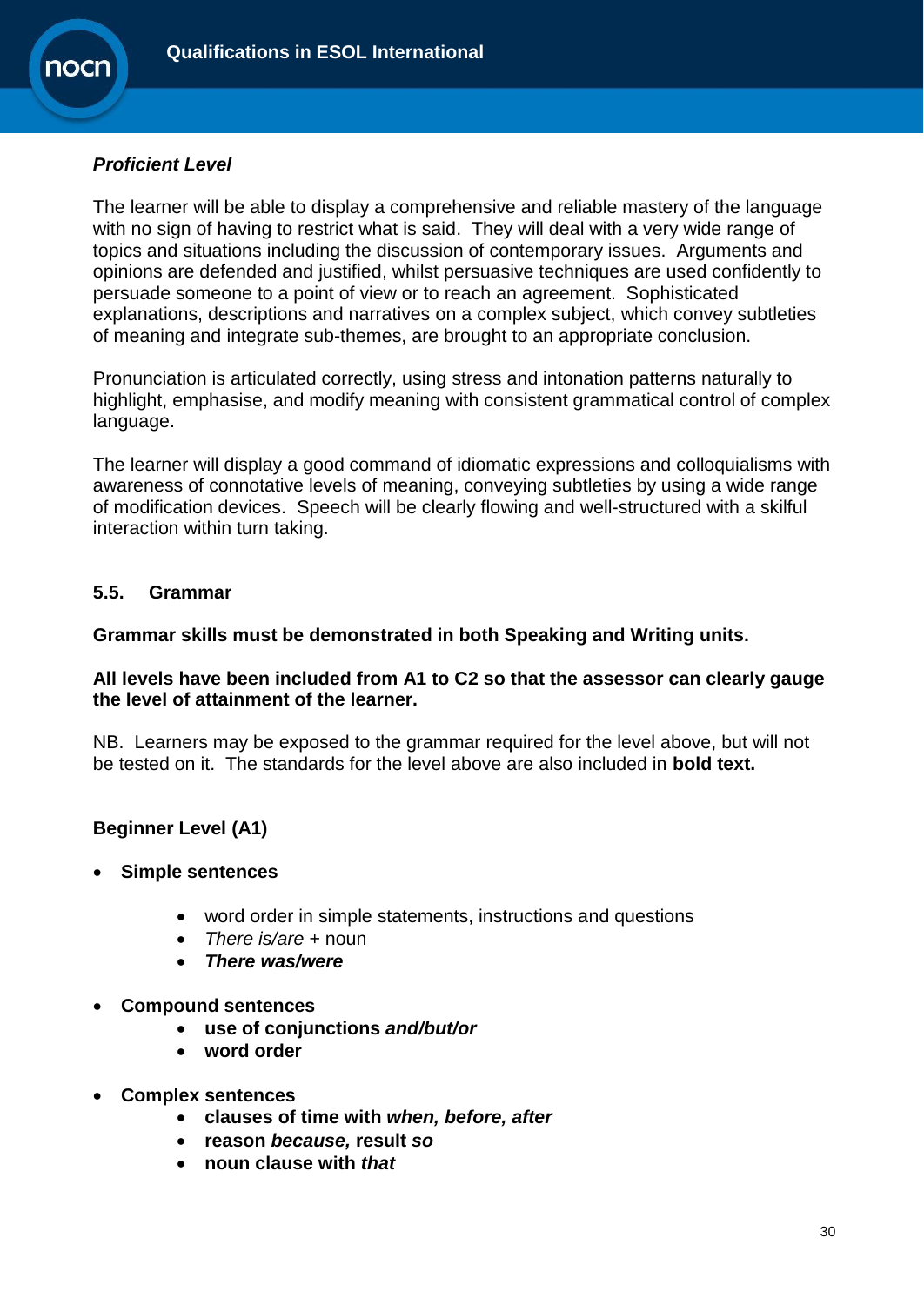

## **Verb forms**

### **Present reference:**

- simple present tense of be/have/do
- simple present and present continuous form of common regular verbs
- *have got*
- **simple present with no time focus**
- **present continuous to express continuity**

#### **Past reference:**

**past tense of regular and common irregular verbs with time markers**

#### **Future reference:**

**NP +** *be going to¸* **present continuous and time markers**

### **Other:**

- Yes/no questions
- Question words *who, why, what, where, when, how much, how many, how old*
- Auxiliary *do* for questions and negatives (positive questions only)
- Short answers such as *yes he does, no I haven't*
- Imperatives and negative imperatives
- Contracted forms appropriate to the level
- *let's + infinitive* for suggestion
- **limited range of common verbs \_ -ing form, such as like, go**
- **verb + to + infinitive such as want, hope**
- **very common phrasal verbs such as get up, switch on**
- **questions such as what time, how often, why, how, which**
- **simple question tags using all the verb forms at this level**
- **contracted forms appropriate to this level**
- **zero and 1st conditional**
- **range of verbs +** *-ing* **forms**

#### **Modals and forms with similar meaning:**

- *can, can't, would like*
- not negative questions
- *must* **(obligation)**
- *mustn't* **(prohibition)**
- *have to, had got to* **(need)**
- *can, could* **(requests)**
- *couldn't* **(impossibility)**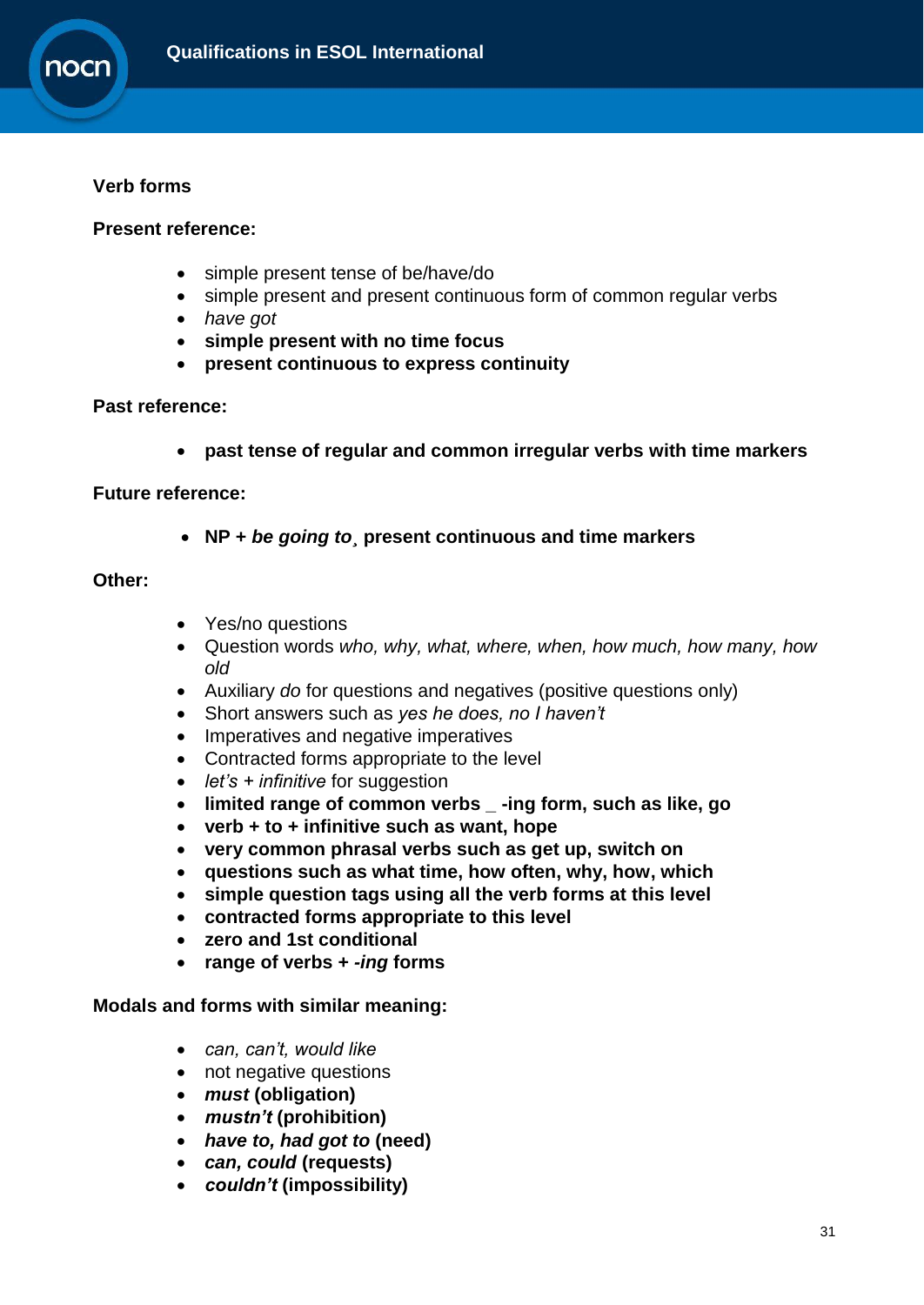

- *may* **(permission)**
- **single modal adverbs:** *possibly, probably, perhaps*

#### **Nouns**

- regular and common irregular plural forms
- very common uncountable nouns
- cardinal numbers 1-31
- **countable and uncountable nouns**
- **simple nouns phrases**
- **cardinal numbers up to 100+ multiples of 100**

#### **Pronouns**

- personal subject
- **object, reflexive**

#### **Possessives**

- possessive adjectives such as *my, your, his, her, its, our, their*
- use of *'s, s'*
- **possessive pronouns such as** *mine, yours, whose*

#### **Prepositions and prepositional phrases**

- common prepositions such as *at, in, on, under, next to, between, near, to, from*
- prepositional phrases of place, time and movement, such as *at home, on the left, on Monday, at six o'clock*
- **prepositions of place, time and movement, such as** *before, after, towards, up, down, along, across, in front of, behind, opposite*
- **prepositional phrases of place and time, such as** *after dinner, before tea*

## **Articles**

- definite, indefinite
- **definite article**
- **zero article with uncountable nouns**
- **definite article with superlatives**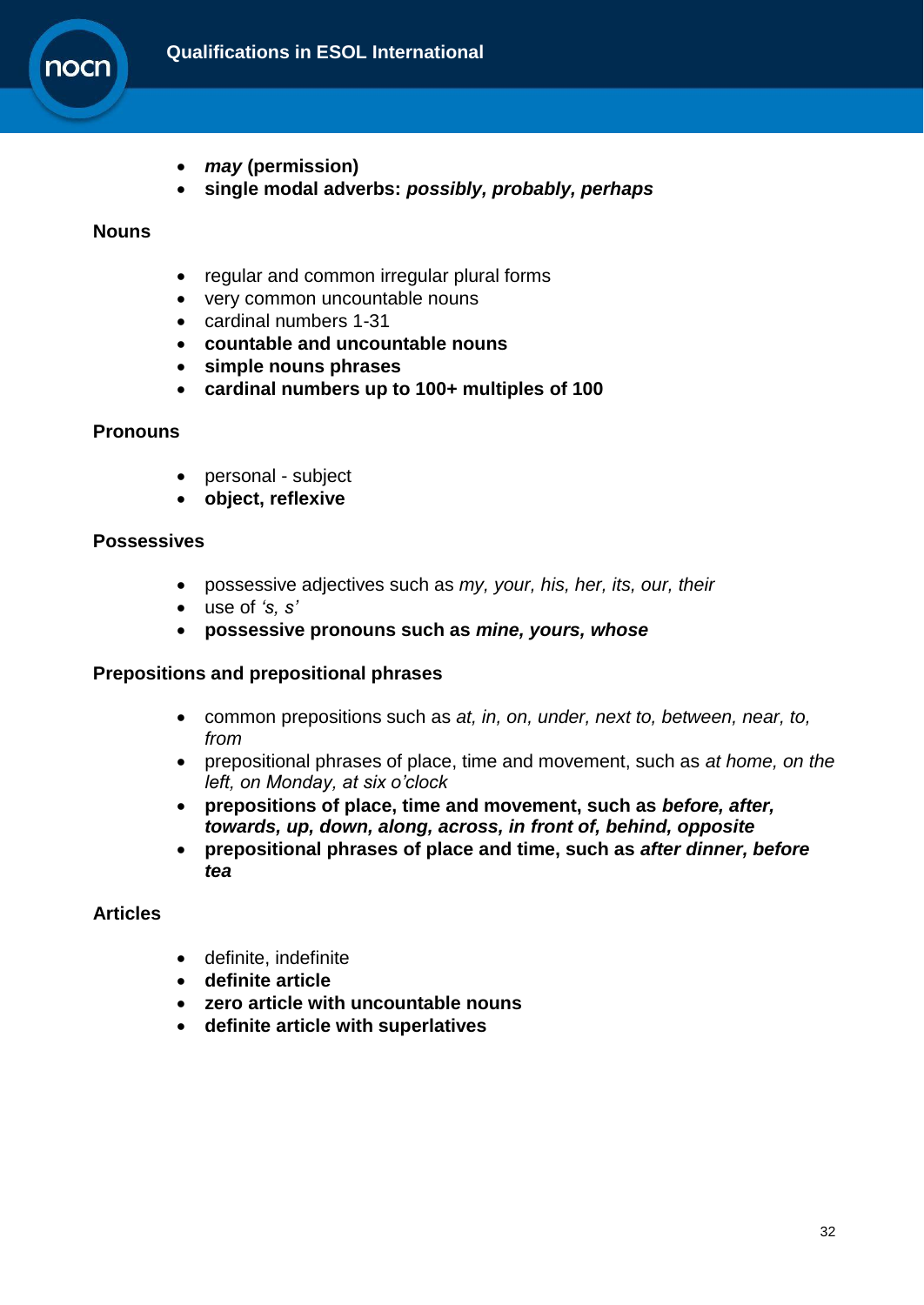

## **Determiners**

- *any, some, a lot of*
- *all, none, not (any***)***, enough, (a***)** *few, (a***)** *little, many, more, most, much, no*

## **Adjectives**

- common adjectives in front of a noun
- demonstrative adjectives *this, that, these, those*
- ordinal numbers 1-31
- **order of adjectives**
- **comparative, superlative, regular and common irregular forms**
- **use of** *than*
- **ordinal numbers up to 100 + multiples of 100**

#### **Adverbs**

- simple adverbs of place, manner and time, such as *here, slowly, now*
- **simple adverbs and adverbial phrases sequencing, time and place, frequency, manner**
- **position of adverbs and word order of adverbial phrases**

## **Intensifiers**

- *very, really, quite, so, a bit*
- **a range of intensifiers such as** *too, enough*

## **Punctuation**

- use of capital letters and full stops
- **use of question marks, exclamation marks, use of comma in lists**

## **Spelling**

- the correct spelling of personal keywords and familiar words
- **the correct spelling of most personal details and familiar common words**

## **Discourse**

- sentence connectives: *then, next*
- **adverbs to indicate sequence (***first, finally***)**
- **use of substitution (***I think so, I hope so***)**
- **markers to structure spoken discourse (***Right, well, OK***)**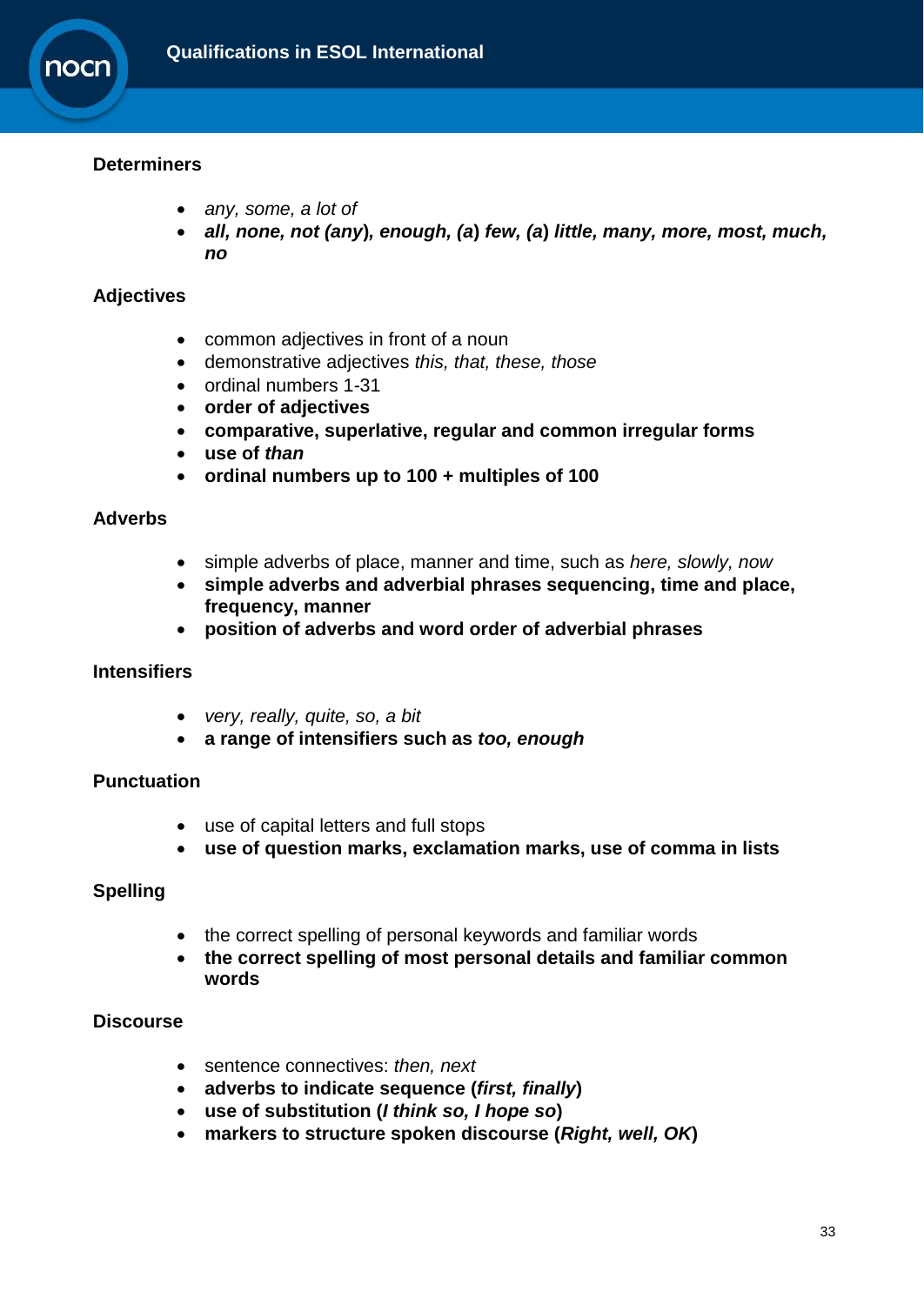

## **Functional Use of Language using Everyday Contexts**

#### **Personal environment**

Learners should be able to ask for and give basic personal information. They should be able to use a limited range of language, mainly memorised phrases, to convey information about people, places and things. They should be able to give short, simple descriptions of daily routines and give straightforward narratives to describe events that happen in the present tense.

#### **Expressing thoughts and feelings**

Learners should be able to express likes and dislikes. They should be able to thank someone. They should be able to say whether they can do something or not.

#### **Making things happen**

Learners must be able to give and follow single step instructions. They should also be able to ask people to do something.

#### **Social contact**

Learners should be able to introduce people including self and use basic greeting and leave taking expressions. They should be able to ask how people are and react to news. They may ask someone to repeat something or show lack of understanding through the use of non-verbal cues.

#### **Improver Level (A2)**

- **Simple Sentences**
	- *There was/were*
	- *There has/have been*
	- *There will be/there is going to be*
- **Compound sentences**
	- use of conjunctions *and/but/or*
	- word order
- **Complex sentences**
	- clauses of time with *when, before, after*
	- reason *because,* result *so*
	- noun clause with *that*
	- **word order in complex sentences**
	- **complex sentences with one subordinate clause**
	- **defining relative clauses with** *who, which, that*
	- **clause as subject/object**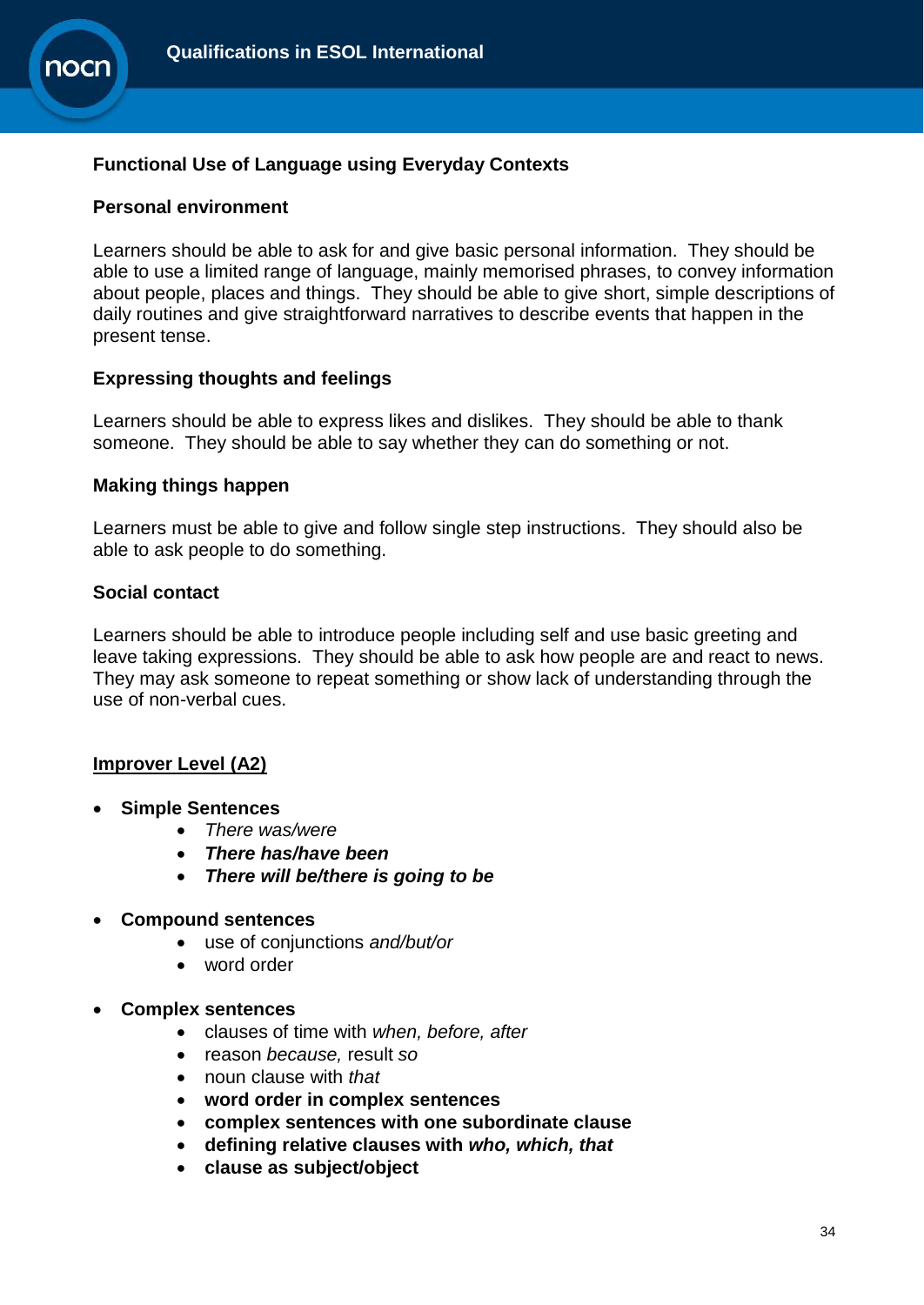

## **Verb forms**

#### **Present reference:**

- simple present with no time focus
- present continuous to express continuity
- **present perfect with since/for/ever/never, yet/already, just**

#### **Past reference:**

- past tense of regular and common irregular verbs with time markers
- *used to* **for regular actions in the past**
- **past continuous**

#### **Future reference:**

- NP + *be going to¸* present continuous and time markers
- **future simple verb forms, NP + will**

#### **Other:**

- limited range of common verbs \_ -ing form, such as like, go
- verb  $+$  to  $+$  infinitive such as want, hope
- very common phrasal verbs such as get up, switch on
- questions such as what time, how often, why, how, which
- simple question tags using all the verb forms at this level
- contracted forms appropriate to this level
- zero and 1st conditional
- range of verbs **+** *-ing* **forms**
- *to +* **infinitive to express purpose**
- **common phrasal verbs and position of object pronouns, such as** *I looked it up*
- **simple reported/embedded statements and questions**
- **question tags using all verbs**
- **appropriate at the level**
- **contracted forms appropriate to this level**

#### **Modals and forms with similar meaning:**

- *must* (obligation)
- *mustn't* (prohibition)
- *have to, had got to* (need)
- *can, could* (requests)
- *couldn't* (impossibility)
- *may* (permission)
- single modal adverbs: *possibly, probably, perhaps*
- *should* **(obligation, advice)**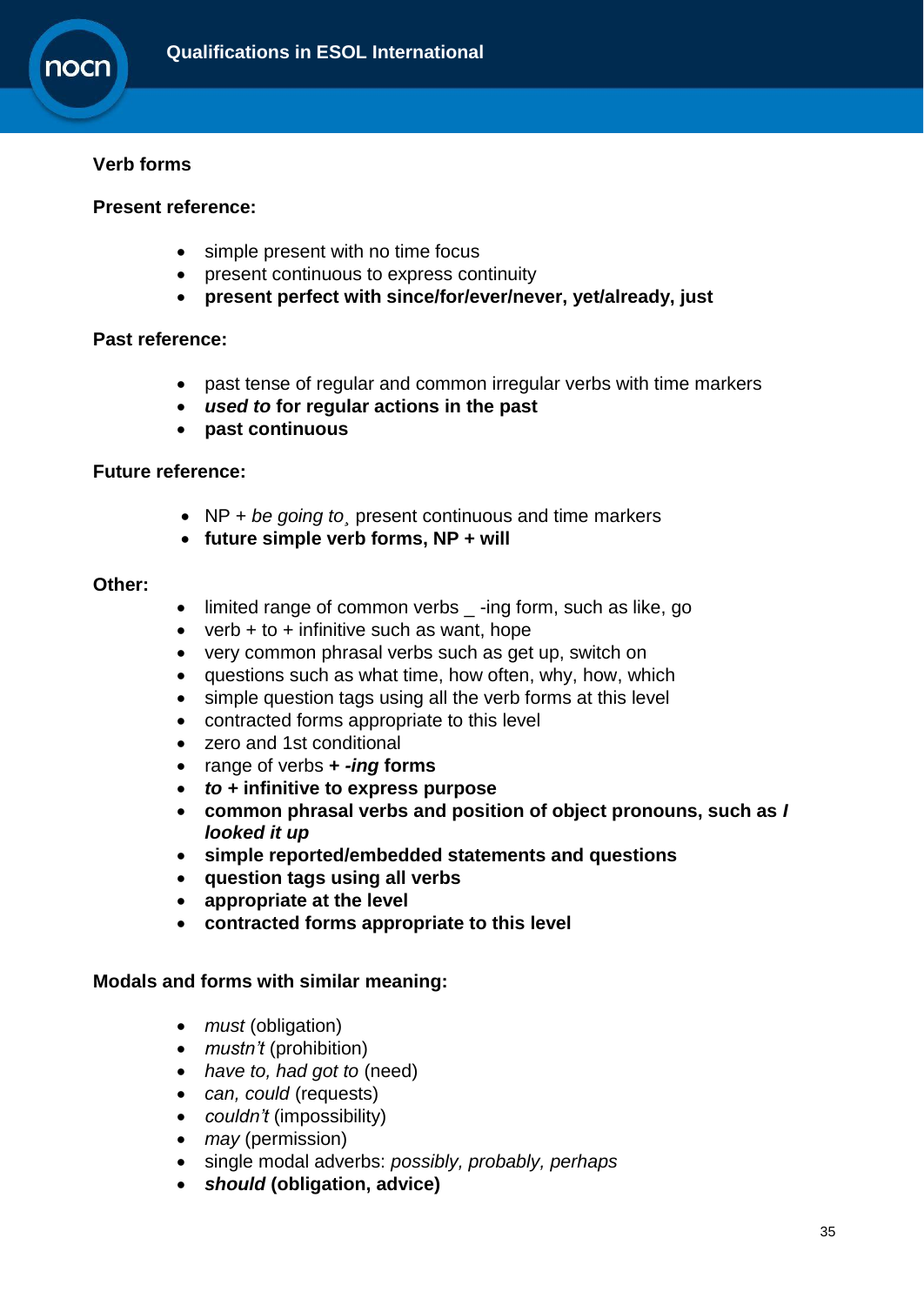

- *might, may, will, probably* **(possibility and probability in the future)**
- *would/should* **(advice)**
- *need to* **(obligation)**
- *needn't* **(lack of obligation)**
- *will definitely* **(certainly in the future)**
- *may I* **(asking for permission)**
- *I'd rather* **(stating preference)**

#### **Nouns**

- countable and uncountable nouns
- simple nouns phrases
- cardinal numbers up to 100+ multiples of 100
- **noun phrases with pre- and post-modification such as** *fair-haired people with sensitive skin*
- **all cardinal numbers**

#### **Pronouns**

object, reflexive

#### **Possessives**

possessive pronouns such as *mine, yours, whose*

#### **Prepositions and prepositional phrases**

- prepositions of place, time and movement, such as *before, after, towards, up, down, along, across, in front of, behind, opposite*
- prepositional phrases of place and time, such as *after dinner, before tea*
- **wide range of prepositions, such as** *beyond, above, beneath, below*
- **prepositional phrases such as** *in her twenties, of average height, in the top right hand corner*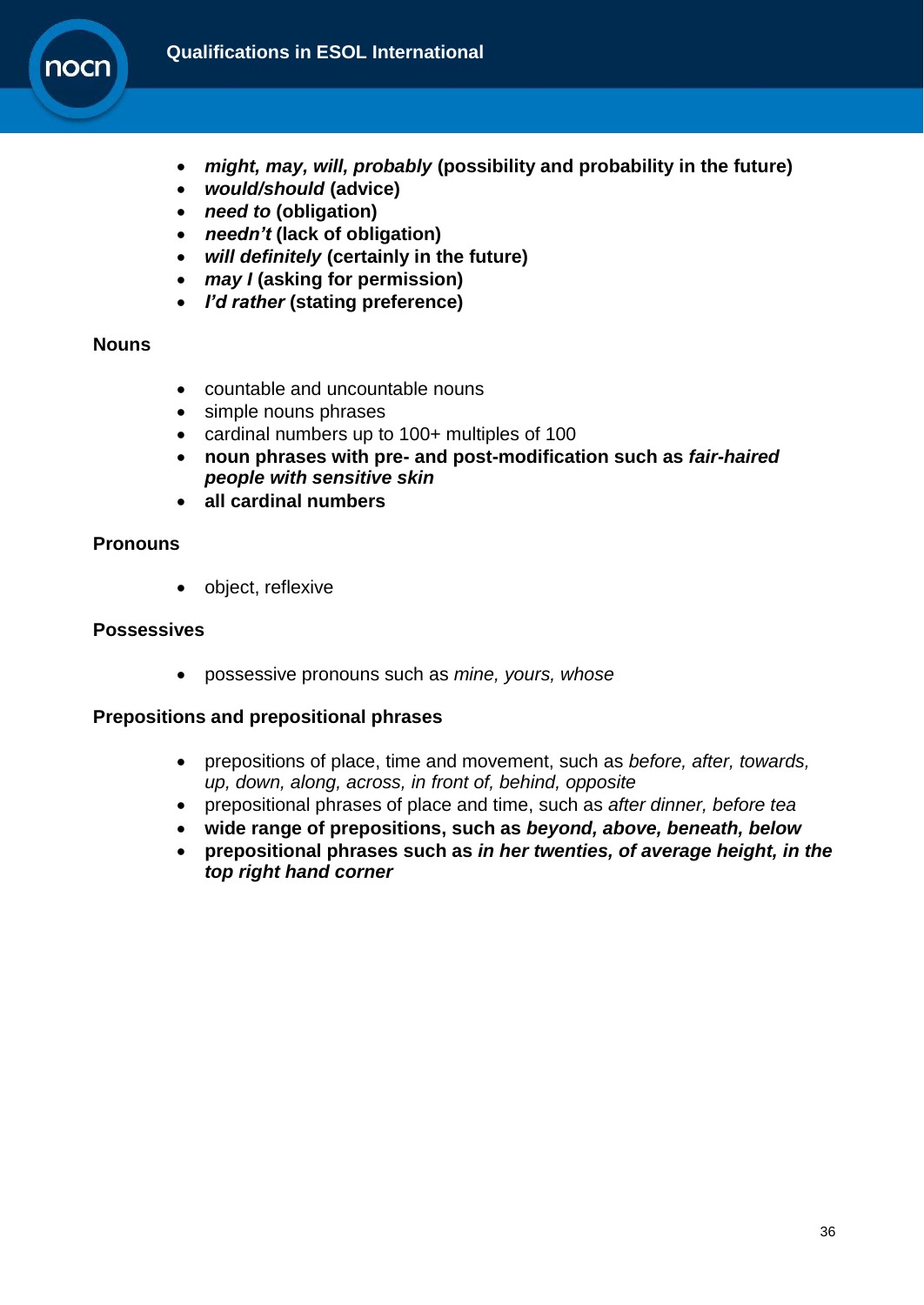

## **Articles**

- definite article
- zero article with uncountable nouns
- definite article with superlatives
- **definite article with post-modification, such as the** *present you gave me*
- **use of indefinite article in definitions, such as** *an architect is a person who designs buildings*

## **Determiners**

- *all, none, not (any*)*, enough, (a*) *few, (a*) *little, many, more, most, much, no*
- **a range of determiners, e.g.** *all the, most, both*

## **Adjectives**

- order of adjectives
- comparative, superlative, regular and common irregular forms
- use of *than*
- ordinal numbers up to 100 + multiples of 100
- **adjectives ending** *–ed* **+** *- ing* **such as** *tired* **and** *tiring*
- **comparative structures, such as** *as……as, is the same as, not so…..as…, looks like/is like*
- **all ordinal numbers**

## **Adverbs**

- simple adverbs and adverbial phrases sequencing, time and place, frequency, manner
- position of adverbs and word order of adverbial phrases
- **more complex adverbial phrases of time, place, frequency, manner, e.g.** *as soon as possible*

## **Intensifiers**

a range of intensifiers such as *too, enough*

## **Punctuation**

- use of question marks, exclamation marks, use of comma in lists
- **use of punctuation in formal and informal texts, such as dashes, brackets, bullet points, speech marks**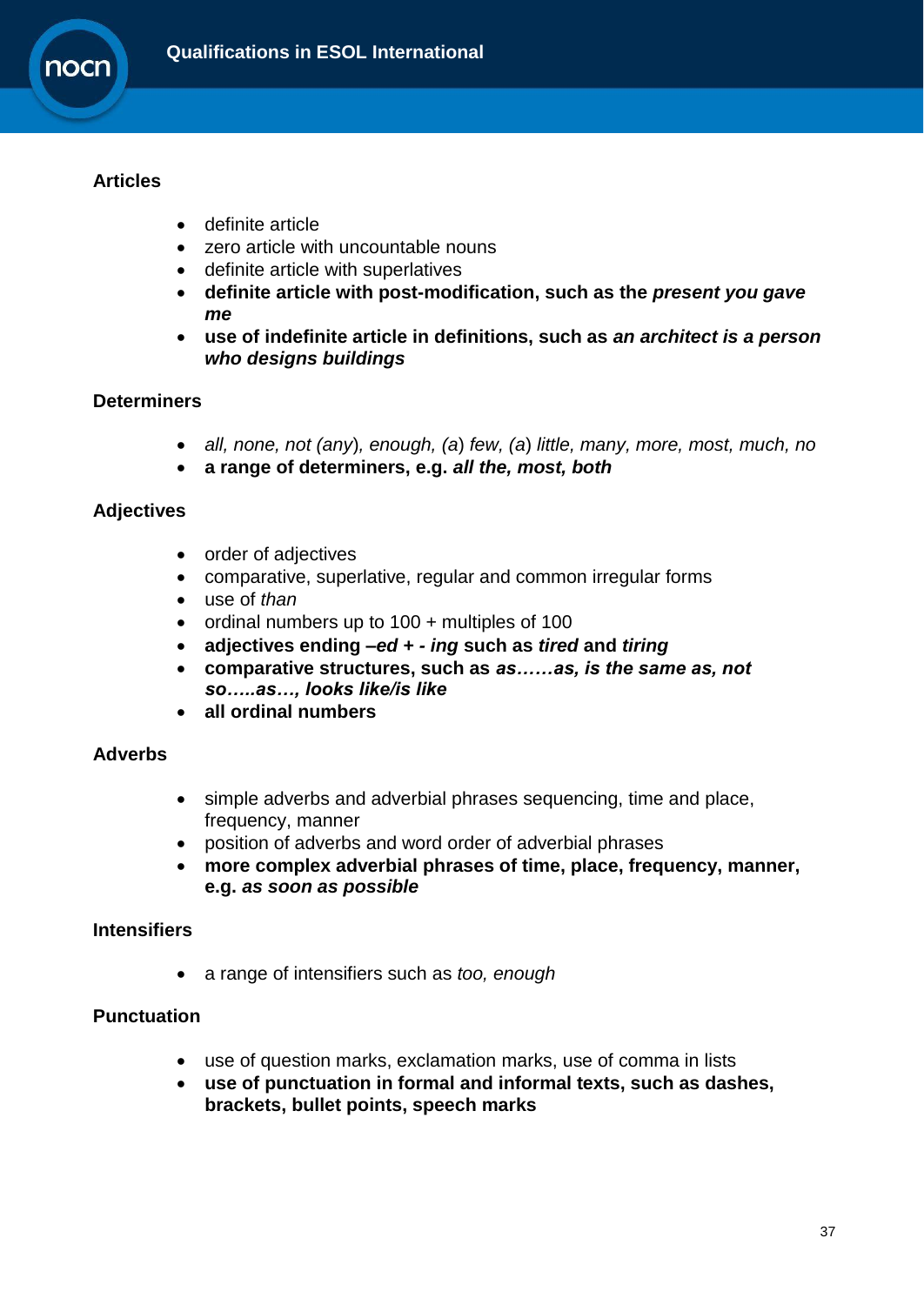

## **Spelling**

- the correct spelling of most personal details and familiar common words
- **the correct spelling of common words and key words relating to own work, leisure and study interests**

## **Discourse**

- adverbs to indicate sequence (*first, finally*)
- use of substitution (*I think so, I hope so*)
- markers to structure spoken discourse (*Right, well, OK*)
- **markers to indicate addition (***also***)***,* **sequence (***in the first place***), contrast (***on the other hand***)**
- **markers to structure spoken discourse, (***anyway, by the way***)**
- **use of ellipsis in informal situations (***got to go***)**
- **use of vague language (***I think, you know***)**

## **Functional Use of Language using Everyday Contexts**

#### **Personal environment**

Learners should be able to ask for and give personal information. They should be able to use descriptive language to convey information about people, places and things. They should be able to give simple descriptions of daily routines and give straightforward narratives to describe past events.

## **Expressing thoughts and feelings**

Learners should be able to agree or disagree with other people's views. They should give their own feelings and opinions about familiar topics and give reasons for these. They should be able to express likes and dislikes and preferences. They should be able to ask for permission to do something and apologise for something they have done or said. They should be able to thank someone and express their wants or needs. They should be able to say whether they understand or not.

#### **Making things happen**

Learners must be able to give and follow instructions and advice. They should be able to ask for and give help or for someone to do something. They should also be able to give or decline an invitation. They must be able to persuade someone to take a particular course of action.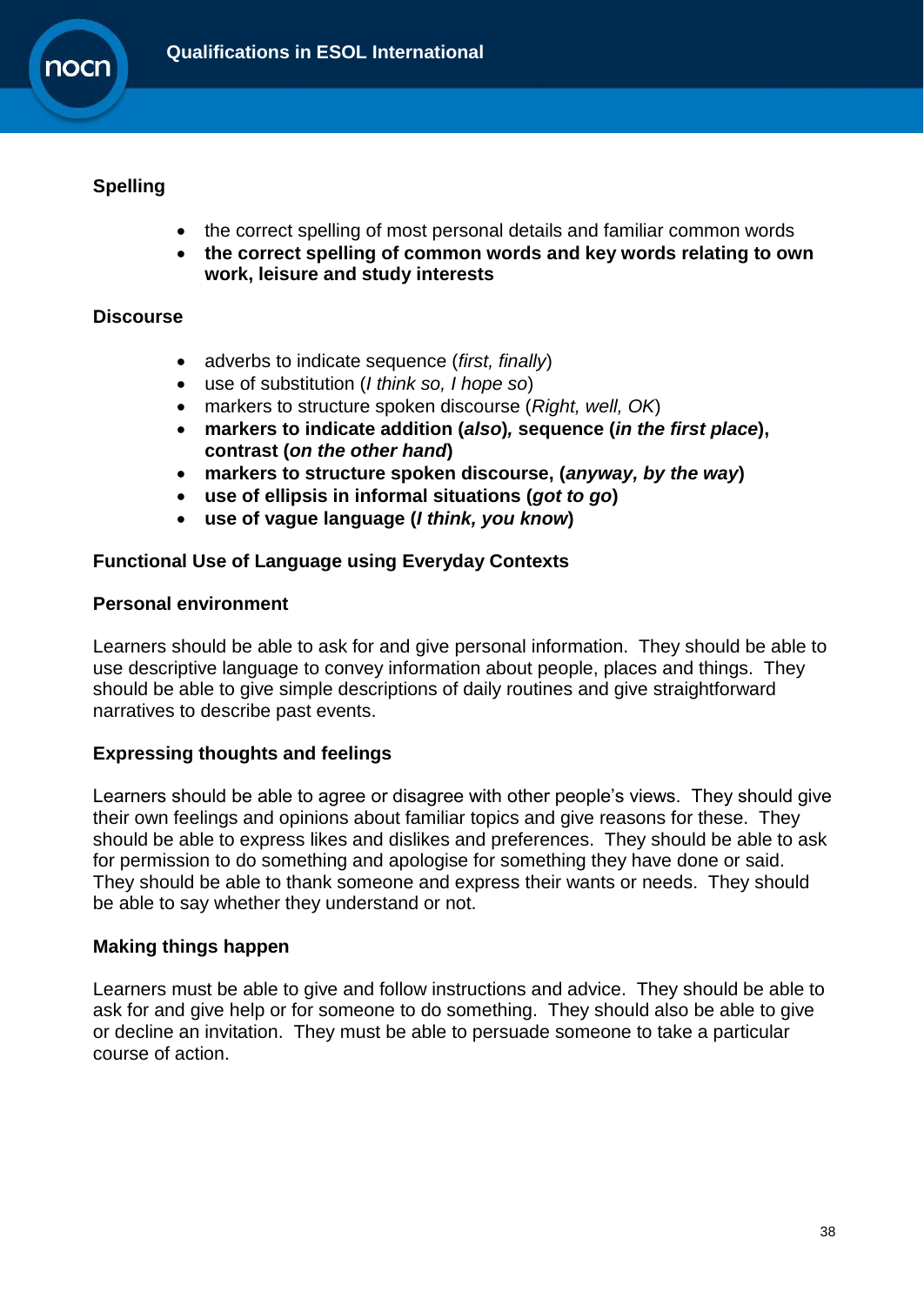

### **Social contact**

Learners should be able to greet people and respond to greetings. They should be able to open and close a conversation, including giving introductions. They must ask someone to clarify or repeat something. They must be able to ask for the spelling of a word or for help thinking of a word or the meaning of a word. They should be able to ask for and tell people the time of day, the date and the time.

#### **Intermediate Level (B1)**

Learners must be able to achieve the standards of A2 as well as the standards for Intermediate level plus they may be exposed to the standards at Independent User level (B2), but will not be tested on it. The standards for the level above are in bold text.

#### **Simple sentences**

- *There has/have been*
- *There will be/there is going to be*

#### **Simple, compound and complex sentences with subordinate clauses**

- **word order in sentences with more than one subordinate clause** *there had been*
- **use of common conjunctions expressing contrast, purpose, consequence, condition, concession**
- **non-defining relative clauses**
- **defining relative clauses with** *where, whose, when*
- **defining relative clauses without relative pronouns**
- **participial clauses describing action with** *–ing*

#### **Compound sentences** As A2

#### **Complex sentences**

- word order in complex sentences
- complex sentences with one subordinate clause
- defining relative clauses with *who, which, that* clause as subject/object

#### **Verb forms**

#### **Present/Past reference:**

- Present perfect with since/for/ever/never, yet/already, just
- **Present perfect continuous**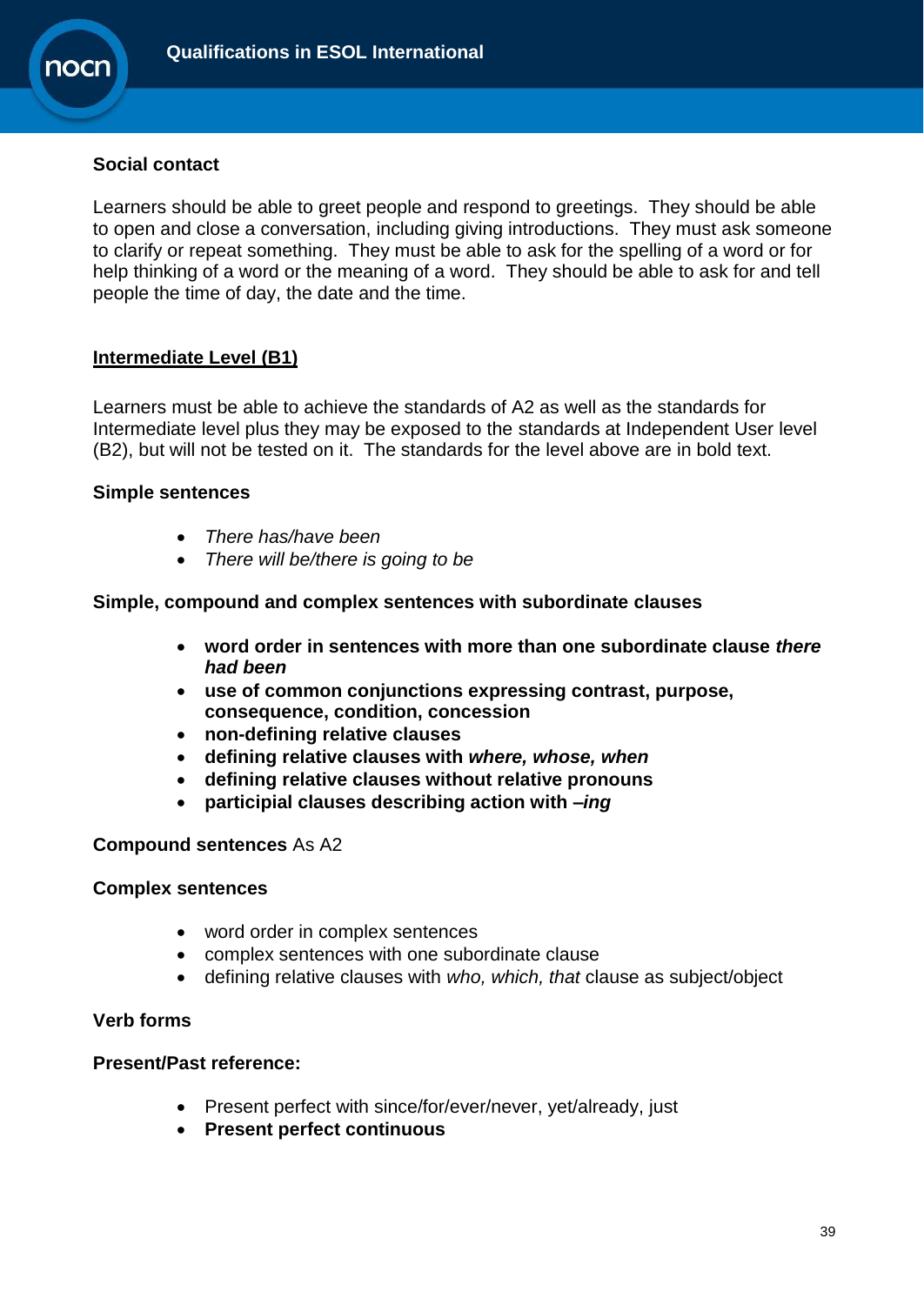

## **Past reference:**

- *used to* for regular actions in the past
- past continuous
- **past perfect**

#### **Future reference:**

Future simple verb forms, NP + *will*

#### **Other:**

- $\bullet$  Zero and 1<sub>st</sub> conditional
- Range of verbs + *-ing* forms
- *to +* infinitive to express purpose
- common phrasal verbs and position of object pronouns, such as *I looked it up*
- simple reported/embedded statements and questions
- question tags using all verbs appropriate at the level
- contracted forms appropriate to this level
- **simple passive**
- **use of 2nd and 3rd conditional**
- **verbs (+ objects) – gerund or infinitive such as** *would like someone to do something* **+** *suggest doing something*
- **causative use of** *have* **and** *get*
- **reported speech with a range of tenses**
- **wider range of phrasal verbs such as** *give up, hold out*
- **reported requests and instructions**
- **question tags using tenses appropriate to this level**

#### **Modals and forms with similar meaning:**

- *should* (obligation, advice)
- *might, may, will, probably* (possibility and probability in the future)
- *would/should* (advice)
- *need to (obligation)*
- *needn't* (lack of obligation)
- *will definitely* (certainly in the future)
- *may I* (asking for permission)
- *I'd rather* (stating preference)
- *Ought to* **(obligation)**
- **Negative of** *need* **and** *have to* **to express absence of obligation**
- *Must, can't* **(deduction)**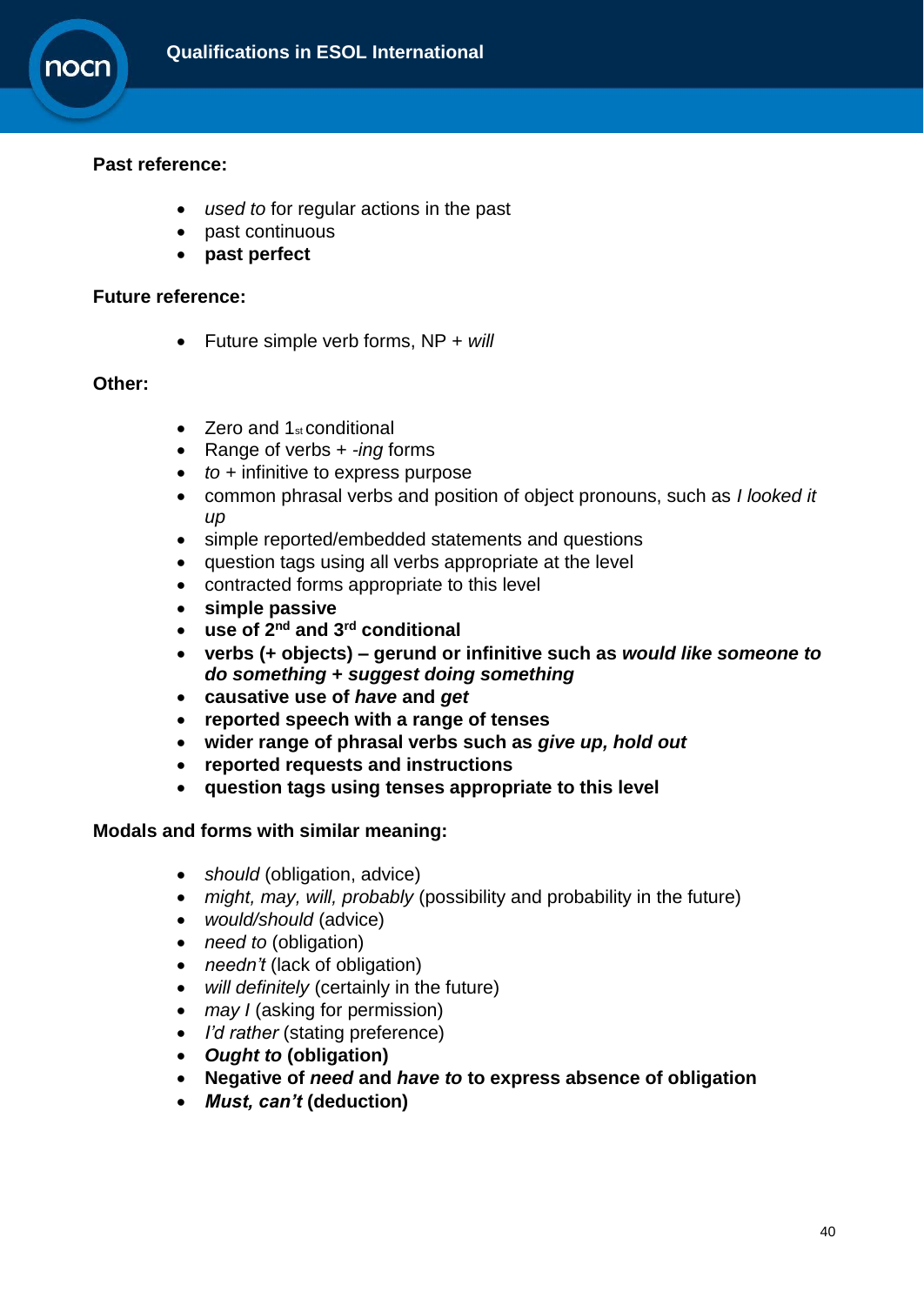

#### **Nouns**

- noun phrases with pre- and post-modification such as *fair-haired people with sensitive skin*
- all cardinal numbers
- wider range of noun phrases with pre and post-modification
- word order of determiners, eg *all my books*
- **wider range of noun phrases with pre and post modification**
- **word order of determiners e.g.** *all my books*

## **Pronouns** As A2

#### **Possessives** As A2

## **Prepositions and prepositional phrases**

- wide range of prepositions, such as *beyond, above, beneath, below*
- prepositional phrases such as *in her twenties, of average height, in the top right hand corner*
- **wider range of prepositions, such as** *despite, in spite of*
- **collocations of verbs/nouns + prepositions such as** *point at, have an interest in*
- **preposition + -ing form such as** *after leaving*

## **Articles**

- definite article with post-modification, such as the *present you gave me*
- use of indefinite article in definitions, such as *an architect is a person who designs buildings*
- **definite, indefinite and zero article with both countable and noncountable nouns in a range of uses**

## **Determiners**

a range of determiners, eg *all the, most, both*

## **Adjectives**

- adjectives ending *–ed* + *- ing* such as *tired* and *tiring*
- comparative structures, such as *as……as, is the same as, not so…..as…, looks like/is like*
- all ordinal numbers
- **comparisons with** *fewer/less*
- **collocations of adjective + preposition such as** *responsible for*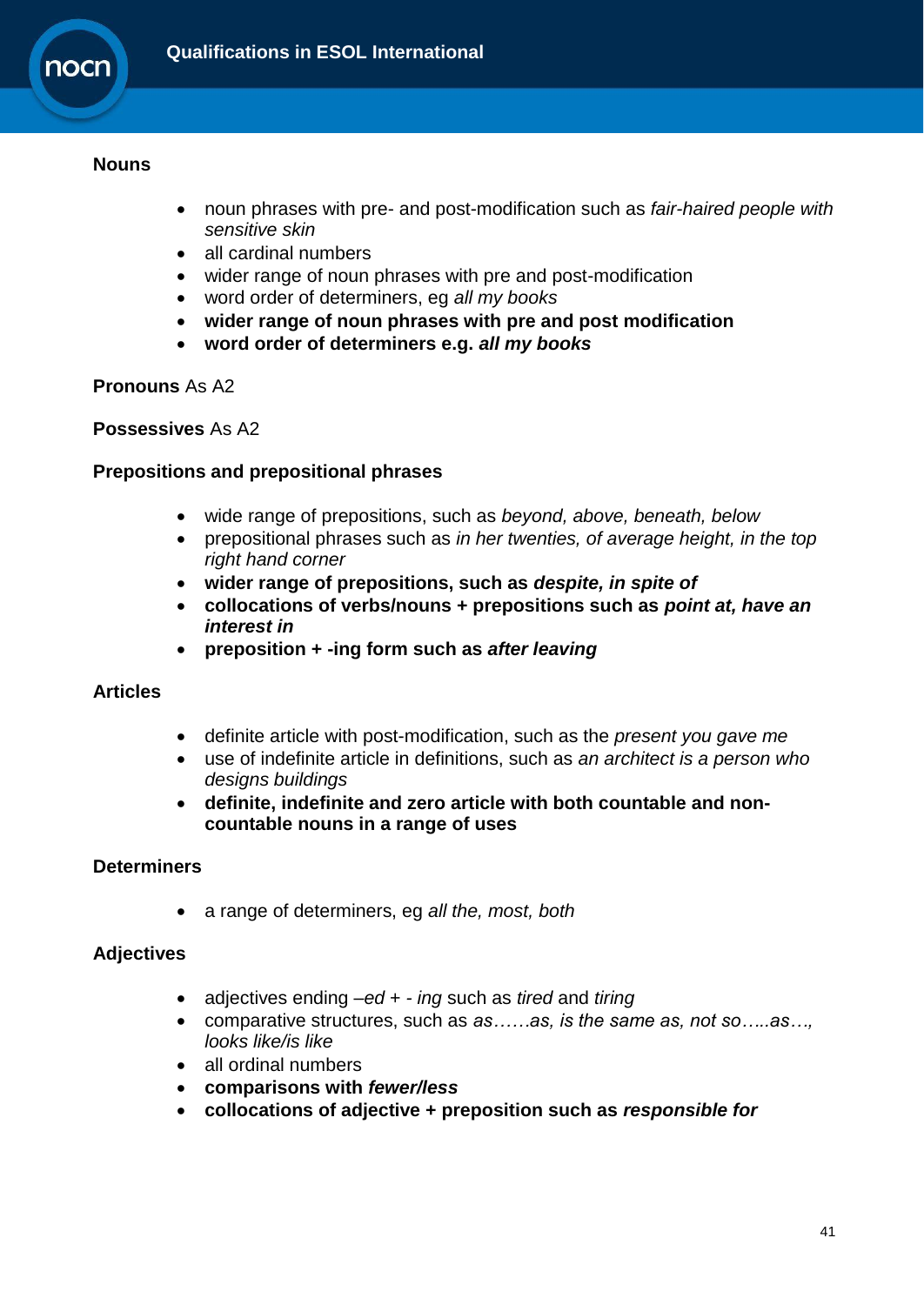

## **Adverbs**

- more complex adverbial phrases of time, place, frequency, manner, such as *as soon as possible*
- **adverbial phrases of degree, extent, probability**
- **comparative and superlative of adverbs**

#### **Intensifiers**

- a range of intensifiers such as *too, enough*
- **wide range such as** *extremely, much, too*

#### **Punctuation**

- use of punctuation in formal and informal texts, such as dashes, brackets, bullet points, speech marks
- **multiple uses of commas**
- **use of apostrophes for omission and possession**
- **use of other punctuation to enhance meaning**

### **Spelling**

- the correct spelling of common words and key words relating to own work, leisure and study interests
- **the correct spelling of words used in work, studies and everyday lives**

#### **Discourse**

- markers to indicate addition (*also*)*,* sequence (*in the first place*), contrast (*on the other hand*)
- markers to structure spoken discourse, (*anyway, by the way*)
- use of ellipsis in informal situations (*got to go*)
- use of vague language (*I think, you know*)
- **a range of discourse markers expressing addition, cause and effect, contrast** *(however),* **sequence and time** *(at a later date)*

## **Functional Use of Language Using Everyday Contexts**

#### **Personal environment**

As A2 level plus:

The learner should be able to speak about past and present actions. They should be able to compare information, things and people. They should be able to report facts and actions.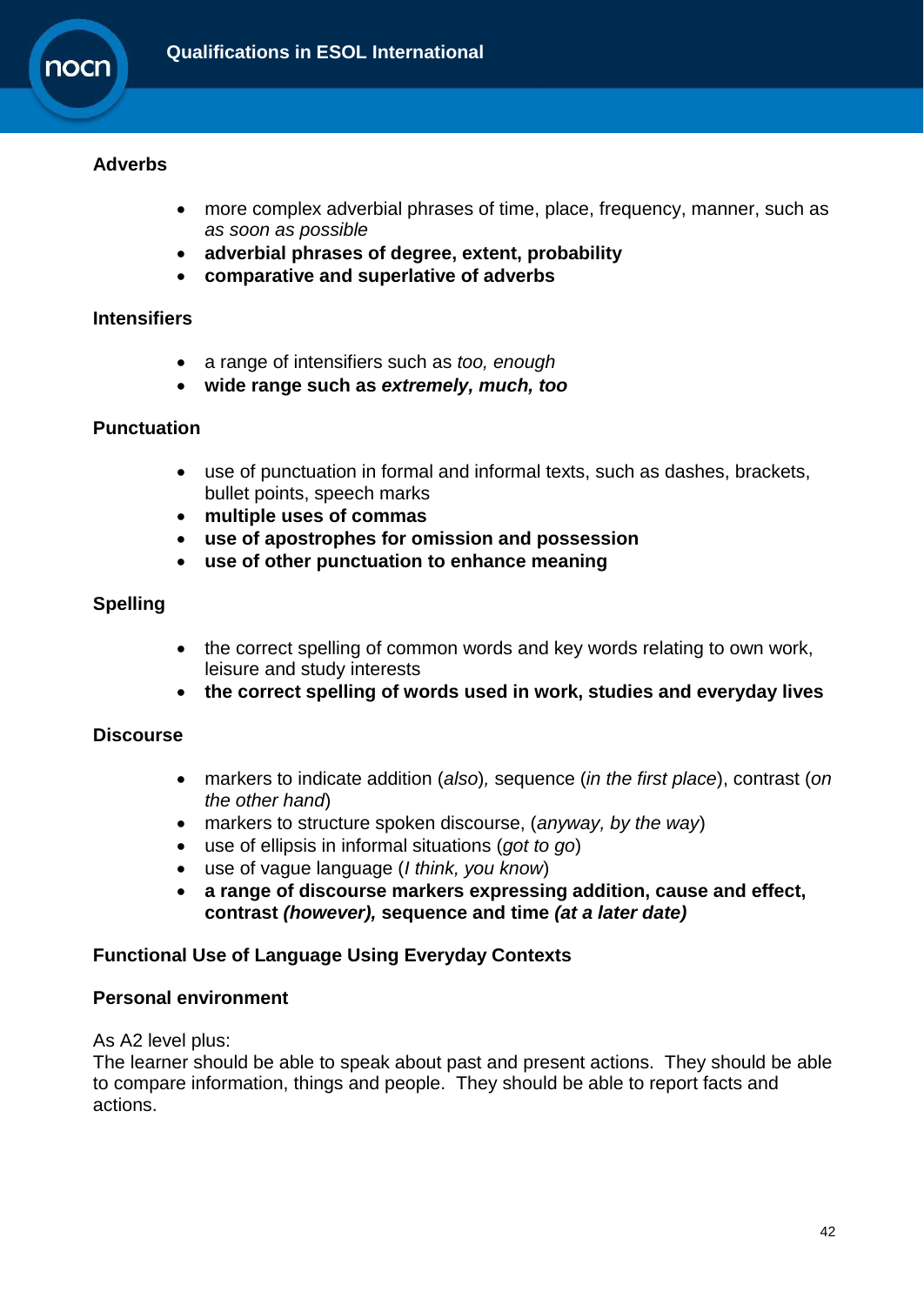

#### **Expressing thoughts, feelings and attitudes**

#### As A2 level plus:

The learner should be able to express surprise, fear or worry or lack of these feelings. They should be able to reassure and express regret. They should be able to express moral obligation.

#### **Making things happen**

#### As A2 level plus:

Learners should be able to ask for, respond to or reject suggestions with reasons for actions. They should be able to make and agree plans and arrangements making compromises and prohibiting someone from doing something. They should be able to make a complaint.

#### **Social contact**

#### As A2 level plus:

Learners should be able to give an example to prove a point or emphasise a point. They should encourage others to continue or indicate that they wish to speak, continue to speak or finish speaking. They should be able to sum up a discussion or conversation.

#### **Independent User Level (B2)**

Learners may be exposed to the grammar required for the level above, but will not be tested on it. The standards for the level above are in bold text.

#### **Simple, compound and complex sentences with subordinate clauses**

- word order in sentences with more than one subordinate clause
- *there had been*
- use of common conjunctions expressing contrast, purpose, consequence, condition, concession
- non-defining relative clauses
- defining relative clauses with *where, whose, when*
- defining relative clauses without relative pronouns
- participial clauses describing action with *–ing*
- **word order in complex sentences, including order selected for emphasis**
- *there could be/would be/should be*
- *could have/would have/should have*
- **wider range of conjunctions including** *on condition that, provided that*
- **comparative clauses**
- **more complex participial clauses describing action with** *–ed*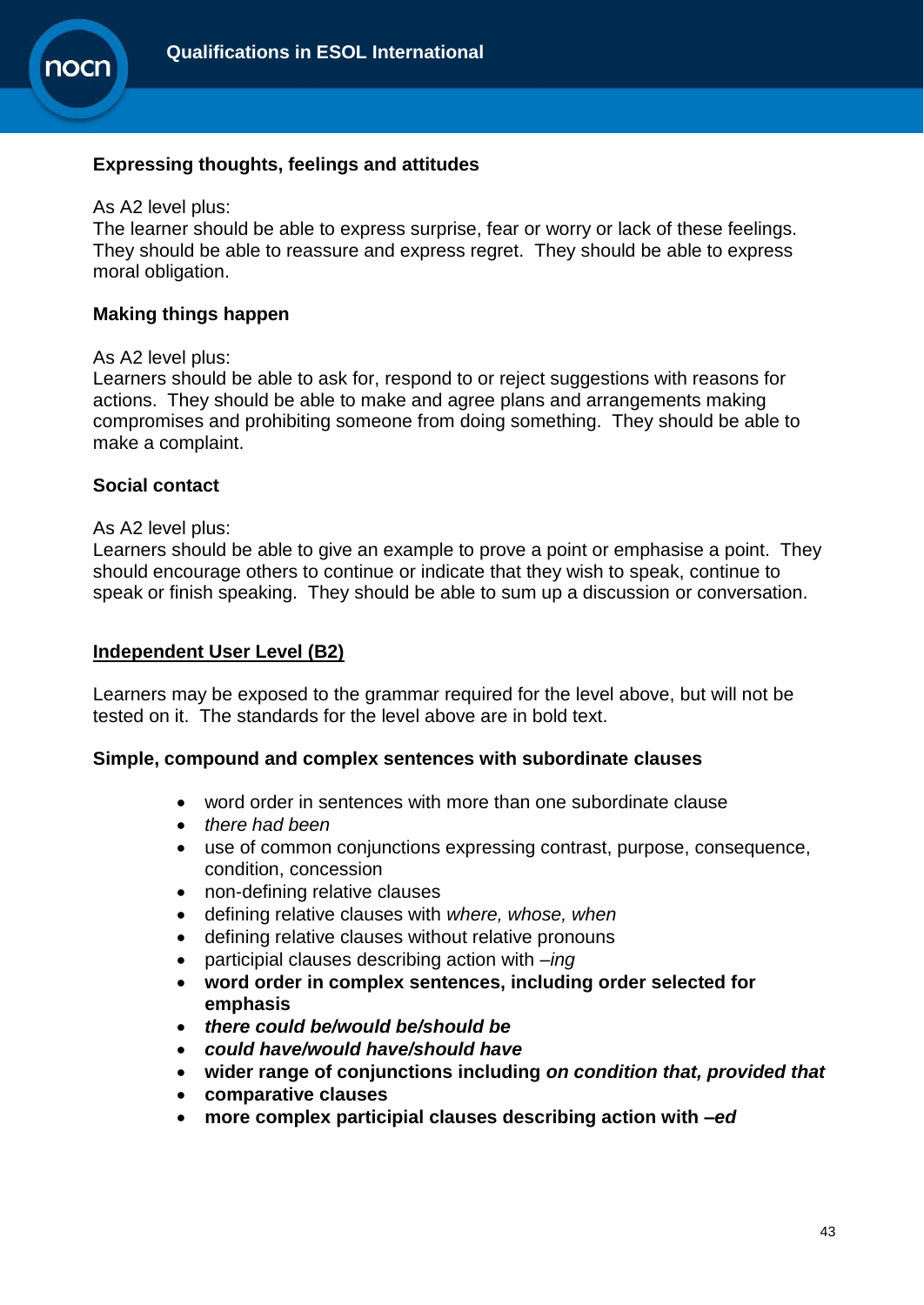

#### **Complex sentences** As Intermediate level

#### **Verb forms**

#### **Present/Past reference:**

- present perfect continuous
- **all verb forms active and passive**

#### **Past reference:**

• past perfect

#### **Other:**

- simple passive
- use of 2nd and 3rd conditional
- verbs + (object) \_ gerund or infinitive such as *would like someone to do something,* + *suggest doing something*
- causative use of *have* and *get*
- reported speech with a range of tenses
- wider range of phrasal verbs such as *give up, hold out*
- reported requests and instructions
- question tags using tenses appropriate to this level
- *would* **expressing habit in the past**
- **mixed conditionals**
- **reported speech with full range of tenses and introductory verbs**
- **extended phrasal verbs such as** *get round to, carry on with*
- **question tags using all tenses**
- **imperative + question tag**
- **contracted forms appropriate to this level**

#### **Modals and forms with similar meaning:**

- *ought to (obligation)*
- negative of *need* and *have to* to express
- absence of obligation
- must/can't (deduction)
- **should have/might have/may have/could**
- **have/must have and negative forms of these**
- **can't have, needn't have**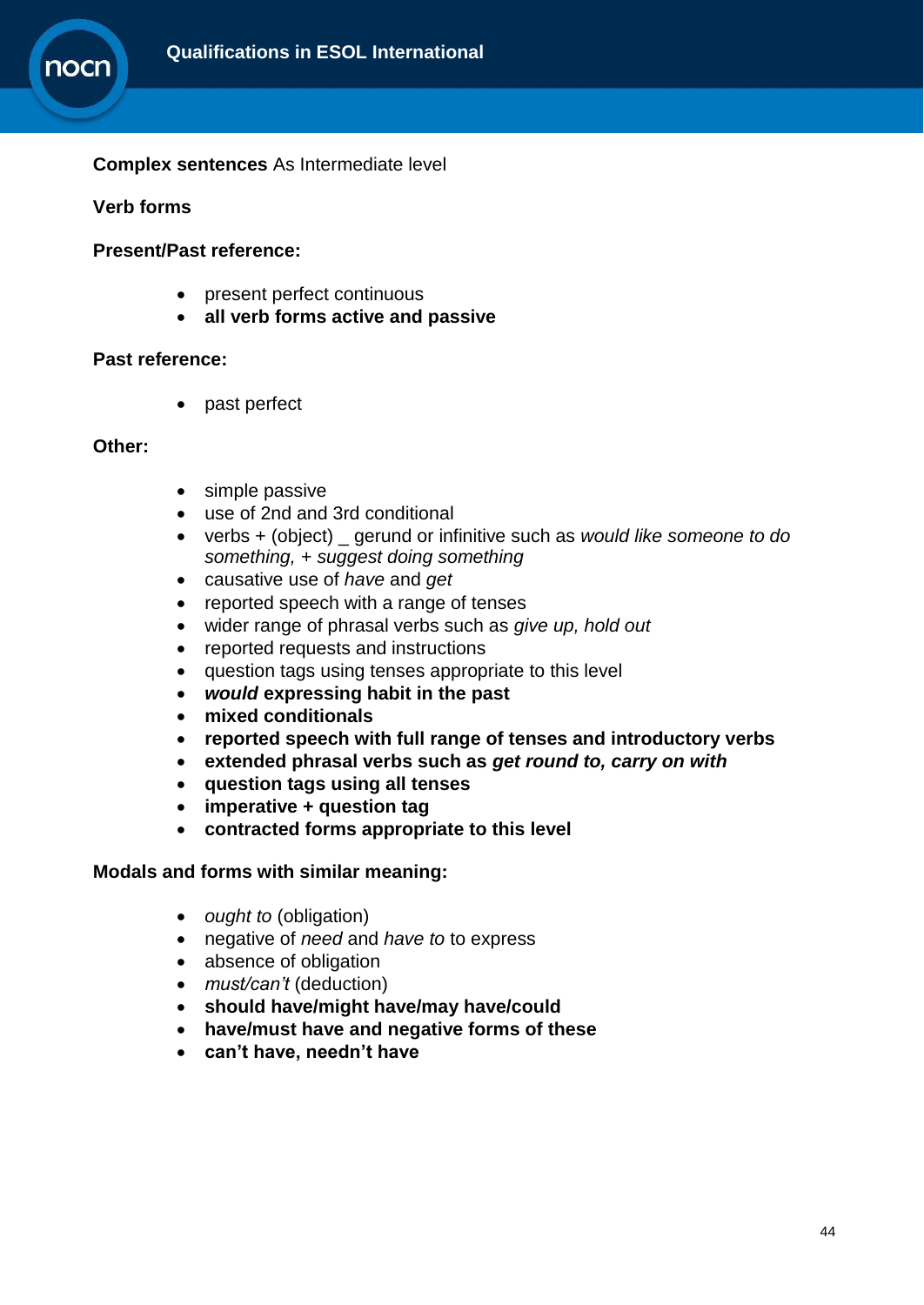

#### **Nouns**

- wider range of noun phrases with pre- and post-modification
- word order of determiners, eg *all my books*
- **extended range of complex noun phrases**

## **Pronouns** As A2

## **Possessives** As A2

## **Prepositions and prepositional phrases**

- wider range of prepositions including *despite, in spite of*
- collocations of verbs/nouns + prepositions such as *point at, have an interest in*
- preposition + *-ing* form such as *after leaving*
- **preposition + having + past participle such as** *having eaten*

## **Articles**

 definite, indefinite and zero article with both countable and uncountable nouns in a range of uses

## **Determiners** As Intermediate level

## **Adjectives**

- comparisons with *fewer* and *less*
- collocation of adjective + preposition such as *responsible for*

#### **Adverbs**

- adverbial phrases of degree, extent, probability
- comparative and superlative of adverbs

### **Intensifiers**

- wide range such as *extremely, much too*
- **collocation of intensifiers with absolute and relative adjectives such as**  *absolutely gorgeous, very pretty*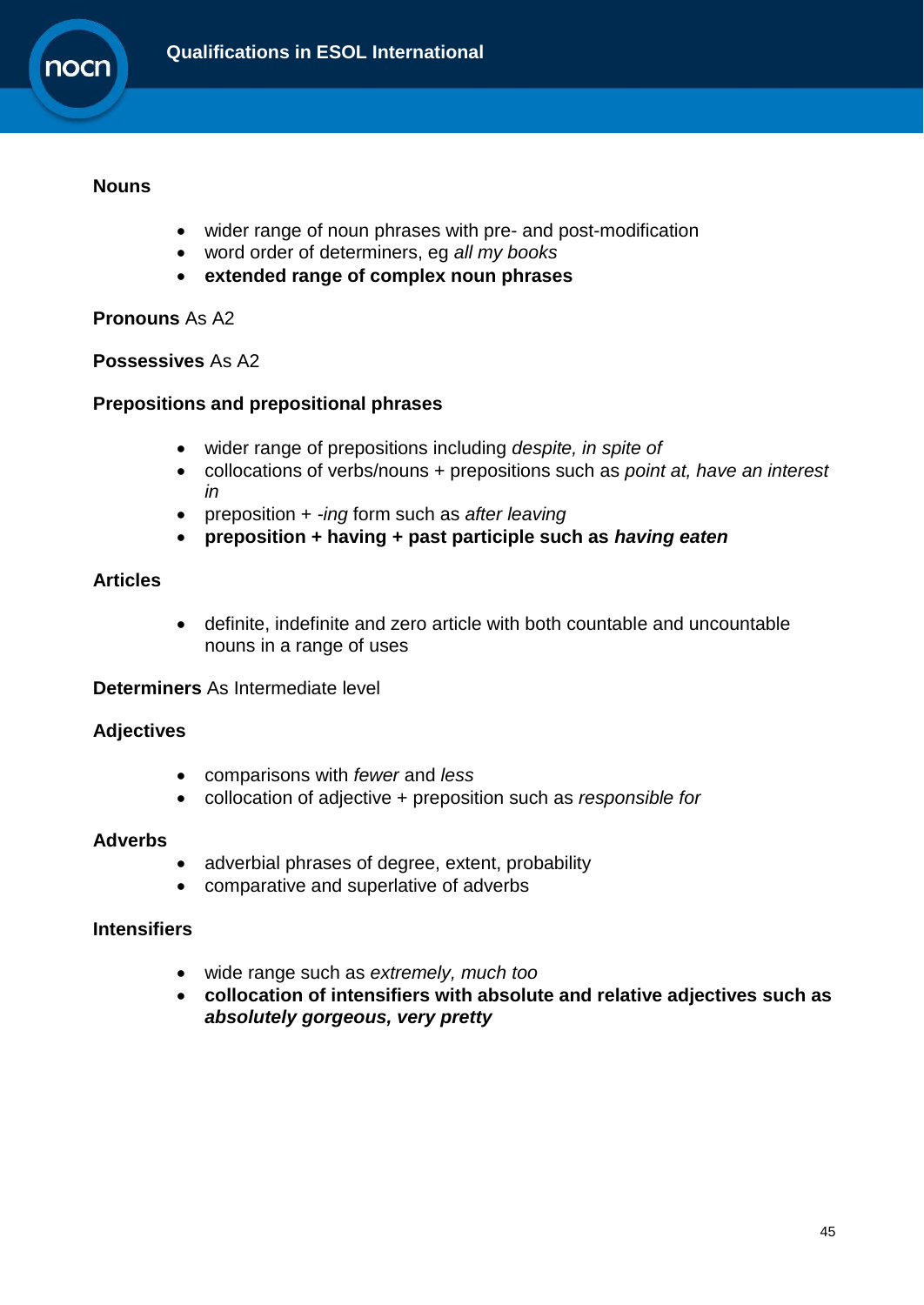

## **Punctuation**

- multiple uses of commas
- use of apostrophes for possession and omission
- use of other punctuation to enhance meaning
- **accurate use of all punctuation**

### **Spelling**

- the correct spelling of words used in work, studies and daily life
- **the correct spelling of words used in work, studies and daily life including familiar technical words**

#### **Discourse**

- a range of discourse markers expressing addition, cause and effect, contrast (*however*), sequence and time (*at a later date*)
- markers to structure spoken discourse (*as I was saying*)
- use of ellipsis in informal speech and writing (*sounds good*)
- **a range of logical markers (***in this respect, accordingly***)**
- **sequence markers (***subsequently***)**
- **a wider range of discourse markers to structure formal and informal speech (***can we now turn to***)**

## **Functional Use of Language Using Everyday Contexts**

#### **Personal environment**

As Intermediate level plus:

A learner should be able to narrate and describe past, future and present events. They should be able to report facts and actions and give descriptions and specifications.

## **Expressing thoughts, feelings and attitudes**

As Intermediate level plus:

A learner should be able to express agreement or disagreement with someone, either denying or agreeing but reluctantly. They should be able to concede a point or argument, expressing views and feelings with reasons to back them up. They should be able to refer to something, someone or an action is remembered or forgotten. They should be able to comment on degrees of possibility, certainty or probability. They should be able to remind someone to do something. They should be able to express higher level emotions and feelings such as doubt, incredulity and bewilderment. They should be able to comment on or question someone's ability, obligation or permissibility of doing something and to grant permission to do a task. They should be able to express own and ask about other's feelings including indifference, (dis)pleasure and (un)happiness, disappointment and gratitude. They should express and ask about emotions such as fear, worry, anxiety and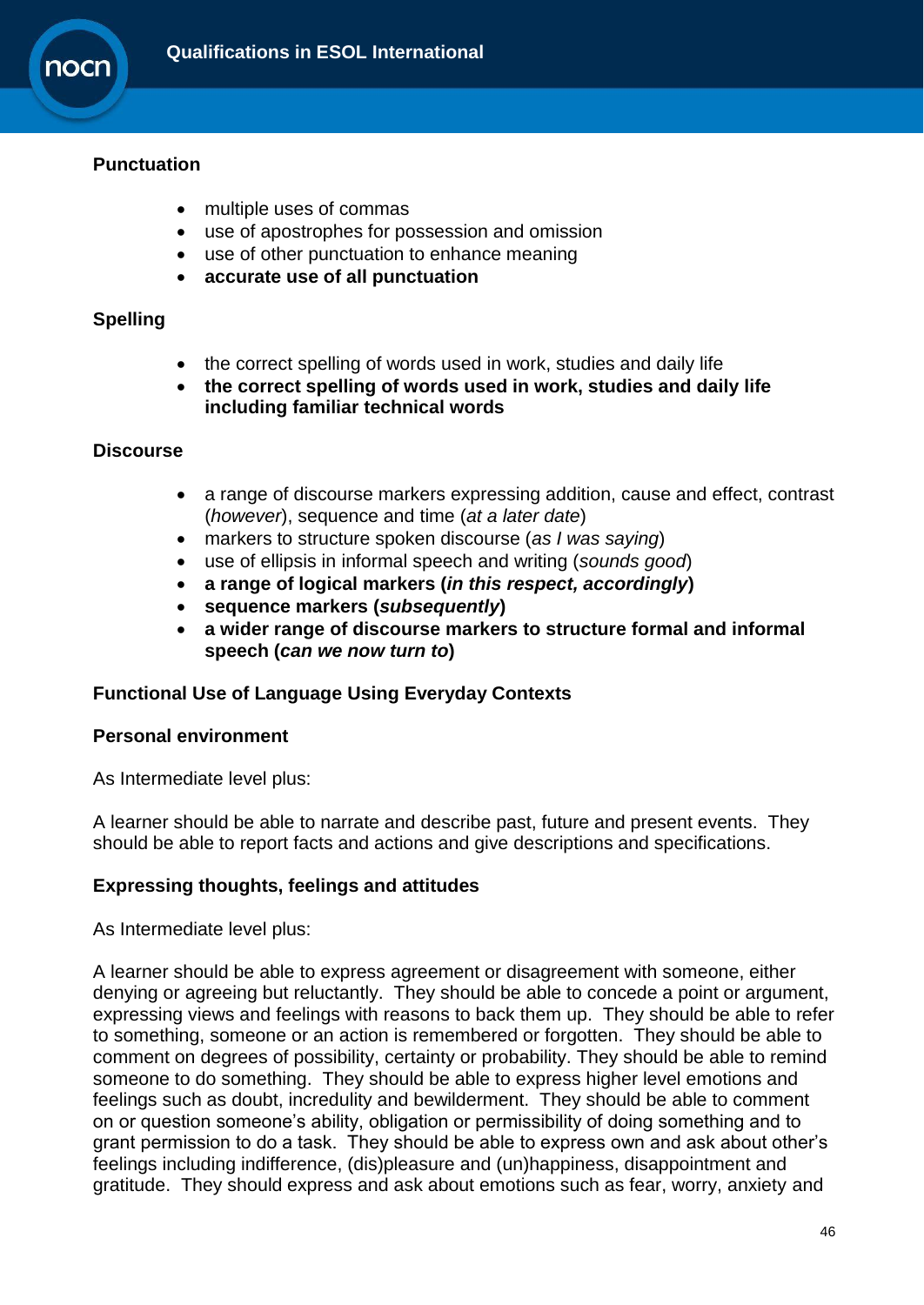

surprise including expressing empathy or sympathy for a situation or person. They should be able to express and ask about pain, anguish and suffering and express relief, fatigue and resignation.

## **Making things happen**

#### As Intermediate level plus:

A learner should be able to agree to or reject suggestions with a reason/alternative, refusing to do something or expressing defiance. They should be able to plead with someone to get something done.

## **Social contact**

As Intermediate level plus:

The learner should be able to give or ask for a definition of something, confirming own or other's understanding. They should be able to ask someone to repeat all or part of something.

## **Advanced Level (C1)**

Learners may be exposed to the grammar required for the level above, but will not be tested on it. The grammar for the level above is in bold text.

## **Simple, compound and complex sentences with subordinate clauses**

- word order in complex sentences, including order selected for emphasis
- *there could be/would be/should be*
- *could have/would have/should have*
- wider range of conjunctions including *on condition that, provided that*
- comparative clauses
- more complex participial clauses describing action with *-ed*
- **full range of conjunctions**

## **Verb forms**

• all verb forms active and passive

#### **Other:**

- *would* expressing habit in the past
- mixed conditionals
- reported speech with full range of tenses and introductory verbs
- extended phrasal verbs such as *get round to, carry on with*
- question tags using all tenses
- imperative + question tag
- contracted forms appropriate to this level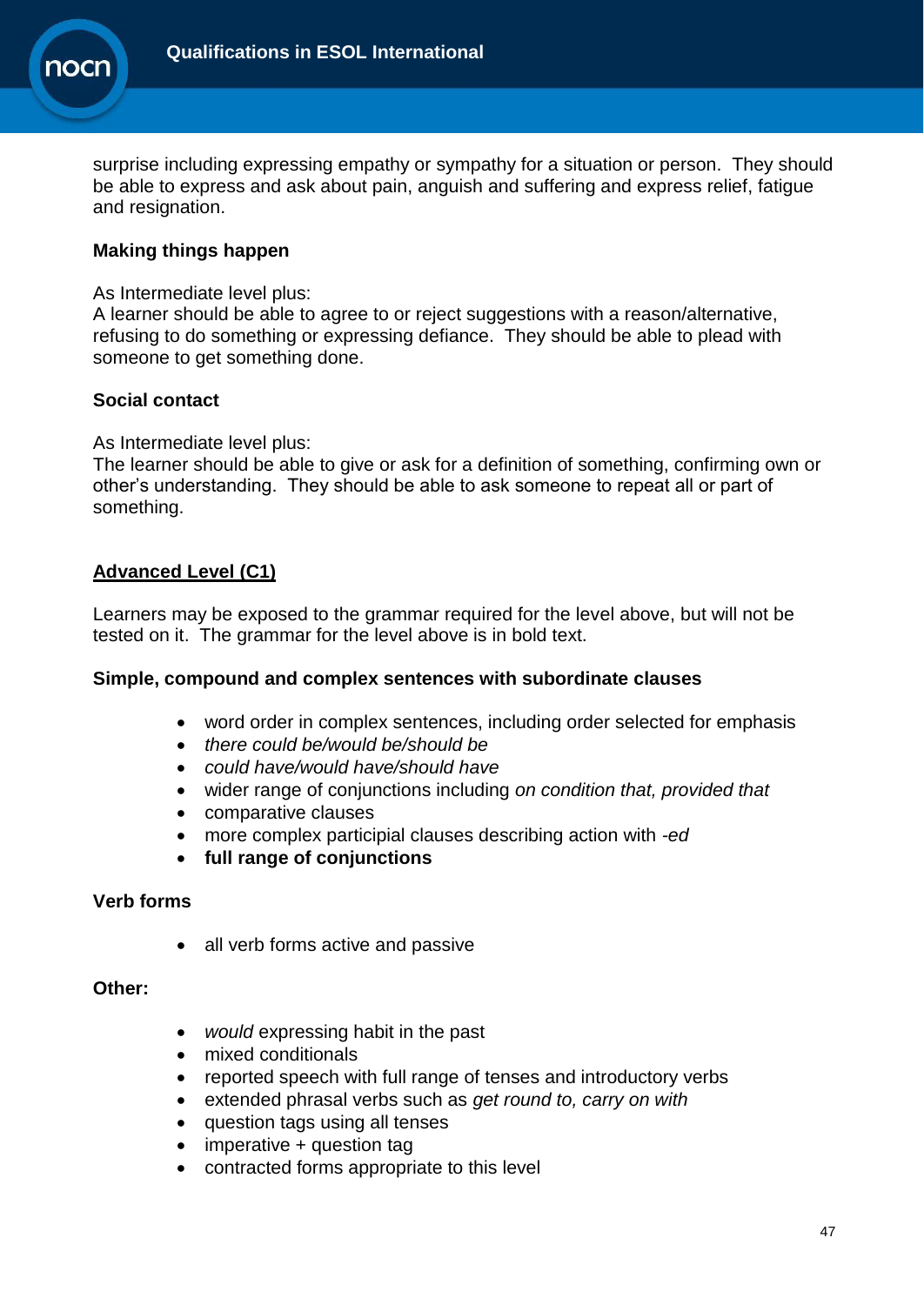

## **Modals**

- *should have/might have/may have/could have/must have* and negative forms of these
- *can't have, needn't have*

## **Nouns**

• extended range of complex noun phrases

## **Prepositions and prepositional phrases**

preposition + having + past participle such as *having eaten*

**Articles** As Independent User level

**Adjectives** As Independent User level

**Adverbs** As Independent User level

## **Intensifiers**

 collocation of intensifiers with absolute and relative adjectives such as *absolutely gorgeous, very pretty*

## **Punctuation**

• accurate use of all punctuation

## **Spelling**

- the correct spelling of words used in work, studies and daily life including familiar technical words
- **the correct spelling of words used in more specialized contexts (such as business, academia, international affairs)**

## **Discourse**

- use of ellipsis in informal speech and writing (*sounds good*)
- a range of logical markers (*in this respect, accordingly*)
- sequence markers (*subsequently*)
- a wider range of discourse markers to structure formal and informal speech (*can we now turn to*)
- **a full range of discourse markers adapted to context and register**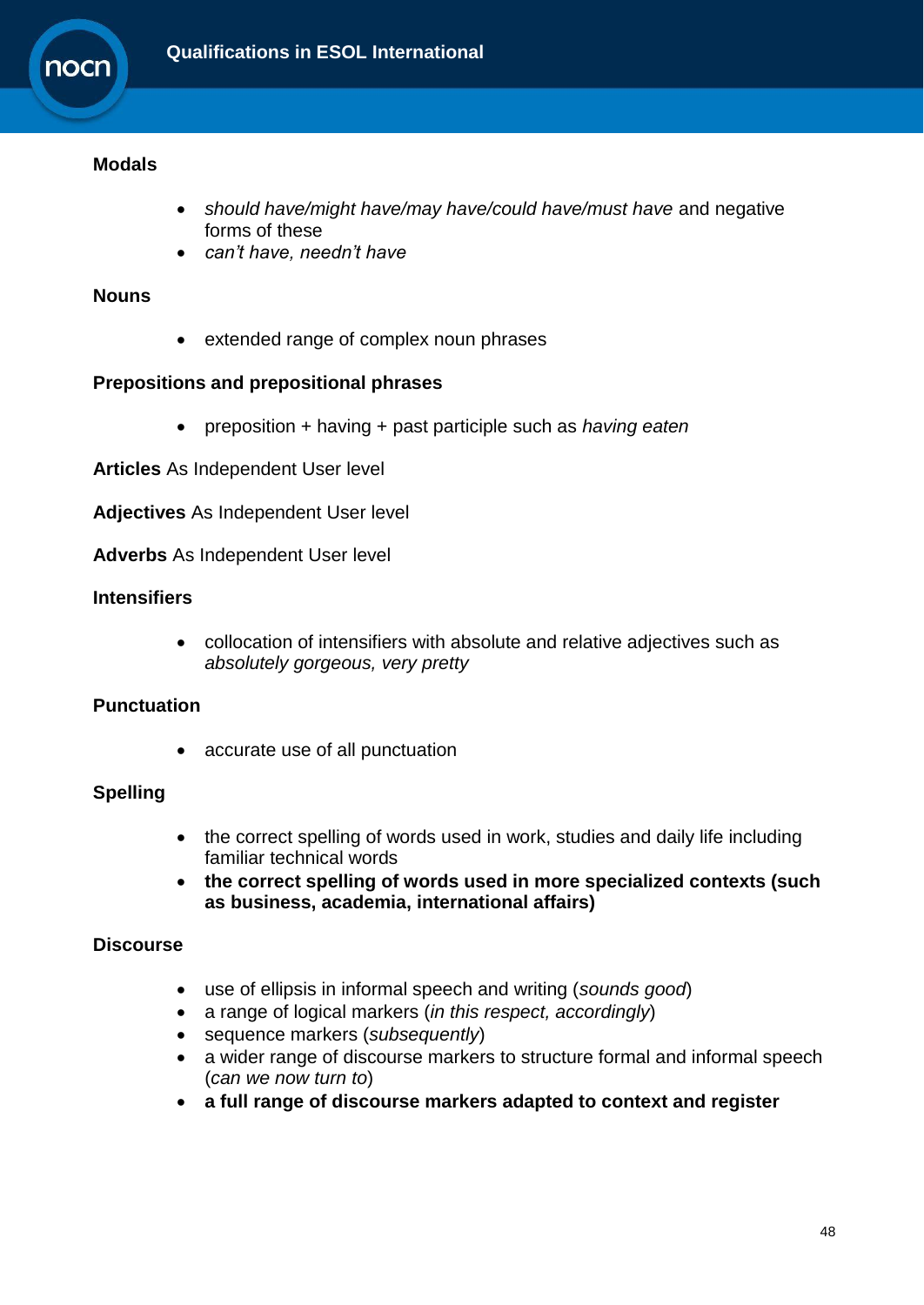

## **Functional Use of Language in Everyday Contexts**

#### **Personal environment**

As Independent User level but using more complex grammar and language.

#### **Expressing thoughts, feelings and attitudes**

As Independent User level plus: A learner should be able to speculate or hypothesise about an idea or action.

#### **Making things happen**

As Independent User level but using more complex grammar and language.

#### **Social contact**

As Independent User level plus: A learner should be able to give and respond to constructive criticism.

## **Proficient Level (C2)**

#### **Grammar**

At this level the majority of skills will have been mastered at lower levels, however there still remain a few skills to be mastered and these are outlined below.

#### **Simple, compound and complex sentences with subordinate clauses**

• full range of conjunctions

#### **Verb forms**

• all verb forms active and passive

#### **Other:**

- *would* expressing habit in the past
- mixed conditionals
- reported speech with full range of tenses and introductory verbs
- extended phrasal verbs such as *get round to, carry on with*
- question tags using all tenses
- imperative + question tag
- contracted forms appropriate to this level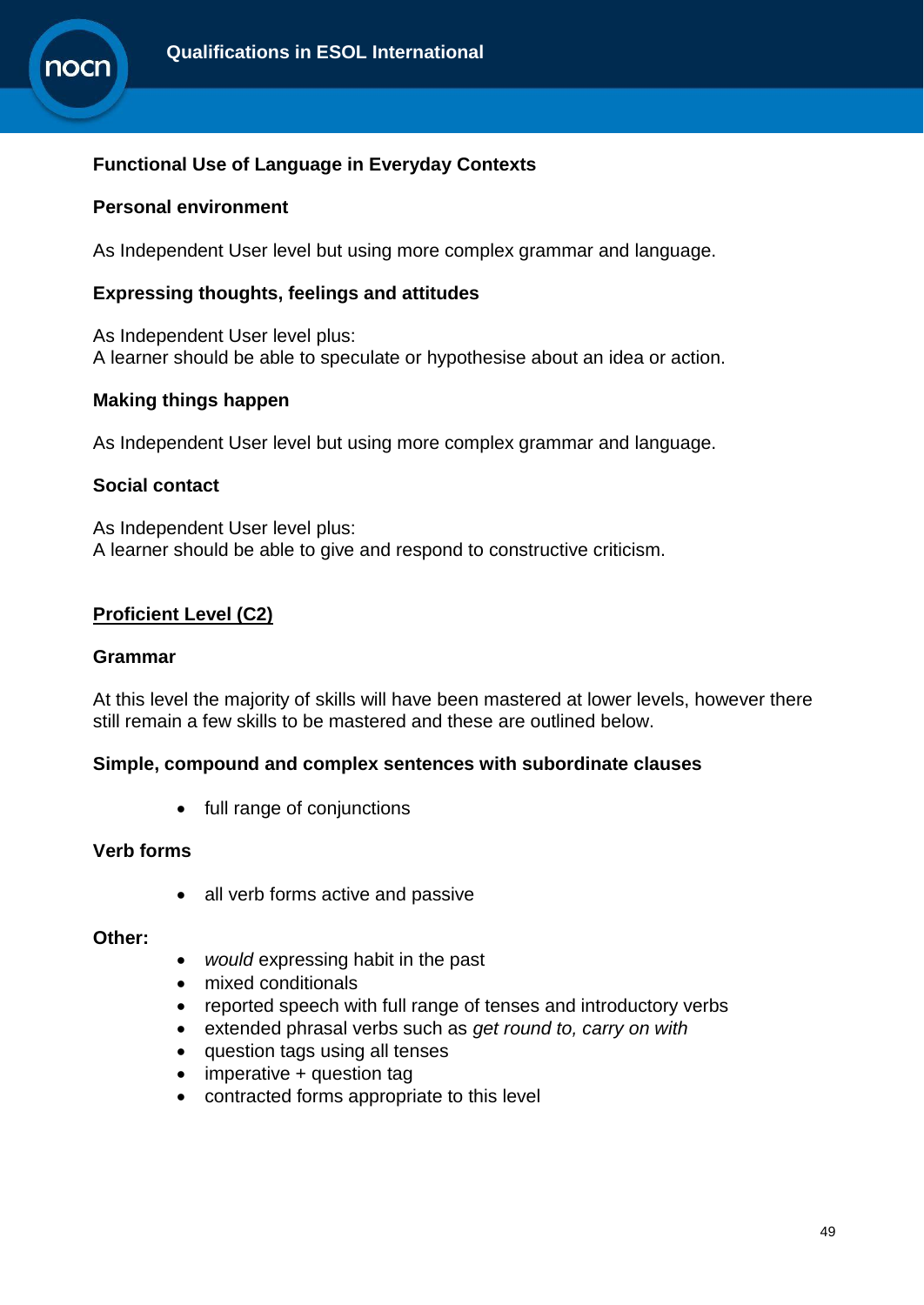

### **Modals**

- *should have/might have/may have/could have/must have* and negative forms of these
- *can't have, needn't have*

#### **Nouns**

extended range of complex noun phrases

#### **Prepositions and prepositional phrases**

preposition + having + past participle such as *having eaten*

**Articles** As Independent User

**Adjectives** As Independent User

**Adverbs** As Independent User

### **Intensifiers**

 collocation of intensifiers with absolute and relative adjectives such as *absolutely gorgeous, very pretty*

## **Punctuation**

• accurate use of all punctuation

## **Spelling**

• the correct spelling of words used in more specialised contexts (such as business, academia, international affairs)

## **Discourse**

• a full range of discourse markers adapted to context and register

## **Functional Use of Language in Everyday Contexts**

### **Personal environment**

As Advanced User level but using more complex grammar and language.

#### **Expressing thoughts, feelings and attitudes**

As Advanced User level but using more complex grammar and language.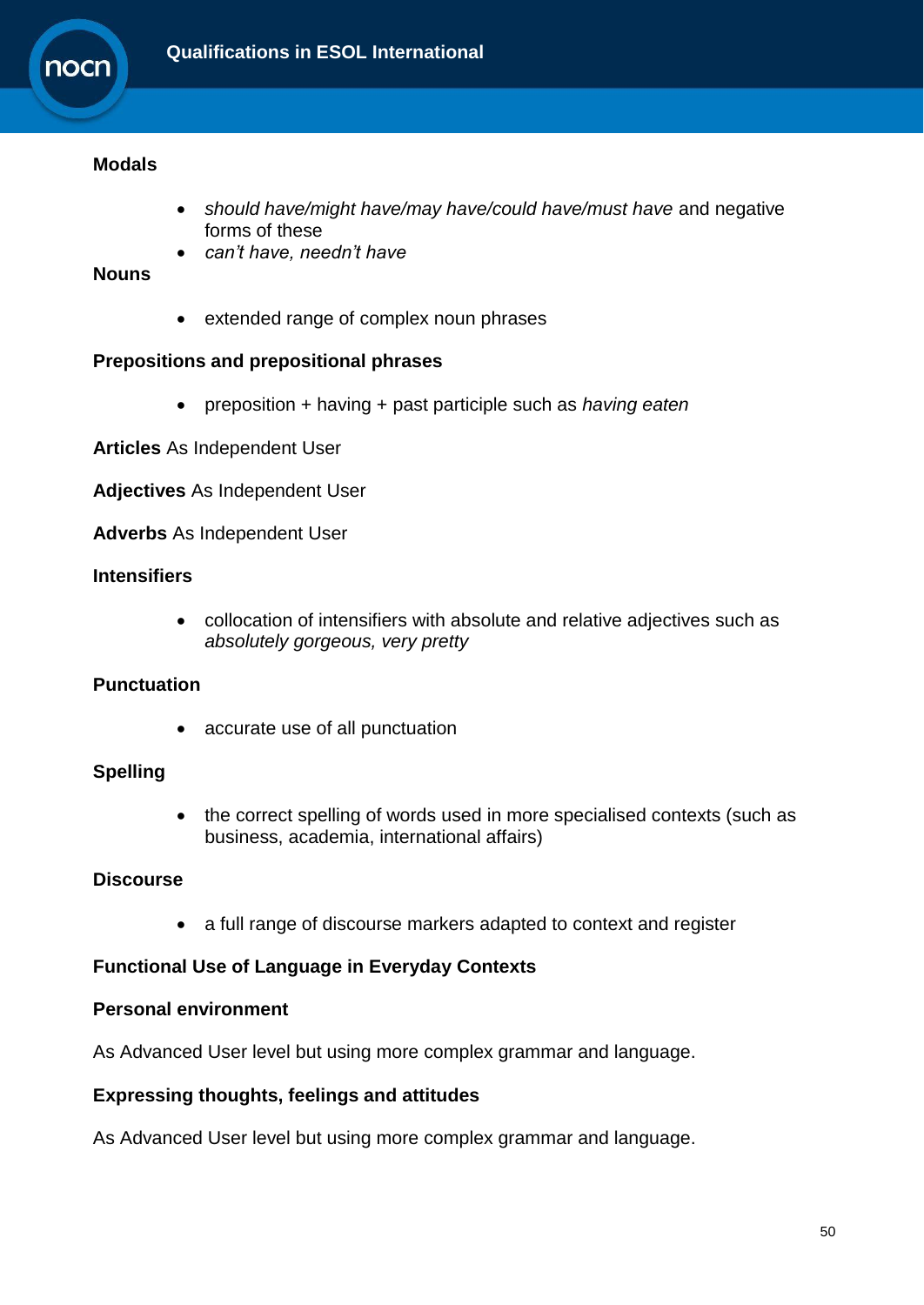

## **Making things happen**

As Advanced User level but using more complex grammar and language.

## **Social contact**

<span id="page-50-0"></span>As Advanced User level but using more complex grammar and language.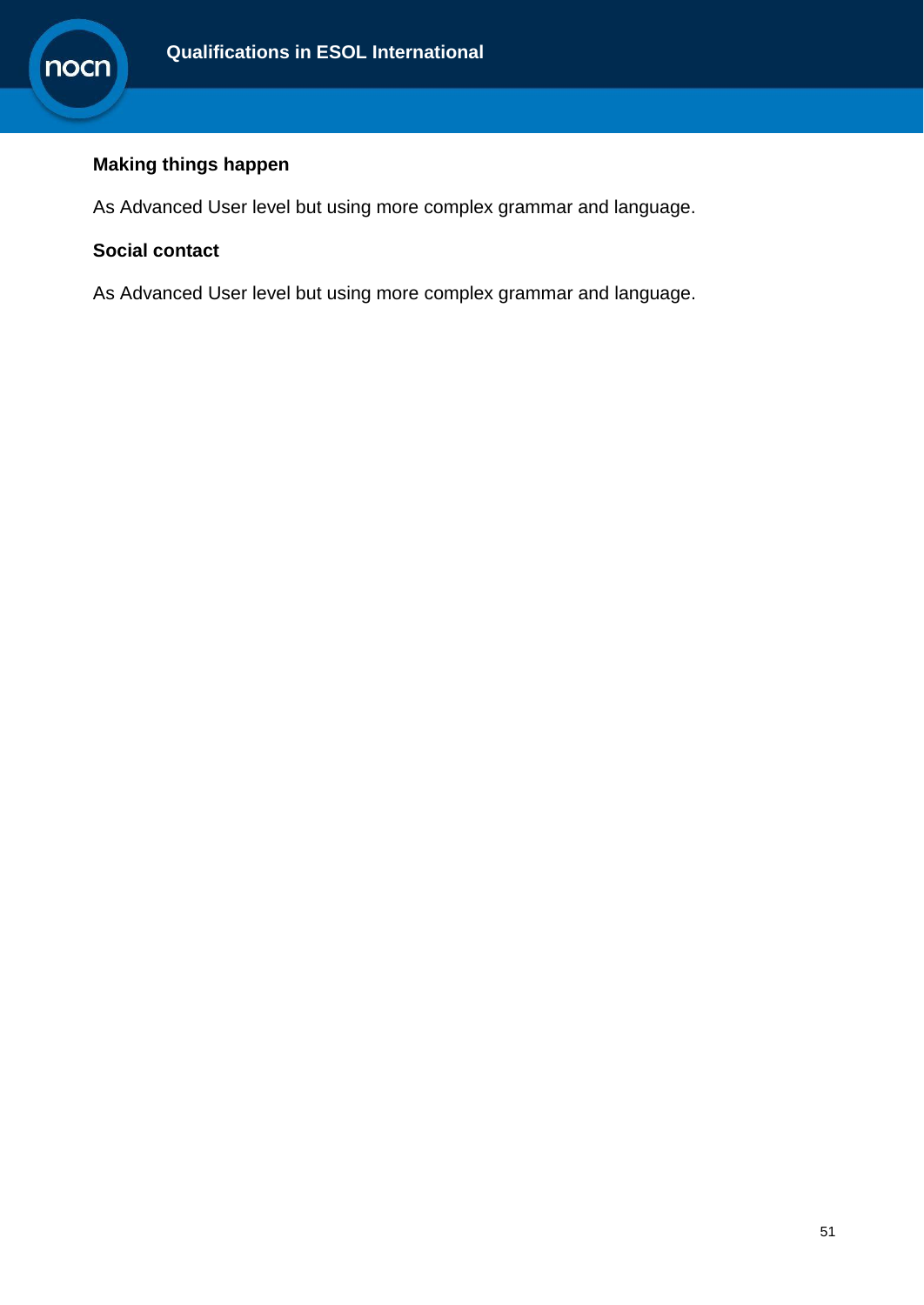

## **Appendix 1 - Resource Suggestions**

- o Film footage and reports
- o Short videos or audio clips
- o Newspapers and magazines
- o Leaflets
- o Learning and Work Institute Citizenship Materials

*Note: this is not an exhaustive list*